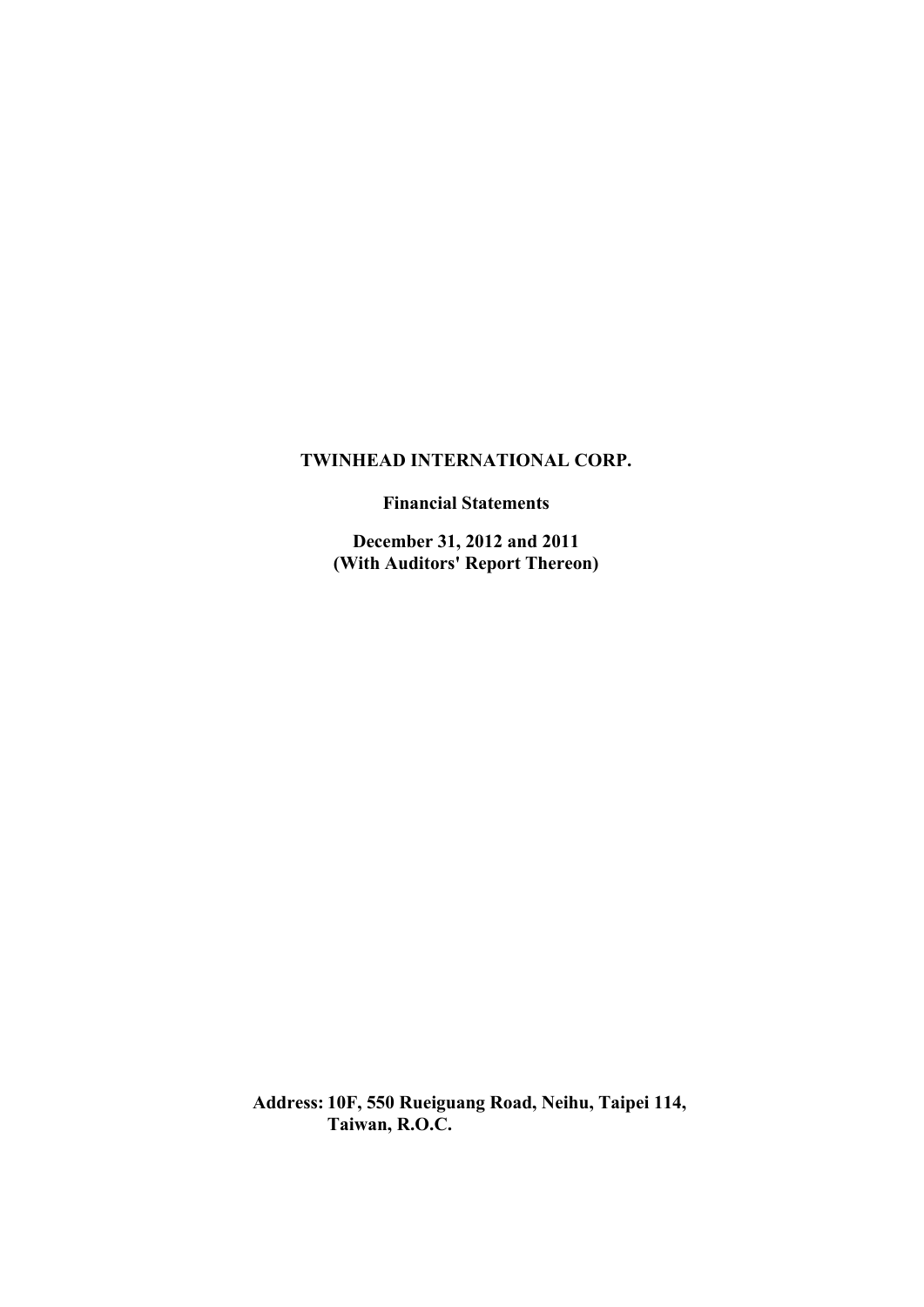### **Independent Auditors' Report**

The Board of Directors Twinhead International Corp.:

We have audited the accompanying balance sheets of Twinhead International Corp. (the Company) as of December 31, 2012 and 2011, and the related statements of income, changes in stockholders' equity, and cash flows for the years then ended. These financial statements are the responsibility of the Company's management. Our responsibility is to express an opinion on these financial statements based on our audits. We did not audit the financial statements of Gammatech Computer Corporation, Twinhead GmbH, and Fiber Logic Communications Inc. as of and for the years ended December 31, 2012 and 2011, the investments in which are reflected in the accompanying financial statements using the equity method. The financial statements of those companies were audited by other auditors, whose reports have been furnished to us, and our opinion, in so far as it relates to the amounts included for Gammatech Computer Corporation, Twinhead GmbH, and Fiber Logic Communications Inc., is based solely on the reports of the other auditors. The investments in Gammatech Computer Corporation, Twinhead GmbH, and Fiber Logic Communications Inc. as of December 31, 2012 and 2011, amounted to \$129,030 thousand and \$149,166 thousand and represented 7.33% and 6.63%, respectively, of total assets, and the investment gain amounted to \$14,661 thousand and \$11,617 thousand and represented  $(9.46)$ % and 15.11% of income (loss) before income tax for the years ended December 31, 2012 and 2011, respectively.

We conducted our audits in accordance with Republic of China generally accepted auditing standards and the Regulations Governing Auditing and Certification of Financial Statements by Certified Public Accountants. Those standards and regulations require that we plan and perform the audit to obtain reasonable assurance about whether the financial statements are free of material misstatement. An audit includes examining, on a test basis, evidence supporting the amounts and disclosures in the financial statements. An audit also includes assessing the accounting principles used and significant estimates made by management, as well as evaluating the overall financial statement presentation. We believe that our audits and the reports of the other auditors provide a reasonable basis for our opinion.

In our opinion, based on our audits and the reports of the other auditors, the financial statements referred to in the first paragraph present fairly, in all material respects, the financial position of Twinhead International Corp. as of December 31, 2012 and 2011, and the results of its operations and its cash flows for the years then ended, in conformity with the Regulations Governing Financial Reporting for Issuers of Stock Certificates, and Republic of China generally accepted accounting principles.

As disclosed in note 3 to the financial statements, effective January 1, 2011, the Company has adopted the third revision of Republic of China Statement of Financial Accounting Standards No. 34 "Financial Instruments: Recognition and Measurement", which resulted in an increase of \$9,406 thousand in net income after tax for the year ended December 31, 2011, and an increase of \$0.05 in basic earnings per share.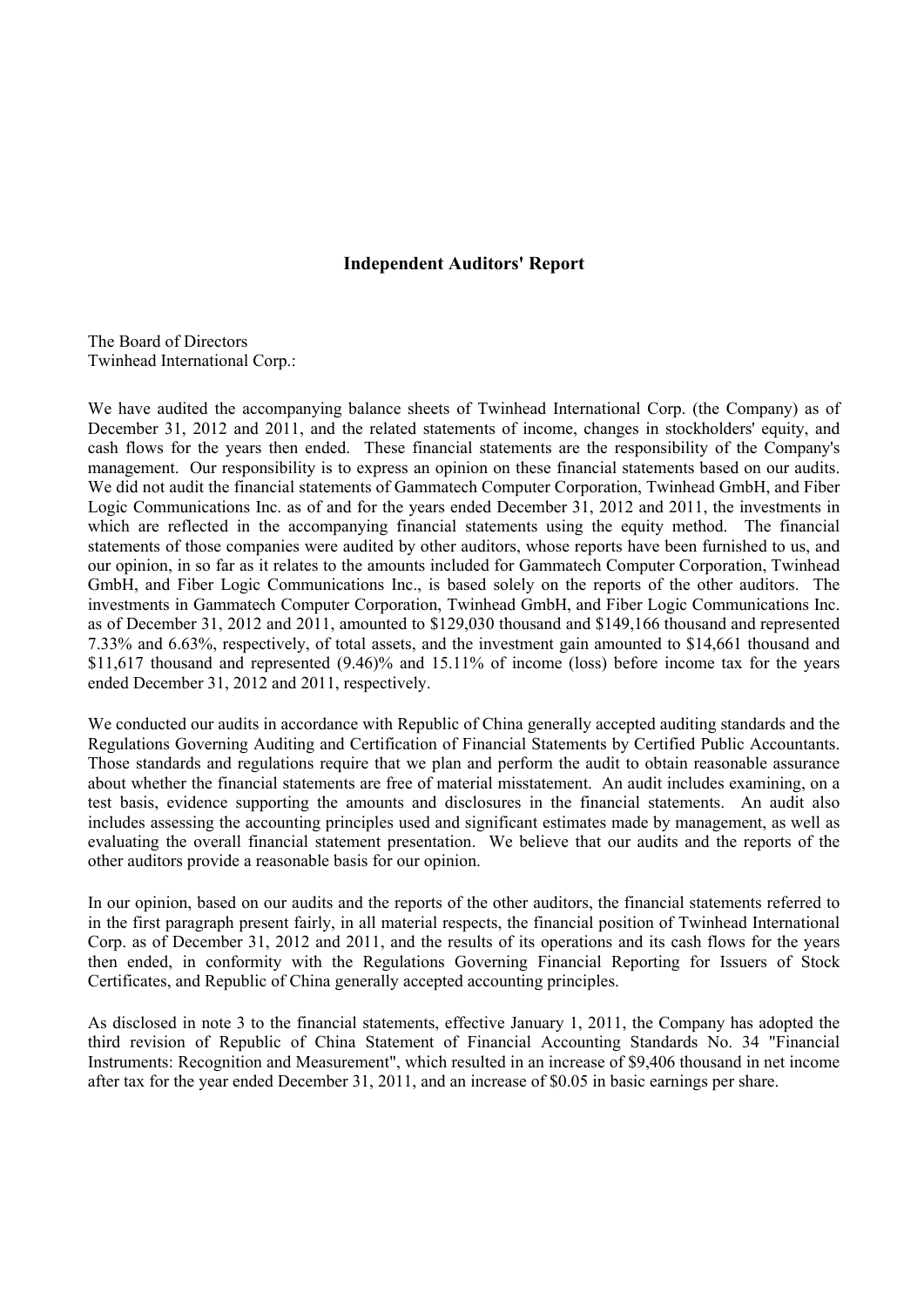The consolidated financial statements of Twinhead International Corp. and its subsidiaries as of December 31, 2012 and 2011, have been prepared by the management of Twinhead International Corp. Based on our audits, we expressed a modified unqualified opinion on both of those consolidated financial statements.

KPMG

March 13, 2013

#### Note to Readers

The accompanying financial statements are intended only to present the financial position, results of operations, and cash flows in accordance with accounting principles and practices generally accepted in the Republic of China and not those of any other jurisdictions. The standards, procedures and practices to audit such financial statements are those generally accepted and applied in the Republic of China.

The auditors' report and the accompanying financial statements are the English translation of the Chinese version prepared and used in the Republic of China. If there is any conflict between, or any difference in the interpretation of, the English and Chinese language auditors' report and financial statements, the Chinese version shall prevail.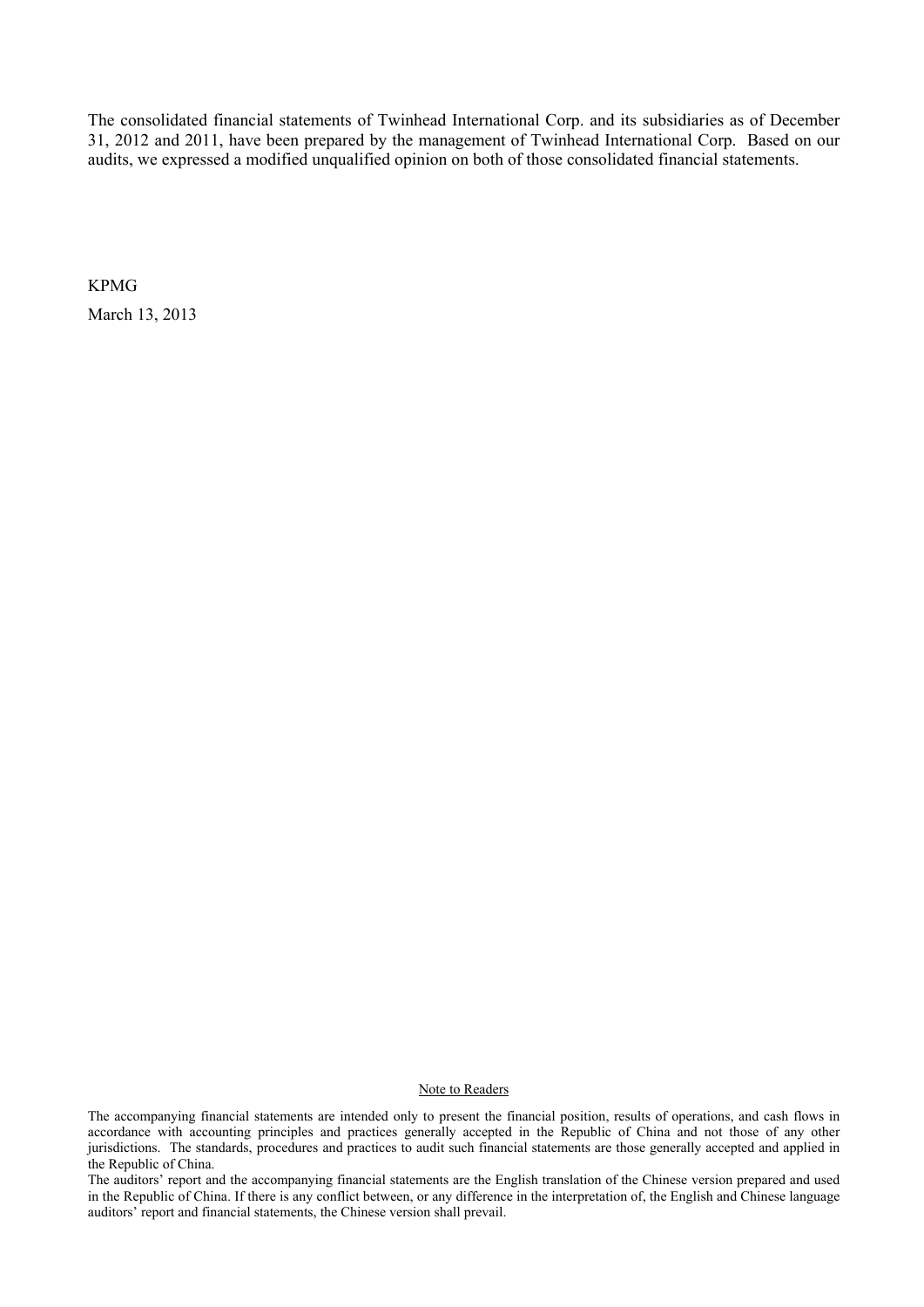### **Balance Sheets**

**December 31, 2012 and 2011 (expressed in thousands of New Taiwan dollars)**

|                                                                    | 2012          |                | 2011      |                 |                                                                        | 2012         |                 | 2011       |                |
|--------------------------------------------------------------------|---------------|----------------|-----------|-----------------|------------------------------------------------------------------------|--------------|-----------------|------------|----------------|
| <b>Assets</b>                                                      | Amount        | $\frac{6}{6}$  | Amount    | $\frac{6}{6}$   | <b>Liabilities and Stockholders' Equity</b>                            | Amount       | $\frac{0}{0}$   | Amount     | $\frac{6}{9}$  |
| <b>Current assets:</b>                                             |               |                |           |                 | <b>Current liabilities:</b>                                            |              |                 |            |                |
| Cash and cash in banks (note 5)                                    | 344,758<br>\$ | 20             | 455,308   | 20              | Short-term borrowings (notes 11 and 19)                                | 405,000<br>S | 23              | 562,808    | 25             |
| Accounts receivable, net of allowance for doubtful accounts        |               |                |           |                 | Financial liabilities at fair value through profit and loss (notes 12) |              |                 |            |                |
| (notes 3 and 6)                                                    | 59,693        | $\mathfrak{Z}$ | 155,047   | $\tau$          | and $17)$                                                              |              |                 | 268        |                |
| Accounts receivable – related parties (notes $3, 6, 8$ and 18)     | 78,795        | $\overline{4}$ | 212,676   | 10              | Notes payable                                                          | 230          |                 | 2,289      |                |
| Other receivables from related parties (notes 8 and 18)            |               |                | 20        | $\sim$          | Accounts payable                                                       | 85,902       | 5               | 148,898    |                |
| Other financial assets – current (note 8)                          |               |                | 51        | $\sim$          | Other payables to related parties (note 18)                            | 7,377        |                 | 7,647      |                |
| Inventories (note 7)                                               | 92,979        | 5              | 135,552   | 6               | Accrued expenses                                                       | 50,428       | 3               | 70,171     | $\mathfrak{Z}$ |
| Prepaid expenses                                                   | 7,987         |                | 10,584    |                 | Convertible bonds payable – current (notes 12, 17 and 18)              | 18,445       |                 | 38,471     | $\overline{2}$ |
| Deferred income tax assets – current (note $14$ )                  | 37,221        | 2              | 37,532    | 2               | Other current liabilities (notes 8 and 18)                             | 78,111       |                 | 56,620     |                |
| Other current assets                                               | 2,223         | $\sim$         | 4,673     |                 |                                                                        | 645,495      | 37              | 887,172    | 39             |
|                                                                    | 623,656       | 34             | 1,011,443 | 45              | Long-term liabilities:                                                 |              |                 |            |                |
| Long-term equity investments (notes 4, 8 and 18):                  |               |                |           |                 | <b>Other liabilities:</b>                                              |              |                 |            |                |
| Long-term investments under equity method                          | 236,782       | 13             | 385,964   | 17              | Guarantee deposits received                                            | 3,035        |                 | 2,561      |                |
| Available-for-sale financial assets - non-current                  | 2,083         |                | 1,458     |                 | <b>Total liabilities</b>                                               | 648,530      | 37              | 889,733    | 39             |
| Financial assets carried at cost - non-current                     | 82,715        |                | 98,515    | $\overline{5}$  | Stockholders' equity (notes 8, 12, 14 and 15):                         |              |                 |            |                |
|                                                                    | 321,580       | 18             | 485,937   | 22              | Common stock, \$10 (dollars) par value, 190,144 thousand shares        |              |                 |            |                |
| Property, plant and equipment, net (notes 9 and 19):               |               |                |           |                 | and 255,845 thousand shares outstanding in 2012 and 2011,              |              |                 |            |                |
| Cost:                                                              |               |                |           |                 | respectively, and 700,000 thousand shares authorized in both           |              |                 |            |                |
| Land                                                               | 72,885        | $\overline{4}$ | 72,885    | $\overline{3}$  | 2012 and 2011                                                          | 1,901,445    | 108             | 2,558,447  | 115            |
| Buildings and improvement                                          | 315,668       | 18             | 341,333   | 15              | Convertible preferred stock, \$10 (dollars) par value, 17 thousand     |              |                 |            |                |
| Machinery and equipment                                            | 189,518       | 11             | 187,191   | 9               | shares and 23 thousand shares issued and outstanding in 2012           |              |                 |            |                |
| Transportation equipment                                           |               |                | 3,220     |                 | and 2011, respectively                                                 | 170          |                 | 228        |                |
| Office equipment                                                   | 151,106       | 9              | 151,231   |                 |                                                                        | .901,615     | 108             | 2,558,675  | 115            |
|                                                                    | 729,177       | 42             | 755,860   | $\overline{34}$ | Capital surplus:                                                       |              |                 |            |                |
| Less: accumulated depreciation                                     | 498,502       | 28             | 519,340   | 24              | Paid-in capital – treasury stock                                       | 1,750        |                 | 1,713      |                |
| accumulated asset impairment                                       | 10,593        |                | 10,593    |                 | Paid-in capital – stock options                                        | 1,647        |                 | 3,560      |                |
| Prepayment for equipment                                           | 231           | $\sim$         | 4,073     | $\sim$          | Paid-in capital in excess of par                                       | 233          |                 |            |                |
|                                                                    | 220,313       | 13             | 230,000   | -10             |                                                                        | 3,630        | $\sim$          | 5,273      | $\sim$         |
| Other assets:                                                      |               |                |           |                 | Accumulated deficits                                                   | (385, 214)   | (22)            | (657,060)  | (29)           |
| Assets leased to others (notes 10 and 19)                          | 277,445       | 16             | 282,389   | 13              | Other items in stockholders' equity:                                   |              |                 |            |                |
| Refundable deposits (note 20)                                      | 9,565         |                | 8,460     |                 | Cumulative foreign currency translation adjustments                    | 3,751        |                 | 4,698      |                |
| Deferred charges                                                   | 16,106        |                | 27,321    |                 | Unrealized loss on financial instruments                               | (330, 045)   | (19)            | (444, 665) | (20)           |
| Long-term accounts receivable from related parties (notes 3, 6, 8) |               |                |           |                 | Treasury stock                                                         | (78, 756)    | $\underline{4}$ | (105, 947) | (5)            |
| and $18$ )                                                         | 243,901       | 14             | 63,755    | 3               |                                                                        | (405, 050)   | (23)            | (545, 914) | (25)           |
| Deferred income tax assets $-$ non-current (note 14)               | 50,945        | $\frac{3}{2}$  | 141,402   | <u>6</u>        | <b>Total stockholders' equity</b>                                      | 1,114,981    | 63              | 1,360,974  | 61             |
| <b>Total other assets</b>                                          | 597,962       | 35             | 523,327   | 23              | Commitments and contingencies (notes 10, 15 and 20)                    |              |                 |            |                |
| <b>Total assets</b>                                                | 1,763,511     | <b>100</b>     | 2,250,707 | <b>100</b>      | Total liabilities and stockholders' equity                             | 1,763,511    | 100             | 2,250,707  | 100            |

| 2012          | $\frac{0}{0}$  | 2011           | $\frac{1}{2}$                                                |
|---------------|----------------|----------------|--------------------------------------------------------------|
| <b>Amount</b> |                | <b>Amount</b>  |                                                              |
| \$<br>405,000 | 23             | 562,808        | 25                                                           |
| 2             |                | 268            |                                                              |
| 230           |                | 2,289          |                                                              |
| 85,902        | 5              | 148,898        | 7                                                            |
| 7,377         |                | 7,647          |                                                              |
| 50,428        | 3              | 70,171         |                                                              |
| 18,445        | $\mathbf{1}$   | 38,471         |                                                              |
| 78,111        | $\frac{5}{37}$ | 56,620         | $\begin{array}{r} 3 \\ 2 \\ \underline{2} \\ 39 \end{array}$ |
| 645,495       |                | <u>887,172</u> |                                                              |
|               |                |                |                                                              |
| <u>3,035</u>  |                | <u>2,561</u>   |                                                              |
| 648,530       | 37             | 889,733        | 39                                                           |
|               |                |                |                                                              |
| 1,901,445     | 108            | 2,558,447      | 115                                                          |
| 170           |                | <u>228</u>     |                                                              |
| 1,901,615     | 108            | 2,558,675      | 115                                                          |
| 1,750         |                | 1,713          |                                                              |
| 1,647         |                | 3,560          |                                                              |
| 233           |                |                |                                                              |
| 3,630         |                | 5,273          |                                                              |
| (385,214)     | (22)           | (657,060)      | (29)                                                         |
|               |                |                |                                                              |
| 3,751         |                | 4,698          |                                                              |
| (330, 045)    | (19)           | (444, 665)     | (20)                                                         |
| (78, 756)     | (4)            | (105, 947)     | (5)                                                          |
| (405, 050)    | (23)           | (545, 914)     | (25)                                                         |
| 1,114,981     | 63             | 1,360,974      | 61                                                           |
| 1,763,511     | 100            | 2,250,707      | <u> 100</u>                                                  |
|               |                |                |                                                              |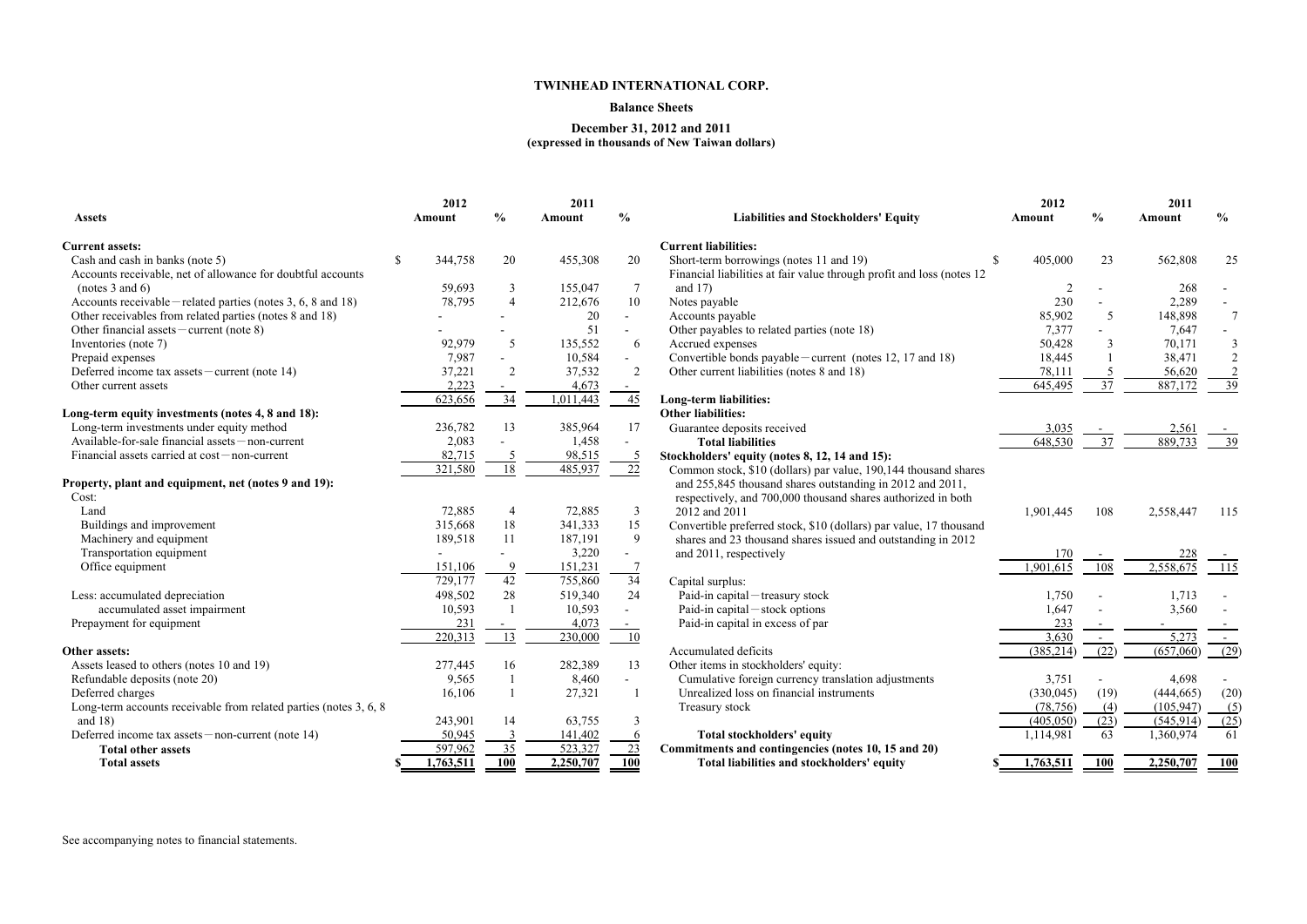### **Income Statements**

#### **For the years ended December 31, 2012 and 2011 (expressed in thousands of New Taiwan dollars)**

|                                                                             | 2012              |                | 2011              |               |  |
|-----------------------------------------------------------------------------|-------------------|----------------|-------------------|---------------|--|
|                                                                             | <b>Amount</b>     | $\frac{0}{0}$  | Amount            | $\frac{0}{0}$ |  |
| <b>Operating income:</b>                                                    |                   |                |                   |               |  |
| Sales revenue (note 18)                                                     | \$<br>1,105,912   | 100            | 1,913,709         | 100           |  |
| Less: Sales returns                                                         | 967               |                | 1,597             |               |  |
| Sales discounts                                                             | 797               |                | 2,206             | ۰.            |  |
| Net operating revenue                                                       | 1,104,148         | 100            | 1,909,906         | 100           |  |
| Cost of goods sold (notes 7, 13, 18 and 23)                                 | 873,870           | 79             | 1,567,406         | 82            |  |
| <b>Gross profit</b>                                                         | 230,278           | 21             | 342,500           | 18            |  |
| Net change in unrealized gain (loss) on intercompany transactions (note 18) | 3,803             |                | (8, 424)          | $\sim$        |  |
| <b>Realized gross profit</b>                                                | 234,081           | 21             | 334,076           | 18            |  |
| Operating expenses (notes 13 and 23):                                       |                   |                |                   |               |  |
| Selling expenses                                                            | 56,138            | 5              | 58,323            | 3             |  |
| Administrative expenses                                                     | 90,142            | 8              | 93,352            | 5             |  |
| Research and development expenses                                           | 104,850           | 9              | 110,820           | <u>6</u>      |  |
|                                                                             | 251,130           | 22             | 262,495           | <u>14</u>     |  |
| <b>Operating income</b>                                                     | (17,049)          | (1)            | 71,581            | 4             |  |
| Non-operating income and gain:                                              |                   |                |                   |               |  |
| Interest income                                                             | 1,914             |                | 1,866             |               |  |
| Gain on disposal of fixed assets, net                                       |                   |                |                   |               |  |
| Gain on disposal of investments (note 8)                                    | 26,376            | $\overline{2}$ |                   |               |  |
| Gain on foreign exchange, net                                               |                   |                | 36,606            | 2             |  |
| Rental income (note 10)                                                     | 13,555            | -1             | 15,218            | 1             |  |
| Gain on valuation of financial liabilities, net (note 12)                   | 264               |                |                   |               |  |
| Other income (note 6)                                                       | 20,313            | $\overline{2}$ | 16,470            |               |  |
|                                                                             | 62,429            | 5              | 70,160            |               |  |
| Non-operating expense and loss:                                             |                   |                |                   |               |  |
| Interest expenses (note 12)                                                 | 9,983             |                | 12,884            |               |  |
| Investment loss recognized under equity method                              | 146,546           | 13             | 29,253            | 2             |  |
| Loss on disposal of property, plant and equipment, net                      |                   |                | 74                |               |  |
| Loss on foreign exchange, net                                               | 20,604            | 2              |                   |               |  |
| Impairment loss (note 8)                                                    | 15,800            |                | 17,271            |               |  |
| Loss on valuation of financial liabilities (note 12)                        |                   |                | 32                |               |  |
| Other loss (note 23)                                                        | 7,420             |                | 5,364             |               |  |
|                                                                             | 200,353           | 18             | 64,878            |               |  |
| Income (loss) before income tax                                             | (154, 973)        | (14)           | 76,863            | 4             |  |
| Income tax expenses (note 14)                                               | 90,768            | 8              | 26,187            |               |  |
| Net income (loss)                                                           | (245,741)         | (22)           | 50,676            |               |  |
|                                                                             | <b>Before tax</b> | After tax      | <b>Before tax</b> | After tax     |  |
| Basic income (loss) per share of common stock (in dollars) (note 16)        | (0.84)            | (1.34)         | 0.42              | 0.28          |  |
| Diluted income (loss) per share of common stock (in dollars) (note 16)      |                   |                | 0.40<br>S         | 0.26          |  |

Pro forma data, assuming the Company's shares held by its subsidiaries were not treated as treasury stock (note 16):

|                                                              | <b>Before</b> | Net of    | <b>Before</b>                               | Net of |
|--------------------------------------------------------------|---------------|-----------|---------------------------------------------|--------|
|                                                              |               |           | income tax income tax income tax income tax |        |
| Net income (loss)                                            | \$(155,014)   | (245,782) | 76,817                                      | 50,630 |
| Basic income (loss) per share of common stock (in dollars)   | 0.82          | (1.29)    | 0.40                                        | 0.27   |
| Diluted income (loss) per share of common stock (in dollars) |               |           | 0.39                                        | 0.26   |

See accompanying notes to financial statements.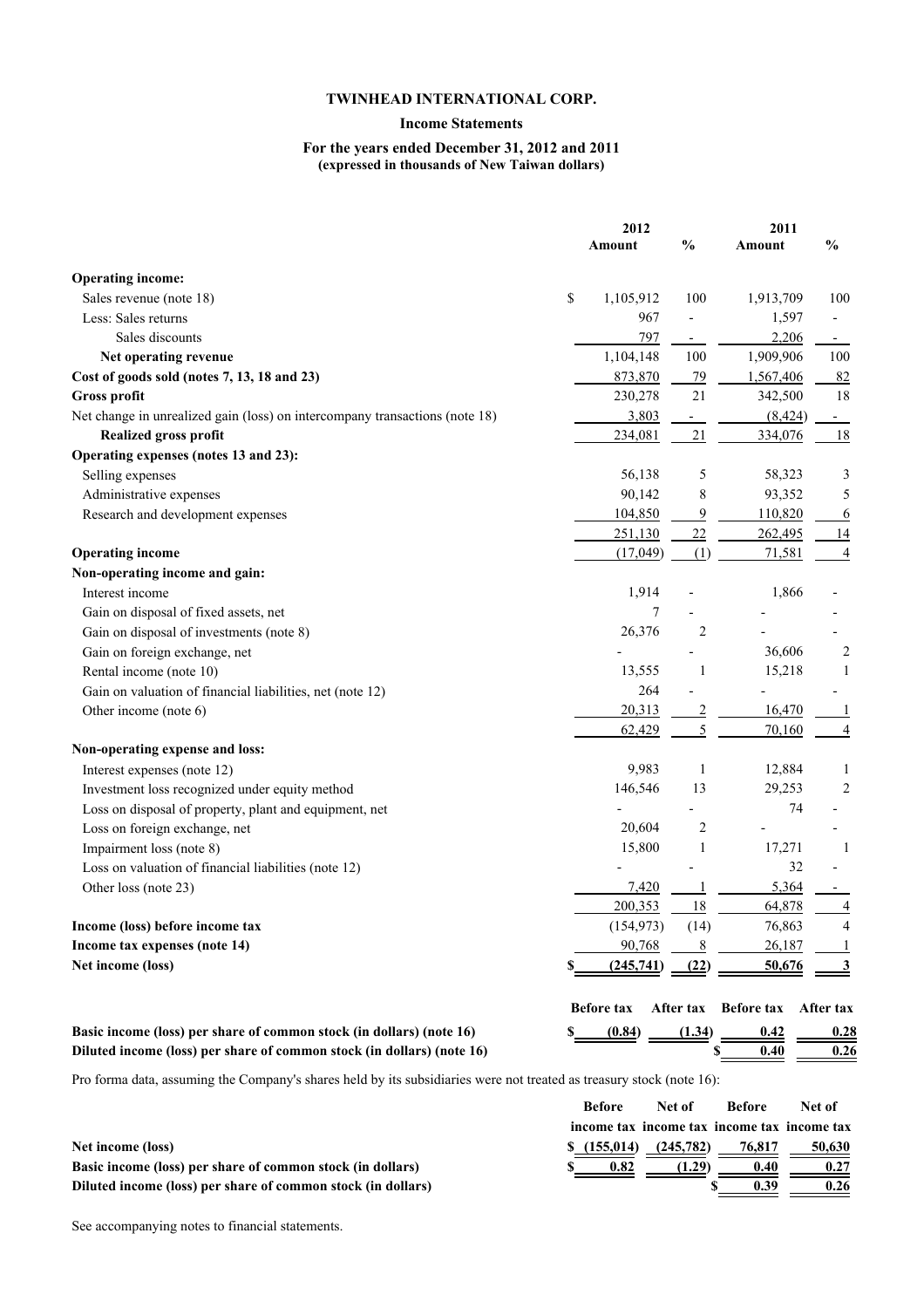### **Statements of Changes in Stockholders' Equity**

**For the years ended December 31, 2012 and 2011 (Expressed in thousands of New Taiwan dollars)**

|                                                             |    | Common     | Convertible<br>preferred |      |              | Capital  | Accumulated              | Cumulative<br>foreign<br>currency<br>translation | <b>Unrealized</b><br>loss on<br>financial | <b>Treasury</b>          |                          |            |
|-------------------------------------------------------------|----|------------|--------------------------|------|--------------|----------|--------------------------|--------------------------------------------------|-------------------------------------------|--------------------------|--------------------------|------------|
|                                                             |    | stock      | stock                    |      | <b>Total</b> | surplus  | deficits                 | adjustments                                      | instruments                               | stock                    | <b>Total</b>             | Total      |
| Beginning balance January 1, 2011                           | S. | ,772,809   |                          | 228  | 2,773,037    | 14,961   | (109, 973)               | (6, 873)                                         | (444, 965)                                | (926, 871)               | (1,378,709)              | 1,299,316  |
| Capital surplus to offset accumulated deficits (note 15)    |    |            |                          |      |              | (8, 731) | 8,731                    |                                                  |                                           |                          |                          |            |
| Redemption of convertible bonds (note 15)                   |    |            |                          |      |              | (813)    |                          |                                                  |                                           |                          |                          | (813)      |
| Net income for 2011                                         |    |            |                          |      |              |          | 50,676                   | $\qquad \qquad \blacksquare$                     |                                           |                          | $\sim$                   | 50,676     |
| Cancellation of treasury stock (note 15)                    |    | (214, 362) | $\blacksquare$           |      | (214, 362)   | (144)    | (606, 418)               | $\overline{\phantom{0}}$                         |                                           | 820,924                  | 820,924                  | -          |
| Cumulative foreign currency translation adjustments         |    |            | $\overline{\phantom{a}}$ |      |              |          |                          | 11,571                                           |                                           | $\overline{\phantom{a}}$ | 11,571                   | 11,571     |
| Unrealized loss on financial instruments (note 8)           |    |            |                          |      |              |          |                          |                                                  | 300                                       |                          | 300                      | 300        |
| Adjustments of net equity arising from changes in ownership |    |            |                          |      |              |          |                          |                                                  |                                           |                          |                          |            |
| percentage in investee (note 8)                             |    |            |                          |      |              |          | (76)                     |                                                  |                                           |                          |                          | (76)       |
| <b>Balance as of December 31, 2011</b>                      |    | 2,558,447  |                          | 228  | 2,558,675    | 5,273    | (657,060)                | 4,698                                            | (444, 665)                                | (105, 947)               | (545, 914)               | 1,360,974  |
| Capital reduction to offset accumulated deficits (note 15)  |    | (657,002)  |                          | (58) | (657,060)    | (1,713)  | 517,587                  |                                                  | 113,995                                   | 27,191                   | 141,186                  |            |
| Redemption of convertible bonds (note 15)                   |    |            |                          |      |              | (163)    |                          |                                                  |                                           |                          |                          | (163)      |
| Net income for 2011                                         |    |            |                          |      |              |          | (245,741)                |                                                  |                                           |                          | $\overline{\phantom{a}}$ | (245, 741) |
| Cumulative foreign currency translation adjustments         |    |            |                          |      |              |          | $\overline{\phantom{a}}$ | (947)                                            |                                           |                          | (947)                    | (947)      |
| Unrealized loss on financial instruments (note 8)           |    |            |                          |      |              |          |                          |                                                  | 625                                       |                          | 625                      | 625        |
| Adjustments of net equity arising from changes in ownership |    |            |                          |      |              |          |                          |                                                  |                                           |                          |                          |            |
| percentage in investee (note 8)                             |    |            |                          |      |              | 233      |                          |                                                  |                                           |                          |                          | 233        |
| <b>Balance as of December 31,</b>                           |    | 1,901,445  |                          | 170  | 1,901,615    | 3,630    | (385, 214)               | 3,751                                            | (330, 045)                                | (78, 756)                | (405, 050)               | 1,114,981  |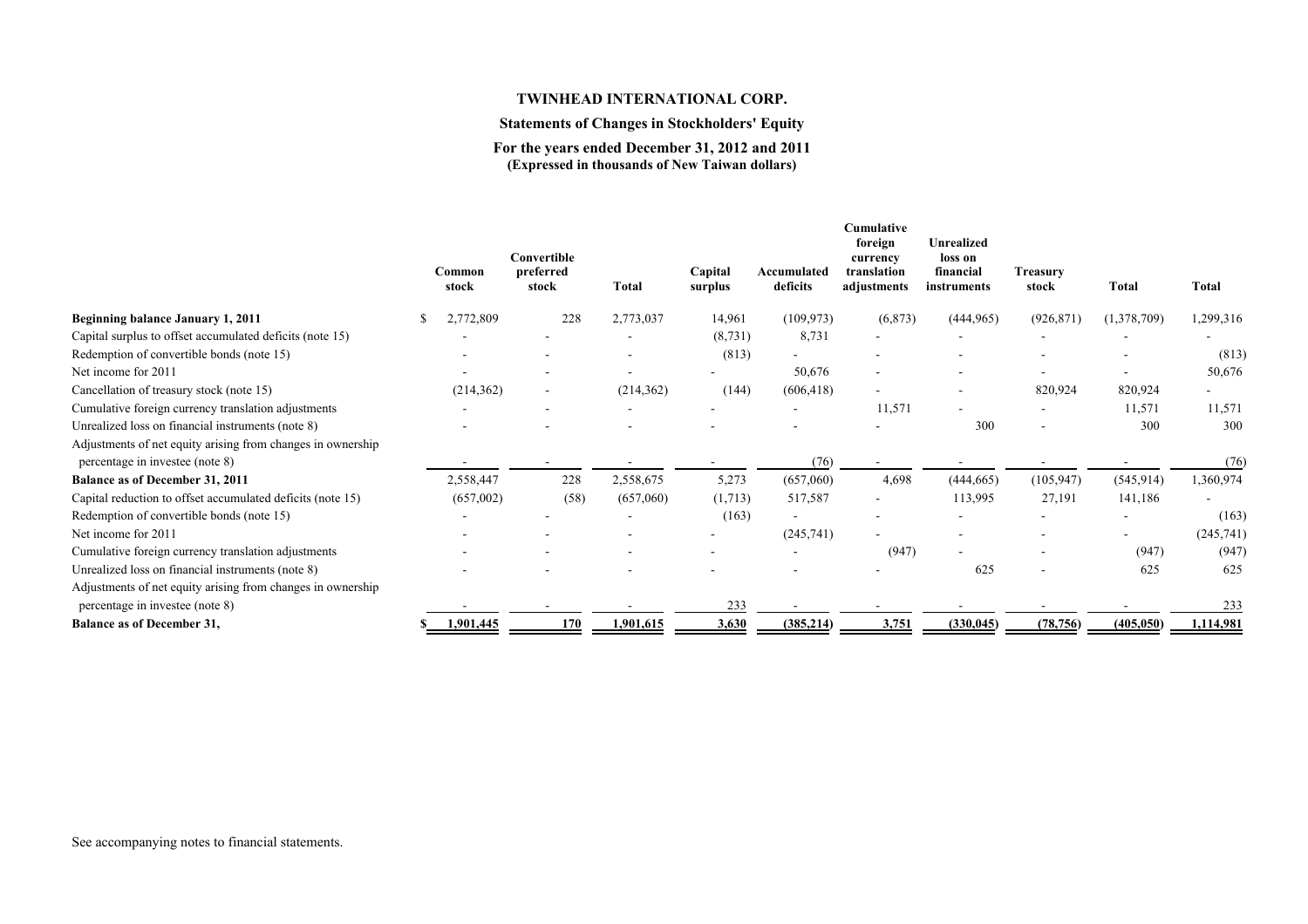### **Statements of Cash Flows**

#### **For the years ended December 31, 2012 and 2011 (Expressed in thousands of New Taiwan dollars)**

|                                                                                                        | 2012            | 2011           |
|--------------------------------------------------------------------------------------------------------|-----------------|----------------|
|                                                                                                        |                 |                |
| Cash flows from operating activities:                                                                  |                 |                |
| Net income (loss)                                                                                      | \$<br>(245,741) | 50,676         |
| Adjustment to reconcile net income to net cash provided by operating activities:<br>Depreciation       | 20,557          | 22,293         |
| Amortization                                                                                           | 18,437          | 22,878         |
| Reversal of allowance for doubtful accounts                                                            | (121)           | (11, 333)      |
| Amortization of discount on convertible bonds payable                                                  | 1,241           | 2,223          |
| Provision for (reversal of) loss on obsolescence and decline in value of inventory                     | 21,000          | 20,776         |
| Investment loss under equity method                                                                    | 146,546         | 29,253         |
| Cash dividend from investee under equity method                                                        | 1,631           | 1,846          |
| Loss (gain) on disposal of property, plant and equipment                                               | (7)             | 74             |
| Gain on disposal of investment                                                                         | (26,376)        | $\blacksquare$ |
| Loss (gain) on valuation of financial liabilities                                                      | (264)           | 32             |
| Impairment loss                                                                                        | 15,800          | 17,271         |
| Changes in (gain) loss on unrealized inter-company transactions                                        | (3,803)         | 8,424          |
| Loss on reacquisition of convertible bonds                                                             | 68              | 272            |
| Deferred income tax expense                                                                            | 90,768          | 26,187         |
| Net changes in operating assets and liabilities:                                                       |                 |                |
| Net changes in operating assets:                                                                       |                 |                |
| Notes receivable                                                                                       |                 | 101            |
| Accounts receivable                                                                                    | 95,475          | 41,737         |
| Accounts receivable – related parties                                                                  | (46, 265)       | (14, 775)      |
| Other receivables – related parties                                                                    | 20              | 491            |
| Inventories                                                                                            | 20,605          | (7,646)        |
| Prepaid expenses                                                                                       | 2,597           | (1,788)        |
| Other current assets                                                                                   | 2,450           | 644            |
| Other financial assets – current                                                                       | 51              | (51)           |
| Net changes in operating liabilities:                                                                  |                 |                |
| Notes payable                                                                                          | (2,059)         | 2,263          |
| Accounts payable                                                                                       | (62,996)        | (78, 166)      |
| Accrued expenses                                                                                       | (19, 743)       | 4,484          |
| Other payables to related parties                                                                      | (270)           | 5,655          |
| Other current liabilities                                                                              | 25,269          | 14,838         |
| Net cash provided by operating activities                                                              | 54,870          | 158,659        |
| Cash flows from investing activities:                                                                  |                 |                |
| Proceeds from disposal of financial assets carried at cost                                             | 26,376          |                |
| Increase in long-term investment under equity method                                                   |                 | (6,371)        |
| Proceeds from disposal of long-term investment under equity method                                     | 316             |                |
| Acquisition of property, plant and equipment                                                           | (4,973)         | (14, 140)      |
| Proceeds from disposal of property, plant and equipment                                                | 22              | 81             |
| Increase in refundable deposits                                                                        | (1,105)         |                |
| Increase in deferred charges                                                                           | (7,222)         | (19,910)       |
| Cash inflow due to combination                                                                         |                 | 1,694          |
| Net cash provided by (used in) investing activities                                                    | 13,414          | (38, 646)      |
| Cash flows from financing activities:                                                                  |                 |                |
| Decrease in short-term borrowings                                                                      | (157,808)       | (29,776)       |
| Reacquisition of convertible bond                                                                      | (21,500)        | (30,000)       |
| Decrease (increase) in guarantee deposits received                                                     | 474             | (100)          |
| Net cash used in financing activities                                                                  | (178, 834)      | (59, 876)      |
| Net increase in cash and cash in banks                                                                 | (110, 550)      | 60,137         |
| Cash and cash in banks at beginning of year                                                            | 455,308         | 395,171        |
| Cash and cash in banks at end of year                                                                  | 344,758         | 455,308        |
| Supplementary disclosures of cash flow information:                                                    |                 |                |
| Cash payment of interest                                                                               | 8,948           | 10,699         |
| Cash payment of income taxes                                                                           | 187             | 186            |
| Investing and financing activities not affecting cash flows:                                           |                 |                |
| Fixed assets transferred from lease assets                                                             |                 | 22,408         |
| Fixed assets transferred from inventory                                                                | 968             | 289            |
| Long-term investment loss in excess of investment cost offset against receivables from related parties |                 | (190, 894)     |
| Changes in unrealized loss on financial instruments                                                    | 625             | 300            |
| Cumulative foreign currency translation adjustments                                                    | (947            | 11,571         |
| Fixed assets reclassified to payments in advance                                                       |                 | 16             |
| Increase in long-term investment under equity method from offsetting account receivable                |                 | 102,399        |
|                                                                                                        |                 |                |

See accompanying notes to financial statements.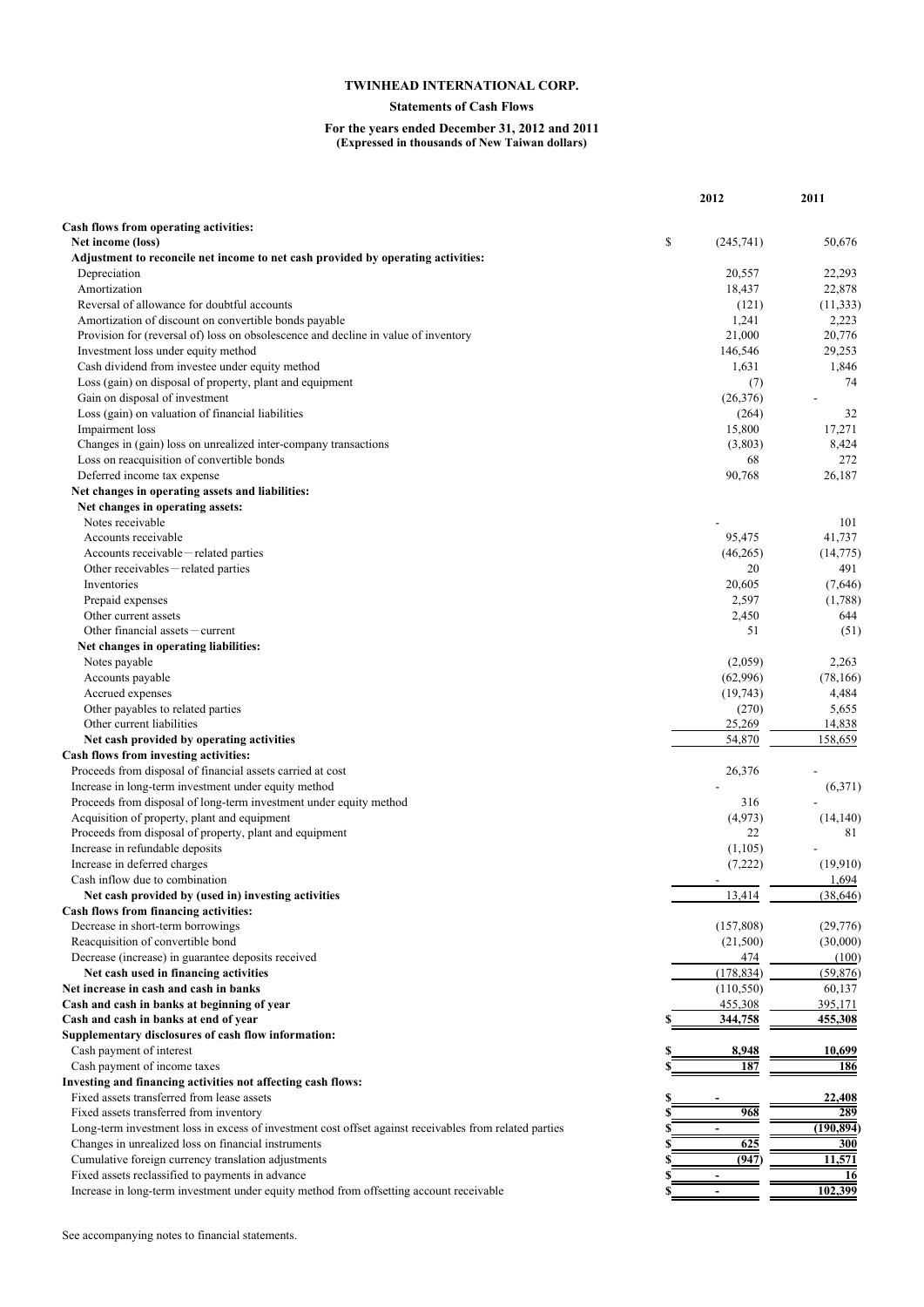#### **Notes to Financial Statements**

### **December 31, 2012 and 2011**

#### **(expressed in thousands of New Taiwan dollars, unless otherwise stated)**

#### **(1) Organization**

Twinhead International Corp. (the Company) was incorporated on February 27, 1984, as a company limited by shares under the laws of the Republic of China (ROC). The shares of the Company are traded on the Taiwan Stock Exchange. The Company is engaged in the design, manufacture, sale and development of computers, computer components, peripherals, software, ASIC chips and workstations, and operation of telecommunication-related business.

The board of directors' meeting held on December 5, 2011, proposed to improve the efficiency of operation and to decrease the cost of operation. The board of directors of the Company decided to combine with Lung Yang Technology Corporation (Lung Yang Company), a subsidiary of the Company, and eliminate Lung Yang Company, effective on December 29, 2011.

As of December 31, 2012 and 2011, the number of the Company's employees was 249 and 242, respectively.

#### **(2) Summary of Significant Accounting Policies**

The financial statements are the English translation of the Chinese version prepared and used in the Republic of China. If there is any conflict between, or any difference in the interpretation of, the English and Chinese language financial statements, the Chinese version shall prevail.

The Company prepared the accompanying financial statements in accordance with the Regulations Governing Financial Reporting for Issuers of Stock Certificates, and ROC generally accepted accounting principles. Unless specified otherwise, the preparation of the financial statements is based on historical cost. A summary of significant accounting policies and valuations is as follows:

(a) Accounting estimates

The Company made accounting estimates, valuations and assumptions that affect the reported amounts of assets, liabilities, revenues, expenses and contingencies. These estimates were disclosed and evaluated by the Company. However, the actual results could differ from these estimates.

(b) Foreign currency transactions and translation of foreign financial statements

The Company maintains its books in New Taiwan dollars. Non-derivative foreign currency transactions are recorded at the exchange rates prevailing on the transaction dates. All assets and liabilities denominated in foreign currencies are translated at the exchange rates on the balance sheet date. The realized and unrealized exchange gain or loss on settlement of foreign currencydenominated assets and liabilities and adjustments to such assets and liabilities are recorded as non-operating income or expense.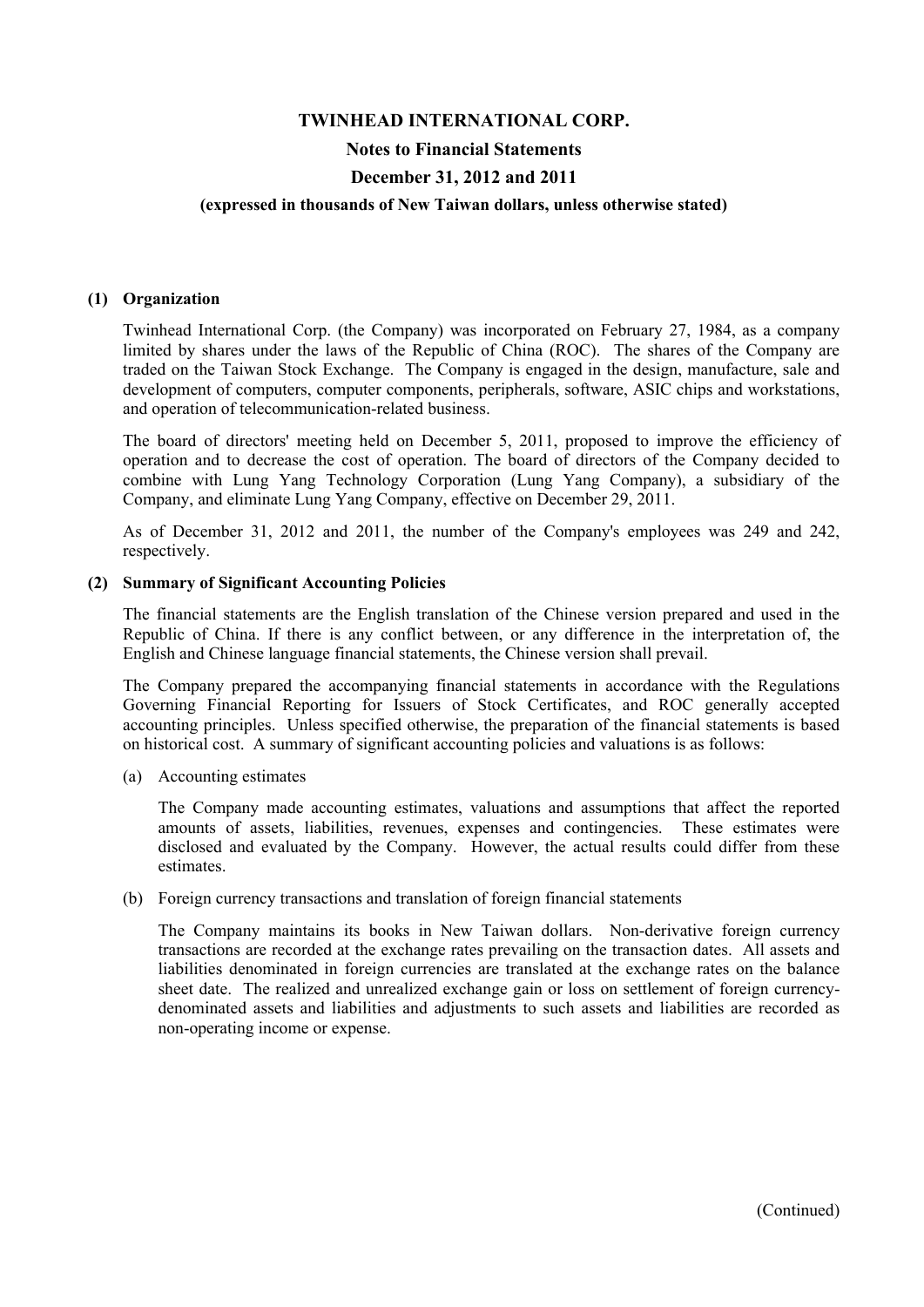### **TWINHEAD INTERNATIONAL CORP.**

#### **Notes to Financial Statements**

The financial statements of the Company's foreign subsidiaries are measured by using the local currency as the functional currency. Foreign currency financial statements are translated into New Taiwan dollars according to the following principles:

- i) Assets and liabilities are translated at the current exchange rate prevailing on the balance sheet date.
- ii) Stockholders' equity is translated at the historical rate, with the exception that the beginning retained earnings in New Taiwan dollars are brought forward. Dividends are translated at the exchange rate on the declaration date.
- iii) Income statement accounts are translated at the average exchange rate of the year involved.

The resulting translation differences are accounted for as translation adjustments and are included in the financial statements as a component of stockholders' equity. In addition, the translation gains or losses are accounted for as a component of the income statement upon liquidation of the Company's foreign subsidiaries.

(c) Principles of classifying assets and liabilities as current and non-current

Cash or cash equivalents that are not restricted in use, assets held for the purpose of trading, and assets that will be held short-term and are expected to be converted to cash within 12 months of the balance sheet date are listed as current assets; other assets are listed as non-current assets.

Liabilities that must be fully liquidated within 12 months after the balance sheet date are listed as current liabilities; other liabilities are listed as non-current liabilities.

(d) Asset impairment

The Company adopted Statement of Financial Accounting Standards (SFAS) No. 35 "Impairment of Assets". In accordance with SFAS No. 35, the Company assesses at each balance sheet date whether there is any indication that an asset other than goodwill (individual asset or cashgenerating unit) may have been impaired. If any such indication exists, the Company estimates the recoverable amount of the asset. The Company recognizes impairment loss for an asset whose carrying value is higher than the recoverable amount.

An impairment loss recognized in prior periods is reversed for assets other than goodwill if there is any indication that the impairment loss recognized no longer exists or has decreased. The carrying value after the reversal should not exceed the recoverable amount or the depreciated or amortized balance of the assets assuming no impairment loss was recognized in prior periods.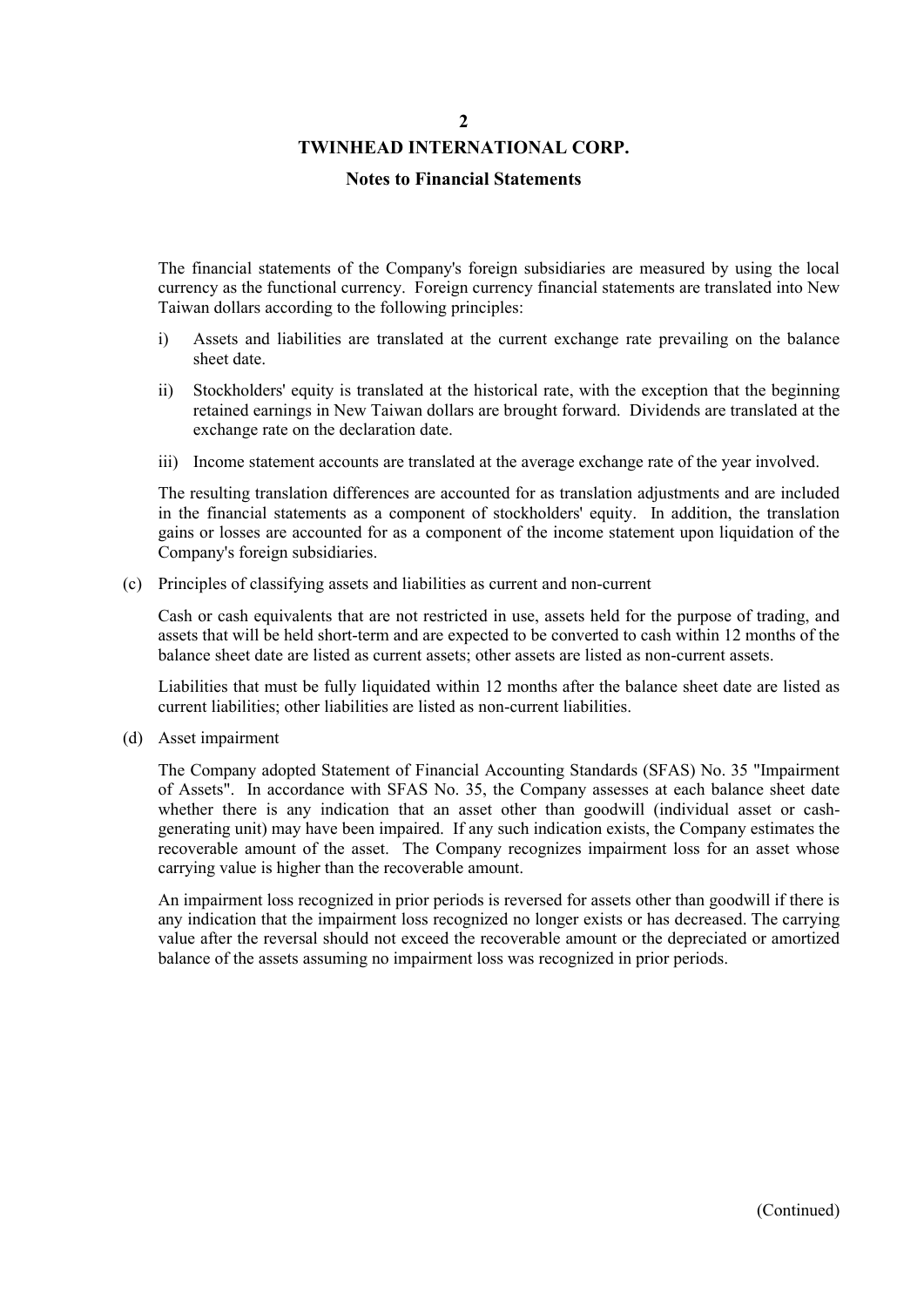#### **Notes to Financial Statements**

#### (e) Inventories

The Company adopted the revised SFAS No. 10 "Inventories" for computation of inventories' cost and subsequent valuation. The cost of inventories consists of all costs of purchase, cost of conversion, and other costs incurred in bringing the inventories to their present location and condition. Inventories are measured at the lower of cost or net realizable value. The cost of inventories is based on the standard cost principle. Net realizable value is the estimated selling price in the ordinary course of business, less the estimated costs of completion and selling expenses at the end of the period. When the cost of inventories is higher than net realizable value, inventories are written down to net realizable value, and the write-down amount is charged to current year's cost of goods sold. If the net realizable value increases in the future, the cost of inventories is reversed within the original write-down amount, and such reversal is treated as a reduction of cost of goods sold.

#### (f) Long-term equity investments

Long-term equity investments are accounted for by the equity method when the Company owns 20% or more of an investee's voting stock or less than 20% of an investee's voting stock but is able to exercise significant influence over the investee's operating and financial policies. Unrealized gains or losses from inter-company transactions are deferred, and deferred credit or debit and unrealized gain or loss are adjusted accordingly. Unrealized gains or losses resulting from depreciable or amortizable assets are deferred and amortized over the estimated useful lives of the assets concerned. Unrealized gains or losses from other assets are recognized when realized.

The difference between the acquisition cost of an investment and the underlying equity of the investee is accounted for according to SFAS No. 5 "Long-term Investments under Equity Method". Differences generated from depreciable, depletable, or amortizable assets are amortized over the estimated remaining years since the acquisition year. When the differences are generated from the book value over or under the fair value of the net assets, the unamortized amounts are written off at once when the fair value is equal to the book value. Goodwill is recognized when the acquisition cost of an investment is higher than the fair value of the identifiable assets. When the fair value of identifiable assets is higher than the acquisition cost of an investment, the difference will initially be credited to non-current assets on a pro rata basis. If there are still differences after all noncurrent assets are credited, the residual amount would be recorded as extraordinary gain or loss.

When an investee incurs losses which result in a credit balance of the long-term investment accounted for under the equity method, if the Company is able to exercise significant influence over the investee, losses exceeding the original equity in the investee are recognized by the Company in full, unless the minority shareholders have the obligation and the ability to bear the loss incurred.

The long-term investment under the equity method will be credited first when recognizing investment losses, and remaining losses exceeding such investment, if any, will be credited to accounts receivable from the investee. However, if the accounts receivable are still insufficient to cover the excess, the long-term investment under the equity method should be credited for the remaining amount and recorded under other liabilities.

In addition, to account for all investees in which the Company has a controlling interest under the equity method, the Company prepares quarterly consolidated financial statements.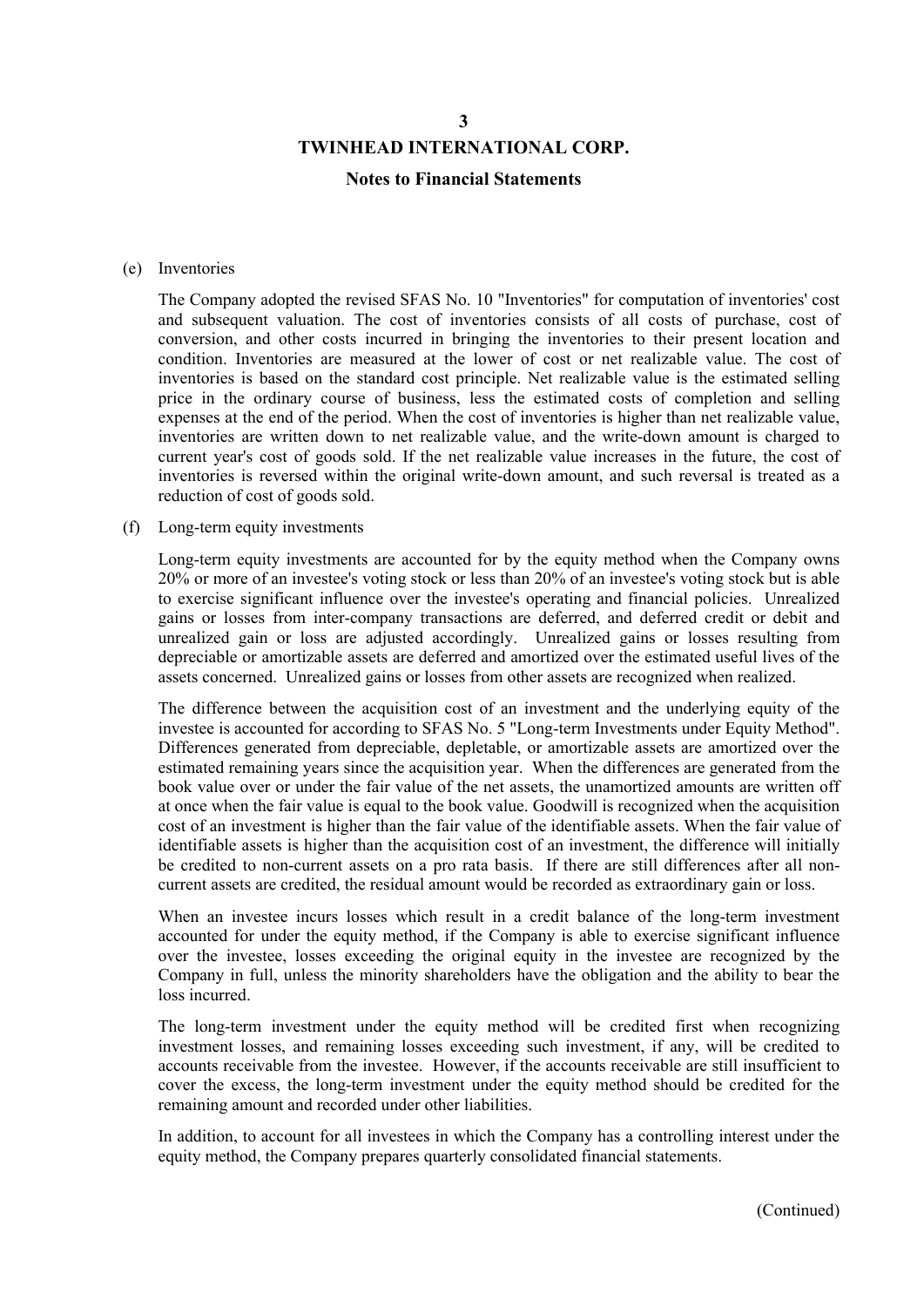#### **Notes to Financial Statements**

#### (g) Financial assets carried at cost

Financial assets carried at cost refer to investments in non-listed companies in which the Company has no control or significant influence over the investee. They are recognized at acquisition cost, as measurement of their fair value is difficult. If any objective evidence exists suggesting impairment loss, this loss shall be recognized and cannot be reversed. The stock dividends issued by investees shall be treated as an increase in shares instead of investment gain. Cost upon sale of long-term investments carried at cost is determined using the weighted-average method.

(h) Available-for-sale financial assets

The Company adopted SFAS No. 34 "Financial Instruments: Recognition and Measurement". Financial instrument transactions are recognized on the date of transaction. Available-for-sale financial assets are investment in stocks of listed companies and are recognized at fair value plus transaction cost.

Available-for-sale financial assets are subsequently recognized at fair value, and the difference between the carrying value and fair value is recognized as a separate component of stockholders' equity as "unrealized gain or loss on financial instrument". The fair value of listed stocks is the net closing price on the balance sheet date. Any objective evidence suggesting impairment is recognized as impairment loss. If any subsequent event should cause the impairment loss to decrease, the amount is to be reversed and recognized in the income statement as current gain of the year. If, in a subsequent period, the amount of the impairment loss decreases, for available-forsale financial assets, the previously recognized impairment loss is reversed to the extent of the decrease and recorded as an adjustment to stockholders' equity. Cost upon sale or derecognition of available-for-sale financial assets is determined using the weighted-average method. Furthermore, related cumulative unrealized gains or losses under stockholders' equity are recognized as current year's profit or losses. The cash dividends distributed by investees shall be recognized as income on the ex-dividend date or the date of the shareholders' meeting, and shall be recorded under dividend income.

(i) Allowance for doubtful accounts

The Company considers evidence of impairment for receivables at both a specific asset and collective level. All individually significant receivables are assessed for specific impairment. All individually significant receivables found not to be specifically impaired are then collectively assessed for any impairment that has been incurred but not yet identified. Receivables that are not individually significant are collectively assessed for impairment by grouping together receivables with similar risk characteristics.

An impairment loss in respect of a financial asset measured at amortized cost is calculated as the difference between its carrying amount and the present value of the estimated future cash flows discounted at the asset's original effective interest rate. Collateral and proceeds from insurance should also be considered when determining the estimated future cash flows. Losses are recognized in profit or loss and reflected in an allowance account against receivables. Interest on the impaired asset continues to be recognized. When a subsequent event causes the amount of impairment loss to decrease, the decrease in impairment loss is reversed through profit or loss. However, the reversing amount cannot exceed the amortized balance of the assets assuming no impairment was recognized in prior periods.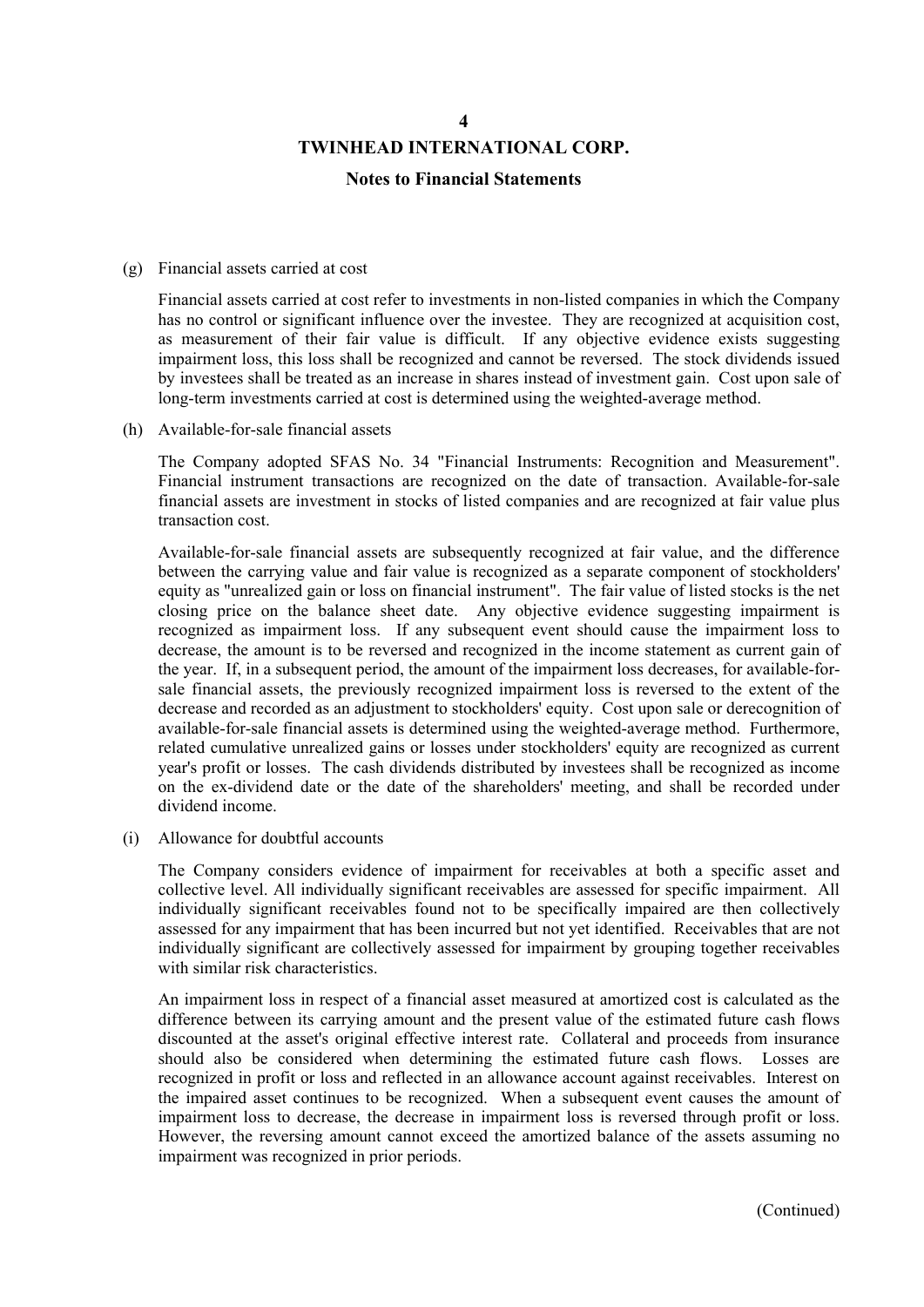#### **Notes to Financial Statements**

#### (j) Fixed assets and related depreciation

Fixed assets are stated at cost. Major additions, betterments, and replacements are capitalized. Interest on loans incurred in connection with the construction of the plant or the acquisition of equipment is capitalized as part of the cost of the respective assets. Except for land, depreciation is provided over the estimated useful lives of the respective assets using the straight-line method. For an asset reaching its original estimated useful life that continues to be used, depreciation is provided, based on its residual value, over the additional estimated useful life using the straightline method. The Company annually re-evaluates the remaining useful life, the depreciation method, and the salvage value of property, plant and equipment. Any changes to the remaining useful life, the depreciation method, and the salvage value are treated as changes in accounting estimates.

The estimated useful lives of plant and equipment are as follows:

| Buildings and improvement       | $4\neg 62$ years  |
|---------------------------------|-------------------|
| Machinery and equipment         | $2 \sim 15$ years |
| <b>Transportation equipment</b> | $5 - 6$ years     |
| Office equipment                | $2 \sim 10$ years |

Gain or loss on disposal of property, plant and equipment is recorded as non-operating income or expenses.

(k) Assets leased to others

Assets leased to others are stated at cost, and depreciation is provided over 4~62 years using the straight-line method and included in non-operating expenses.

(l) Deferred charges

Purchases of molds, test expenses, and office decoration are amortized using the straight-line method over 1 to 5 years.

(m) Convertible bonds payable

Convertible bonds issued by the Company comprise convertible notes that can be converted into share capital at the option of the holder. The liability component of a convertible bond is recognized initially at the fair value of a similar liability that does not have an equity conversion option. The equity component is recognized initially as the difference between the fair value of the convertible bonds as a whole and the fair value of the liability component.

Subsequent to initial recognition, the liability component of a convertible bond is measured at amortized cost using the effective interest method. Bond premium is added to the bond payable while the bond discount is subtracted from the bond payable to arrive at the carrying value of the bond. The amortization entry each year is to reflect the interest expense.

The holders' put option and the Company's redemption rights embedded in convertible bonds are classified as financial assets/liabilities at fair value through profit or loss, which are measured at fair value with fair value changes recognized in profit or loss.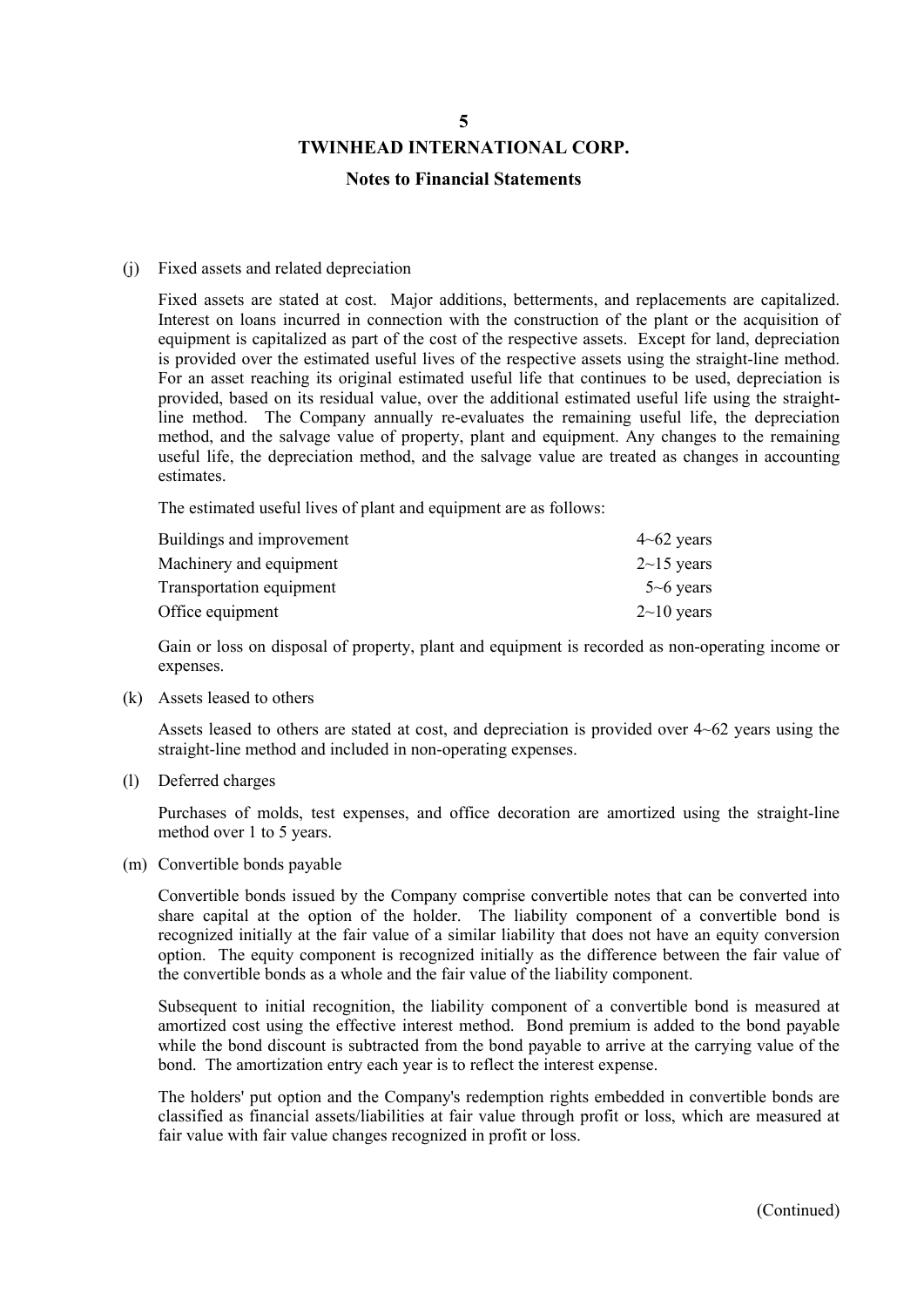#### **TWINHEAD INTERNATIONAL CORP.**

#### **Notes to Financial Statements**

Conversion rights embedded in bonds payable are initially recognized at fair value and recorded under capital surplus-conversion right. Upon request by the bondholders to exercise their conversion rights, the recorded book value of common stock is measured by adding the book value of option rights and the fair value of the liability component of the convertible bonds.

In accordance with SFAS No. 36 "Financial Instruments: Disclosure and Presentation", when the Company redeems its convertible bond from the open market, the transaction cost shall be allocated between the liability component and equity component. The equity component is recognized initially at the difference between the fair value of the compound financial instrument as a whole and the fair value of the liability component. The difference between the liability component and its book value is recognized as profit or loss. The difference between the equity component and its book value is recognized as capital surplus: treasury stock transaction. Retained earnings should be written off if the ending balance of capital surplus-treasury stock transaction is at the debit side.

(n) Retirement plan

On August 31, 2007, the Company settled its vested benefit obligation with employees who transferred to the defined contribution plan under the Labor Pension Act (the New Act). According to the New Act, an employer is required to contribute monthly to an individual labor pension fund account at the rate of not less than 6% of the employee's monthly wages. The contributions are expensed as incurred.

(o) Employee bonuses and directors' and supervisors' remuneration

Employee bonuses and directors' and supervisors' remuneration appropriated after January 1, 2008, are accounted for by Interpretation (96) 052 issued by the Accounting Research and Development Foundation. The Company estimates the amount of employee bonuses and directors' and supervisors' remuneration according to the Interpretation and recognizes it as operating costs or expenses. Differences between the amount approved in the shareholders' meeting and that recognized in the financial statements, if any, are accounted for as changes in accounting estimates and recognized as profit or loss in the year of distribution.

If shareholders resolve that employee bonuses are to be distributed in the form of shares, the number of shares distributed should be the amount of employee bonuses divided by the fair value of the shares, which is based on the closing price at the day before the shareholders' meeting and considering the ex-dividend and ex-rights effects.

(p) Provision for product warranties

Provision for product warranties is determined by estimating after-sales service cost based on past experience and recognized as operating expense at the time of sale.

(q) Revenue and cost recognition

Revenue from sale of goods is recognized when the significant risks and rewards of ownership have been transferred; cost of goods sold is recognized when related revenue is recognized.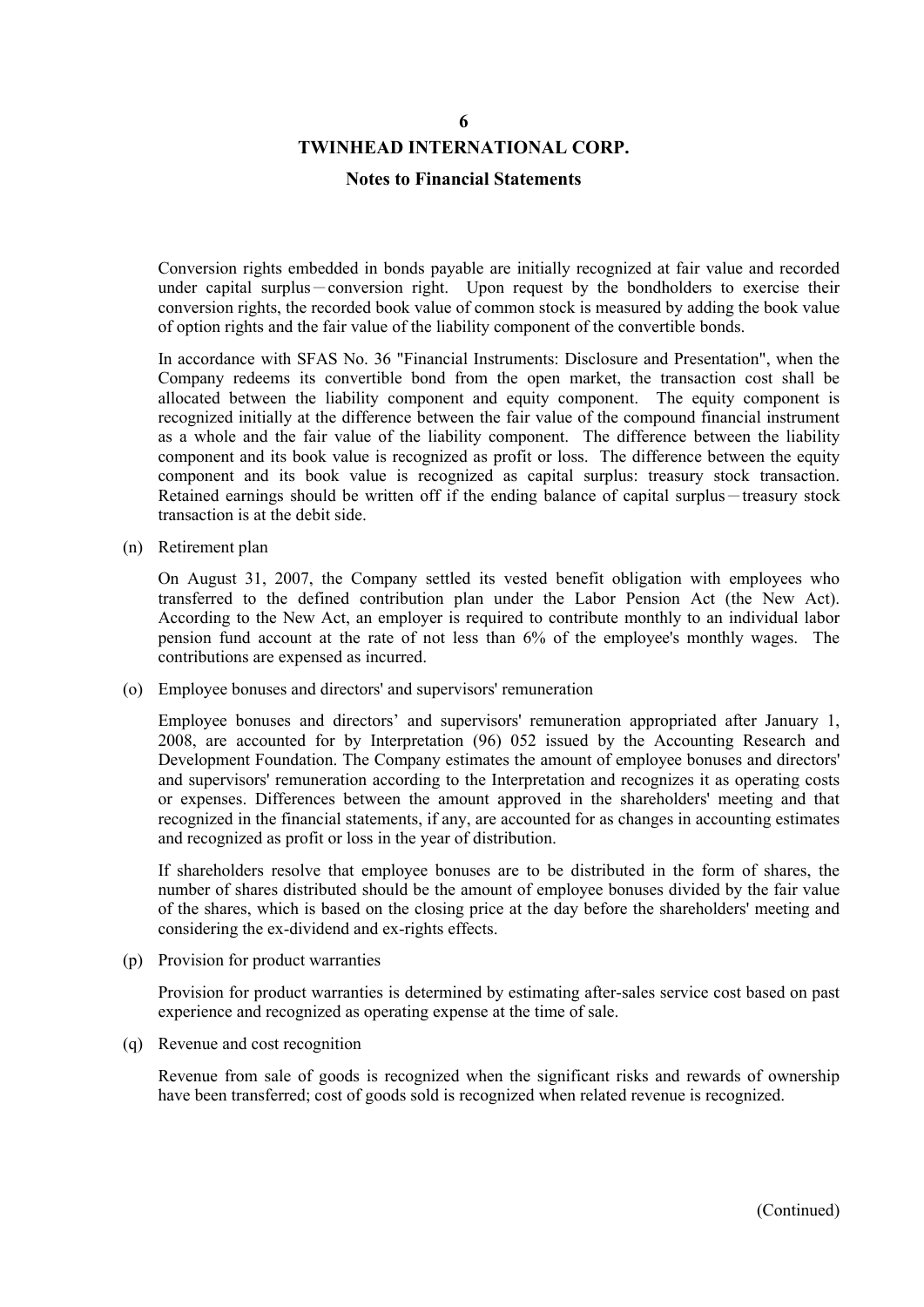#### **Notes to Financial Statements**

#### (r) Treasury stock

In accordance with SFAS No. 30 "Accounting for Treasury Stock", the Company uses the cost method to account for treasury stock. Under the cost method, the treasury stock account is debited for the cost of the Company's shares purchased. When the disposal price of treasury stock is greater than the cost, the difference is credited to capital surplus-treasury stock; otherwise, the excess of the cost over the price is debited to capital surplus generated from other treasury stock transactions. If the capital surplus-treasury stock account is insufficient to cover the excess of the cost over the price, retained earnings should be debited for the remaining amount. The book value of each share of treasury stock is equal to its weighted-average cost and is calculated by each group according to the reason for purchase.

When treasury stock is retired, capital surplus and common stock are debited according to the ratio of retiring treasury stock to total issued stock. When the book value of the retiring treasury stock is higher than the sum of its par value and capital surplus, the difference is debited to capital surplus-treasury stock. If the capital surplus-treasury stock account is insufficient to cover the difference, retained earnings should be debited for the remaining amount. When the book value of the retiring treasury stock is lower than the sum of its par value and capital surplus, the difference is credited to capital surplus-treasury stock.

The Company adopted the provisions of SFAS No. 30 "Accounting for Treasury Stock". As a result, a subsidiary's shareholding of the parent company will be recorded as treasury stock with no retroactive adjustment needed when recognizing gain (loss) on investment or issuing financial statements.

(s) Income tax

In accordance with SFAS No. 22 "Income Taxes", deferred income tax is determined based on temporary differences between the financial reporting and tax basis of assets and liabilities, and is measured by applying the effective tax rates for the taxable years in which the differences are expected to be reversed. Deferred tax liabilities are recognized for the future tax consequences attributable to taxable temporary differences. Deferred tax assets are recognized for the future tax consequences attributable to deductible temporary differences and investment tax credits, with the measurement of deferred tax assets being reduced by estimated amounts of tax benefits not likely to be realized. Deferred tax assets and liabilities should be classified as current or non-current based on the classification of the related asset or liability for financial reporting. Deferred tax assets or liabilities that are not related to an asset or liability for financial reporting should be classified according to the expected reversal date of the temporary differences.

For any modification of the income tax rate, the deferred income tax assets (liabilities) should be recalculated according to the new rate as of the announced year. The difference between the original and new amount is the effect of the change in income tax rate for deferred income tax assets (liabilities), which should be recognized as income tax expense (revenue) of current continuing operations.

The 10% income tax surtax on unappropriated earnings is recorded as expense on the date the stockholders decide the distribution of earnings.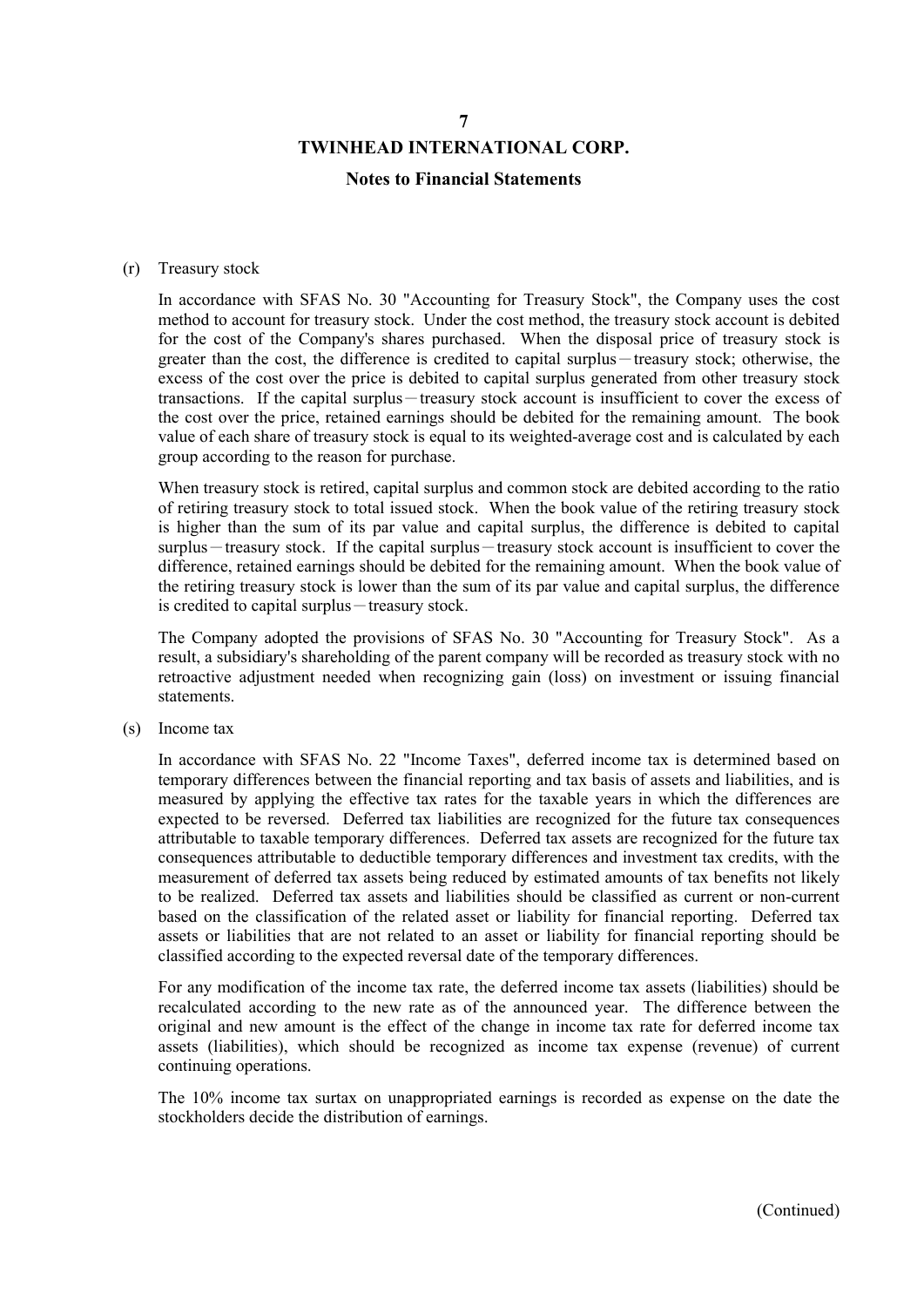#### **Notes to Financial Statements**

The Company adopted the "Income Basic Tax Act". In accordance with the act, if the amount of alternative minimum tax (AMT) is greater than the income tax payable pursuant to the Income Tax Act, the difference should be recognized as current income tax expenses. The taxable income for calculating the AMT includes most of the income that is exempted from income tax under various laws and statutes. The Company has considered the impact of the IBTA on its current tax liabilities.

(t) Gain (loss) per share of common stock

Earnings per share are calculated by dividing net income (loss) by the weighted-average number of shares outstanding, reduced by the number of shares of treasury stock re-purchased. An increase in common stock which is from appropriation of retained earnings or capital surplus, or a decrease in common stock which is to offset accumulated deficit, is added to or deducted from the shares outstanding retroactively. The shares outstanding are also adjusted retroactively if the recording date of the appropriation or share-based payment transaction is in a subsequent period.

The convertible bonds payable and preferred stock of the Company are potential shares. If those potential shares do not have a dilutive effect, only the basic earnings per share are disclosed; otherwise, diluted earnings per share are disclosed in addition to the basic earnings per share. When calculating the diluted earnings per share, the weighted-average number of shares includes the equivalent shares arising from convertible bonds payable and preferred stock, and the incremental shares are assumed to be outstanding at the beginning of the year.

If the Company distributes employee bonuses in the form of shares, the number of shares to be issued when calculating the diluted earnings per share will be based on the closing price of the shares at the balance sheet date. The dilutive effects of the potential shares resulting from the distribution of employee bonuses should be considered until the shareholders' meeting makes the final resolutions in the following year.

(u) Operating segment information

Effective January 1, 2011, the Company adopted SFAS No. 41 "Operating Segments". An operating segment is a component of an entity that engages in business activities from which it may earn revenues and incur expenses (including revenues and expenses relating to transactions with other components of the same entity). The segment's operating results are reviewed regularly by the entity's chief operating decision maker to make decisions pertaining to the allocation of resources to the segment and to assess its performance for which discrete financial information is available.

The Company discloses operating segment information in the consolidated financial statements in accordance with SFAS No. 41; therefore, the Company does not disclose such information in these financial statements.

#### **(3) Reason for and Effect of Accounting Changes**

Effective January 1, 2011, the Company adopted the third revision of SFAS No. 34 "Financial Instruments: Recognition and Measurement" to recognize, revaluate, and accrue impairment loss for receivables at fair value. The effect of adoption of the newly released accounting principle was an increase of \$9,406 in after-tax income and an increase of \$0.05 (dollar) in EPS.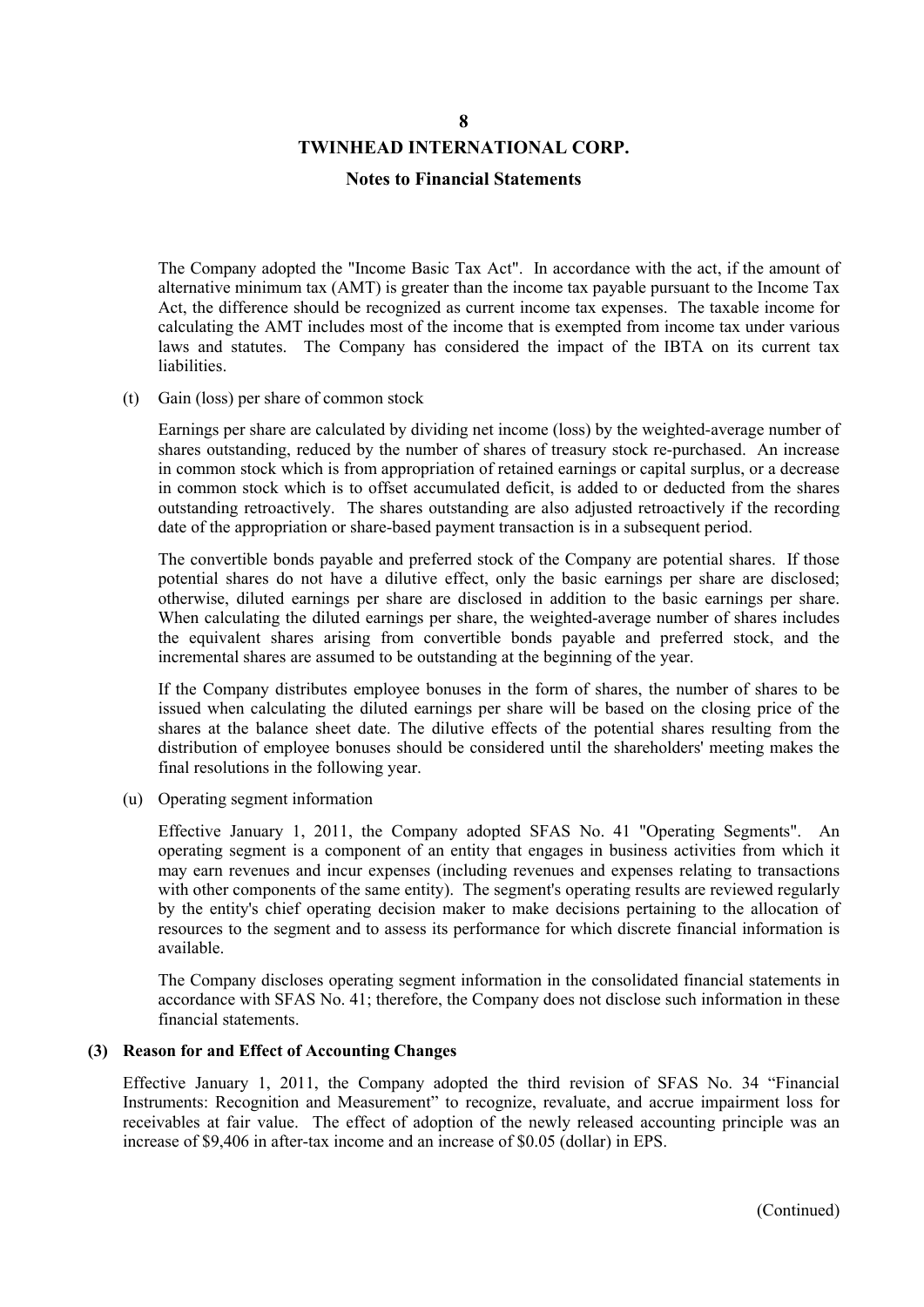#### **Notes to Financial Statements**

Effective January 1, 2011, the Company adopted SFAS No. 41 "Operating Segments." In accordance with SFAS No. 41, an entity shall disclose information to enable users of its financial statements to evaluate the nature and financial effects of the business activities in which it engages and the economic environments in which it operates. The Company determines and presents operating segments based on the information that internally is provided to the chief operating decision maker. The Company discloses operating segment information in the consolidated financial statements in accordance with SFAS No. 41; therefore, the Company does not disclose such information in these financial statements. This Standard supersedes SFAS No. 20 "Segment Reporting." Such changes in accounting principle did not have any effect for the year ended December 31, 2011.

#### **(4) Consolidation**

The board of directors' meeting held on December 5, 2011, proposed to improve the efficiency of operation and to decrease the cost of operation. The board of directors of the Company decided to combine with Lung Yang Technology Corporation (Lung Yang Company), a subsidiary of the Company, and eliminate Lung Yang Company, effective on December 29, 2011.

The related assets and liabilities of Lung Yang Company on the date of combination were as follows:

| Cash                                                            | \$<br>1,694 |
|-----------------------------------------------------------------|-------------|
| Accounts receivable                                             | 871         |
| Inventory                                                       | 1,241       |
| Prepayment and other current assets                             | 1,807       |
| Long-term investment                                            | 33,948      |
| Deposit                                                         | 403         |
| Deferred charges                                                | 19          |
| $Accounts$ payable $-$ related parties                          | (50, 544)   |
| Other payables – related parties                                | (103,500)   |
| Accrued expenses and other current liabilities                  | (446)       |
| Net assets acquired                                             | (114, 507)  |
| Carrying value of shares held by the Company before combination | 114,507     |
| Premium on combination                                          |             |

The Company adopted SFAS No. 25 "Business Combinations" to combine with Lung Yang Company. In 2011, there was no significant effect on income or loss arising from the combination with Lung Yang Company because Lung Yang Company was a consolidated entity of the Company in 2010.

#### **(5) Cash and Cash in Bank**

As of December 31, 2012 and 2011, the components of cash and cash in bank were as follows:

|                  | 2012    | 2011    |
|------------------|---------|---------|
| Petty cash       | 215     | 215     |
| Savings accounts | 344,543 | 455,093 |
|                  | 344,758 | 455,308 |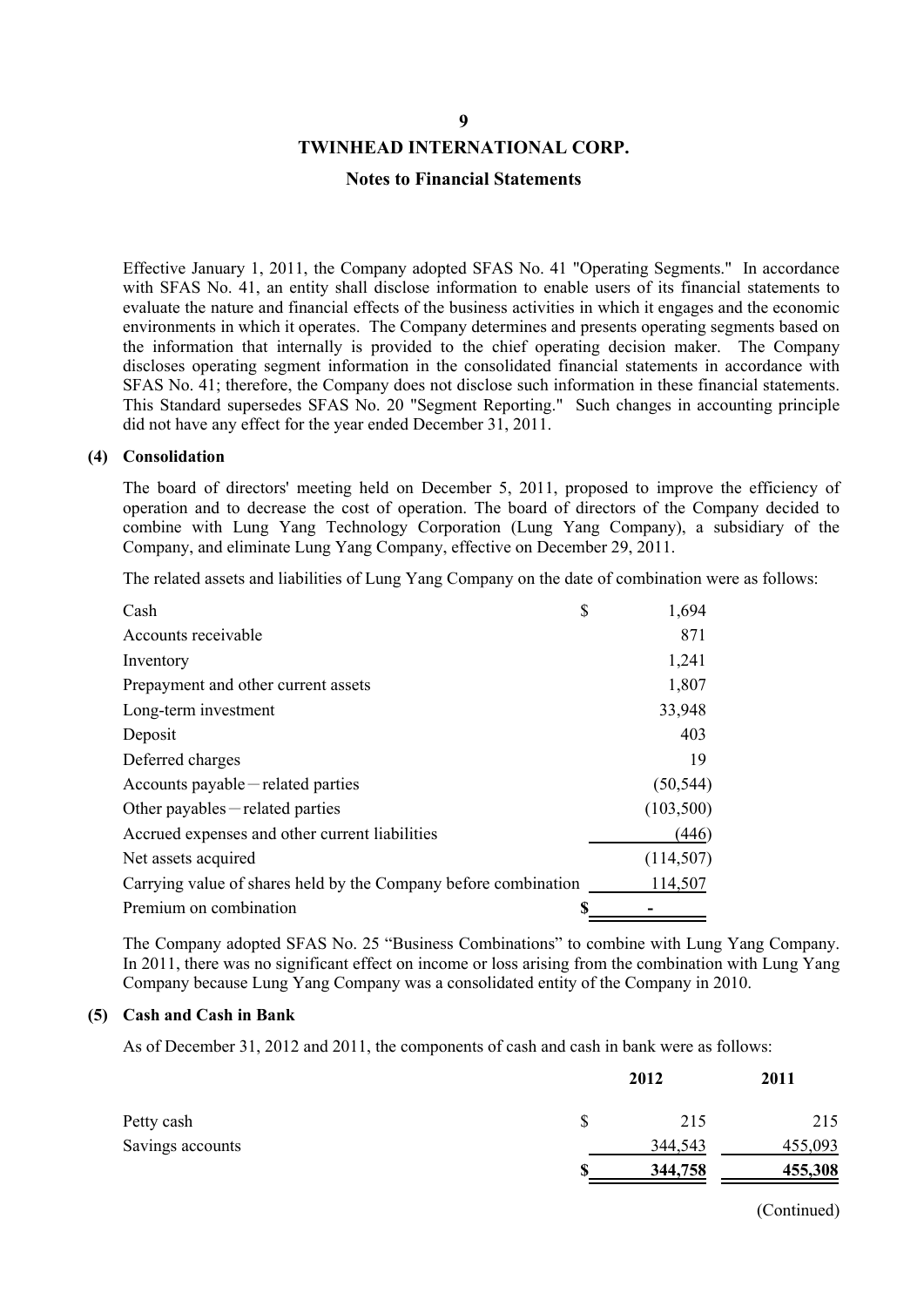#### **TWINHEAD INTERNATIONAL CORP.**

#### **Notes to Financial Statements**

#### **(6) Notes Receivable, Accounts Receivable (including receivable from related parties), and Overdue Receivables**

As of December 31, 2012 and 2011, the details of notes receivable, accounts receivable, and overdue receivables were as follows:

|                                                                                               |    | 2012    | 2011    |
|-----------------------------------------------------------------------------------------------|----|---------|---------|
| Accounts receivable                                                                           | \$ | 59,693  | 155,168 |
| Accounts receivable – related parties (including long-term<br>$recevables$ – related parties) |    | 322,696 | 276,431 |
| Overdue receivables (recorded under other assets)                                             |    | 27,336  | 27,336  |
|                                                                                               |    | 409,725 | 458,935 |
| Less: allowance for doubtful accounts                                                         |    | 27,336  | 27,457  |
|                                                                                               | S  | 382,389 | 431,478 |

The Company has not provided the receivables (including receivables from related parties) as collateral or factored them for cash.

The movement of allowance for doubtful accounts was as follows:

|                                                                   | 2012      | 2011   |
|-------------------------------------------------------------------|-----------|--------|
| Beginning balance January 1                                       | \$<br>121 | 11,454 |
| Less: Reversal                                                    | 2         | 11,333 |
| Write-off                                                         | 119       |        |
| Balance as of December 31                                         |           | 121    |
| The movement of allowance for overdue receivables was as follows: |           |        |
|                                                                   | 2012      | 2011   |
| Balance as of December 31 (same as the beginning balance)         | 27,336    | 27,336 |
| <b>Inventories</b>                                                |           |        |

As of December 31, 2012 and 2011, the details of inventories were as follows:

**(7) Inventories**

|                           |    | 2012   | 2011    |
|---------------------------|----|--------|---------|
| Finished goods            | \$ | 13,147 | 33,225  |
| Work in process           |    | 2,871  | 8,561   |
| Raw material and supplies |    | 68,000 | 74,690  |
| Goods in transit          |    | 8,961  | 19,076  |
|                           | S  | 92,979 | 135,552 |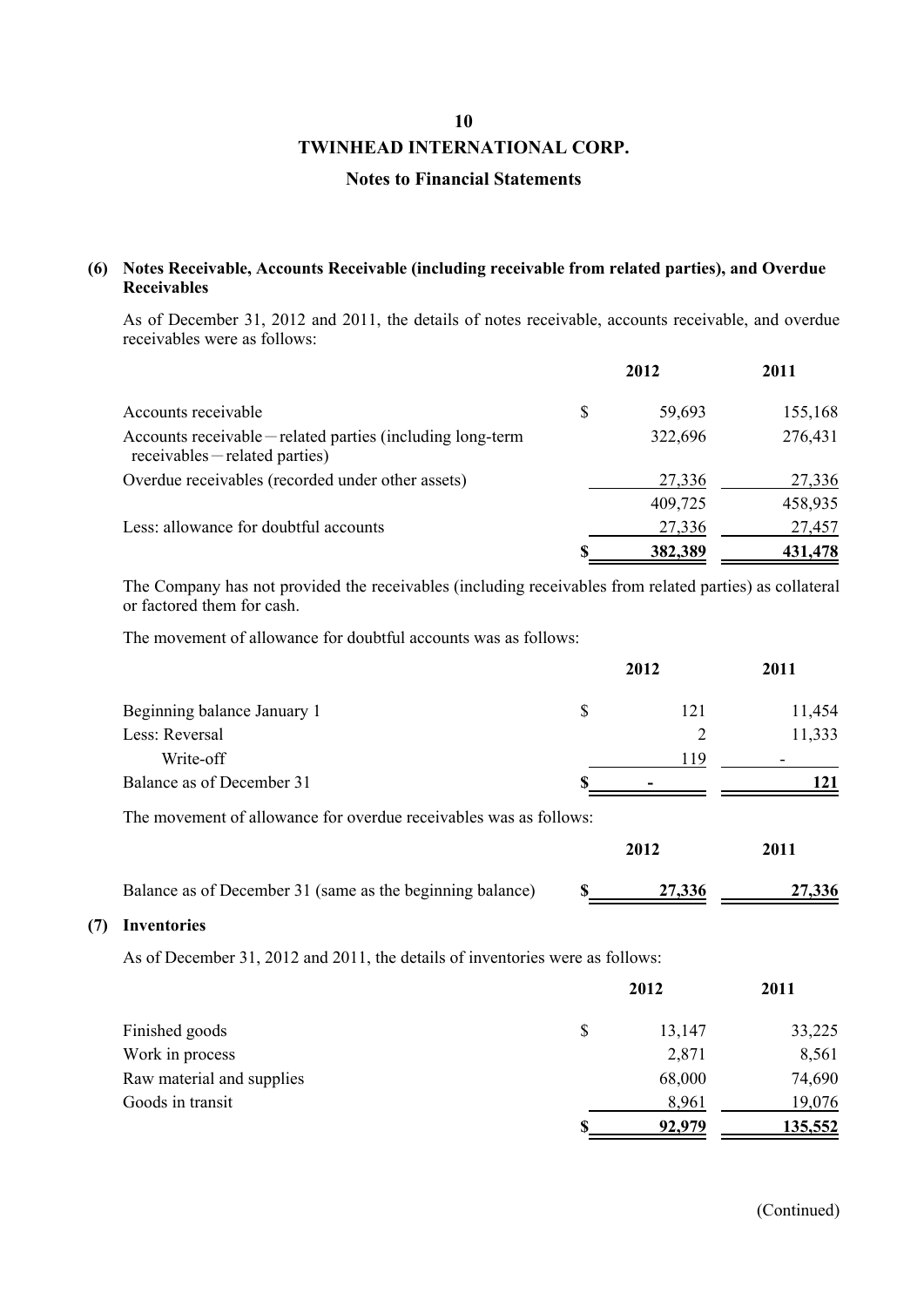#### **Notes to Financial Statements**

The movements in the Company's provision for loss on obsolescence and decline in value of inventories were as follows:

|                                                             | 2012          | 2011    |
|-------------------------------------------------------------|---------------|---------|
| Beginning balance                                           | \$<br>196,229 | 162,452 |
| Add: Provision for current year                             | 21,000        | 20,776  |
| Incurred from combination with Lung Yang Company            |               | 13,001  |
| Less: Inventory scrap                                       | 10,807        |         |
| Ending balance                                              | 206,422       | 196,229 |
| The following were recorded as part of costs of goods sold: |               |         |
|                                                             | 2012          | 2011    |
| Loss on decline in value of inventories                     | \$<br>10,193  | 20,776  |
| Inventory scrap                                             | 10,807        |         |
|                                                             | 21,000        | 20,776  |

#### **(8) Long-term Equity Investments**

(a) As of December 31, 2012 and 2011, the details were as follows

|                                                         |                 | 2012               |                      |                 | 2011                      |                      |  |
|---------------------------------------------------------|-----------------|--------------------|----------------------|-----------------|---------------------------|----------------------|--|
|                                                         | Percentage      |                    |                      | Percentage      |                           |                      |  |
|                                                         | of<br>ownership | Investment<br>cost | <b>Book</b><br>value | of<br>ownership | <b>Investment</b><br>cost | <b>Book</b><br>value |  |
|                                                         |                 |                    |                      |                 |                           |                      |  |
| Under equity method:                                    |                 |                    |                      |                 |                           |                      |  |
| Gammatech Computer Corporation                          | 59.400 \$       | 53,079             | 72,672               | 59.400          | 53,079                    | 87,179               |  |
| Twinhead GmbH                                           | 100.000         | 271,665            | 16,593               | 100.000         | 271,665                   | 20,742               |  |
| Twinhead (Asia) Pte Ltd.                                | 100.000         | 539,919            | 54,512               | 100.000         | 539,919                   | 173,540              |  |
| <b>Twintek International Corporation</b>                | 99.974          | 328,533            | 31,635               | 99.974          | 328,533                   | 38,034               |  |
| Yu Feng Technology Co., Ltd.                            | 99.975          | 397,900            | 21,605               | 99.975          | 397,900                   | 25,224               |  |
| Fiber Logic Communications Inc.                         | 11.424          | 25,232             | 39,765               | 11.858          | 25,427                    | 41,245               |  |
|                                                         |                 | 1,616,328          | 236,782              |                 | 1,616,523                 | 385,964              |  |
| Financial assets carried at cost-<br>non-current:       |                 |                    |                      |                 |                           |                      |  |
| EUROC Venture Capital Corp.                             | 10.000          | 80,000             | 80,000               | 10.000          | 80,000                    | 80,000               |  |
| I1. Com                                                 | 2.125           | 30,800             |                      | 2.125           | 30,800                    | 15,800               |  |
| Trigem Computer, Inc.                                   | 0.006           | 63,609             |                      | 0.006           | 63,609                    |                      |  |
| Printec Japan Co., Ltd.                                 | 9.000           | 2,715              | 2,715                | 9.000           | 2,715                     | 2,715                |  |
|                                                         |                 | 177,124            | 82,715               |                 | 177,124                   | 98,515               |  |
| Available-for-sale financial assets-<br>non-current:    |                 |                    |                      |                 |                           |                      |  |
| Tekom Technologies Inc.                                 | 0.270           | 1,963              | 1,963                | 0.270           | 1,963                     | 1,963                |  |
| Add: unrealized gain (loss) on<br>financial instruments |                 |                    | 120                  |                 |                           | (505)                |  |
|                                                         |                 | 1,963              | 2,083                |                 | 1,963                     | 1,458                |  |
|                                                         |                 | 1,795,415          | 321,580              |                 | 1,795,610                 | 485,937              |  |
|                                                         |                 |                    |                      |                 |                           |                      |  |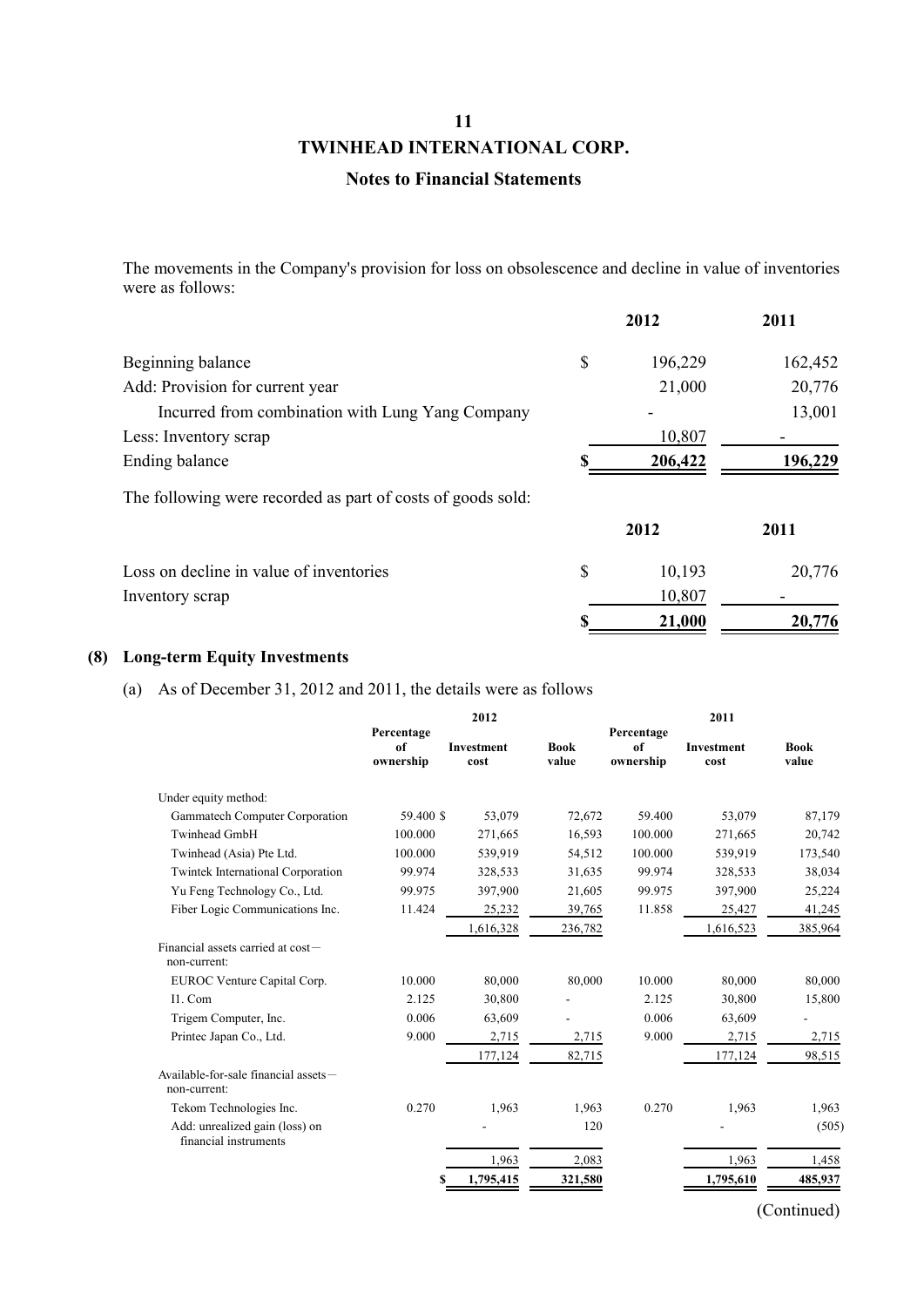#### **TWINHEAD INTERNATIONAL CORP.**

#### **Notes to Financial Statements**

On December 28, 2011, the board of directors of the Company decided to improve the financial structure of Twinhead GmbH, a subsidiary of the Company, by offsetting the accounts receivable-related parties amounting to EUR2,437,497.81 with the capital surplus of Twinhead GmbH. The board of directors of Twinhead GmbH agreed to the aforementioned proposal, which led to an increase in the Company's investment in Twinhead GmbH of \$102,399.

On December 5, 2011, the board of directors decided to increase investment in Twinhead (Asia) Pte Ltd. by USD210,000 to extend the operation, which led to an increase in the Company's investment in Twinhead (Asia) Pte Ltd. of \$6,369.

The Company combined with Lung Yang Company, a subsidiary of the Company, which led to an increase in the Company's long-term investment in Gammatech Corp. and Fiber Logic Communication Inc. of \$21,134 and \$12,814, respectively, resulting in the percentage of ownership increasing by 14.4% and 3.684%, respectively.

In 2011, Twintek International Corporation, a subsidiary of the Company, distributed cash dividends of \$548.

On March 27, 2012, the Company sold 20 thousand shares of Fiber Logic Communications Inc. (Fiber) for \$316 to Yu Feng Company. As a result, the percentage of ownership decreased to 11.767%, and the unrealized gain amounting to \$25 on the aforementioned transaction was recorded under other current liabilities.

In 2012, Fiber distributed employee bonuses by allotment of shares, resulting in an increase in equity of \$231. In addition, the distributed employee bonuses aforementioned caused a decrease in equity of Yu Feng because of the change in percentage of ownership. The Company also recognized an increase in equity amounting to \$2 according to the proportion of shares of Yu Feng owned by the Company.

In 2011, Fiber distributed employee bonuses by allotment of shares, resulting in a decrease in the percentage of ownership in Fiber. The change in the percentage led to a decrease in retained earnings of \$52. In addition, the distributed employee bonuses aforementioned caused a decrease in retained earnings of Lung Yang because of the change in percentage of ownership. The Company also recognized a reduction in retained earnings amounting to \$24 according to the proportion of shares of Lung Yang owned by the Company.

On May 10, 2012, and June 8, 2011, Fiber distributed cash dividends amounting to \$13,860 and \$15,540, respectively, and stock dividends amounting to \$8,140 and \$5,460, respectively. The Company recognized a reduction in long-term investment amounting to \$1,631 and \$1,298, respectively. The cash dividends aforementioned were received in 2012 and 2011.

In 2012, the Company disposed of its financial assets carried at cost-common stock of Asia Pacific Telecom which had been written off and recorded as impairment loss. The number of disposed of shares was 1,497, and the gain amounting to \$26,376 was recorded as gain on disposal of investment. As of December 31, 2012 and 2011, the Company held 1,003 thousand and 2,500 thousand shares of Asia Pacific Telecom, and the fair value of the shares was \$12,808 and \$24,675, respectively.

In 2012, the Company wrote down its financial assets carried at cost considering I1. Com's operating condition, and recorded it as impairment loss.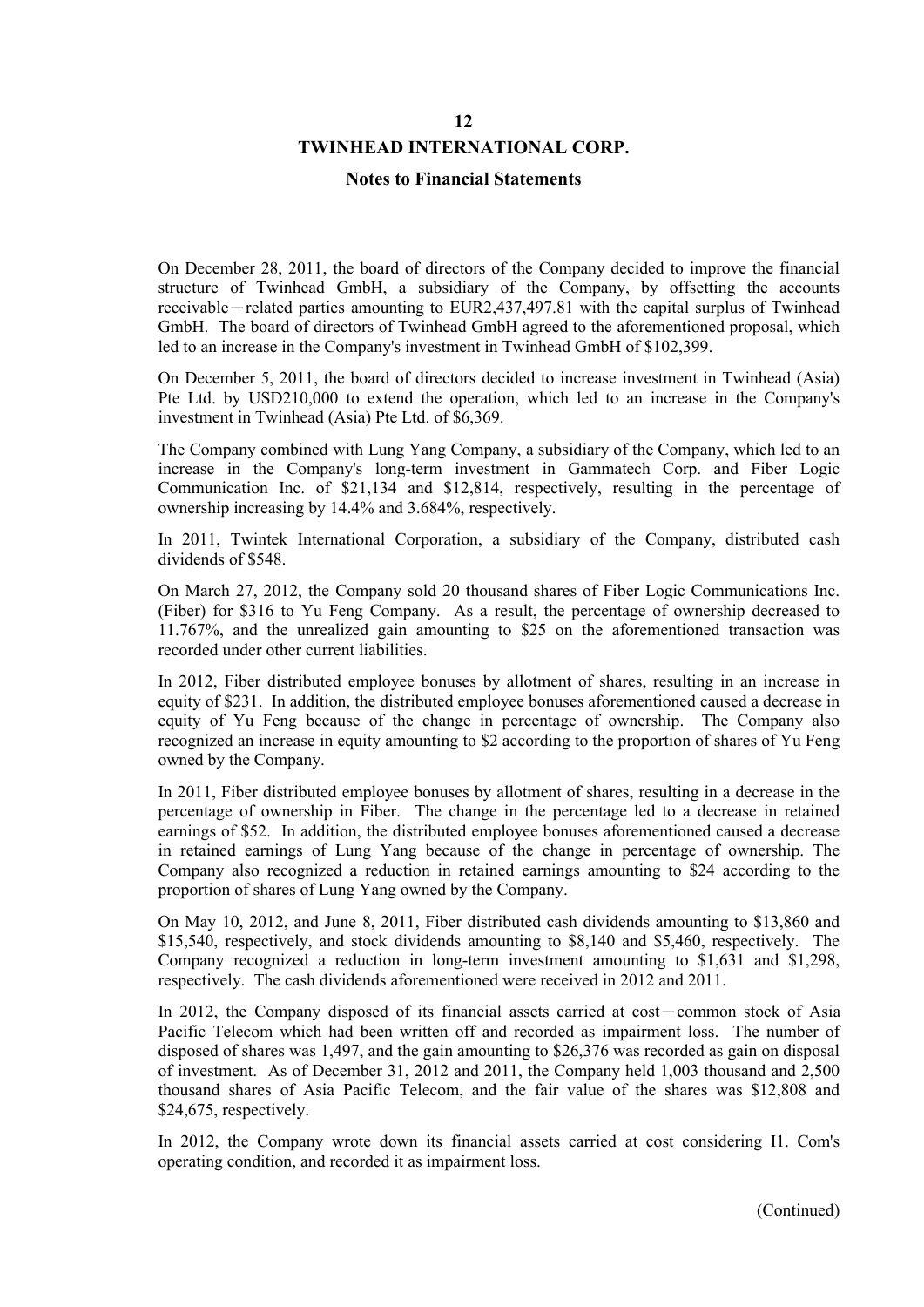#### **Notes to Financial Statements**

In 2011, the Company wrote down its financial assets carried at cost by \$22,609 considering Trigem Computer Inc.'s operating condition, and recorded \$17,271, after offsetting accounts payable of \$5,338, as impairment loss.

In 2011, Tekom Technology Corp. increased its capital by private placement of equity, resulting in the reduction of the Company's percentage of ownership in Tekom Technology Corp. to 0.27%.

The excess amount of accumulated investment loss over the cost of the investment would offset other receivables from related parties and long-term accounts receivable from related parties. The offset amount was \$0 and \$190,894 in 2012 and 2011, respectively.

A subsidiary's shareholding of the parent company is recorded as treasury stock to decrease longterm investment and increase treasury stock. The details are as follows:

|                                                                                         | 2012   | 2011    |
|-----------------------------------------------------------------------------------------|--------|---------|
| Twintek International Corporation (originally named Lun<br>Shiang Technology Co., Ltd.) | 40,992 | 55,146  |
| Yu Feng Technology Co., Ltd.                                                            | 37,764 | 50,801  |
|                                                                                         | 78.756 | 105,947 |

#### (b) Unrealized loss on financial instruments

The Company adopted SFAS No. 34 "Financial Instruments: Recognition and Measurement". As of December 31, 2012 and 2011, unrealized loss on devaluation of its investments in Tekom Technologies Inc. was \$120 and \$505, respectively, and was recorded as unrealized loss on financial instruments under stockholders' equity.

(c) The movements of unrealized loss on available-for-sale financial assets in 2012 and 2011 are listed below:

|                                            | 2012      | 2011  |
|--------------------------------------------|-----------|-------|
| Beginning balance                          | \$<br>505 | 805   |
| Add: unrealized loss recognized (reversed) | (625      | (300) |
| Ending balance                             | (120)     | 505   |

As of December 31, 2012 and 2011, the Company recognized \$330,165 and \$444,160, respectively, of unrealized loss on financial instruments resulting from a subsidiary's holding of the shares of the Company. The abovementioned recognition was treated as treasury stock and was recorded as a reduction of stockholders' equity.

In 2012 and 2011, if the Company recognized it on a pro rata basis, the unrealized gain or loss on valuation of a subsidiary's financial instrument investments in the parent company would be losses of \$132,208 and \$180,578, respectively. The ending balance of unrealized loss on devaluation of financial instrument investments was \$389,263 and \$521,471, respectively.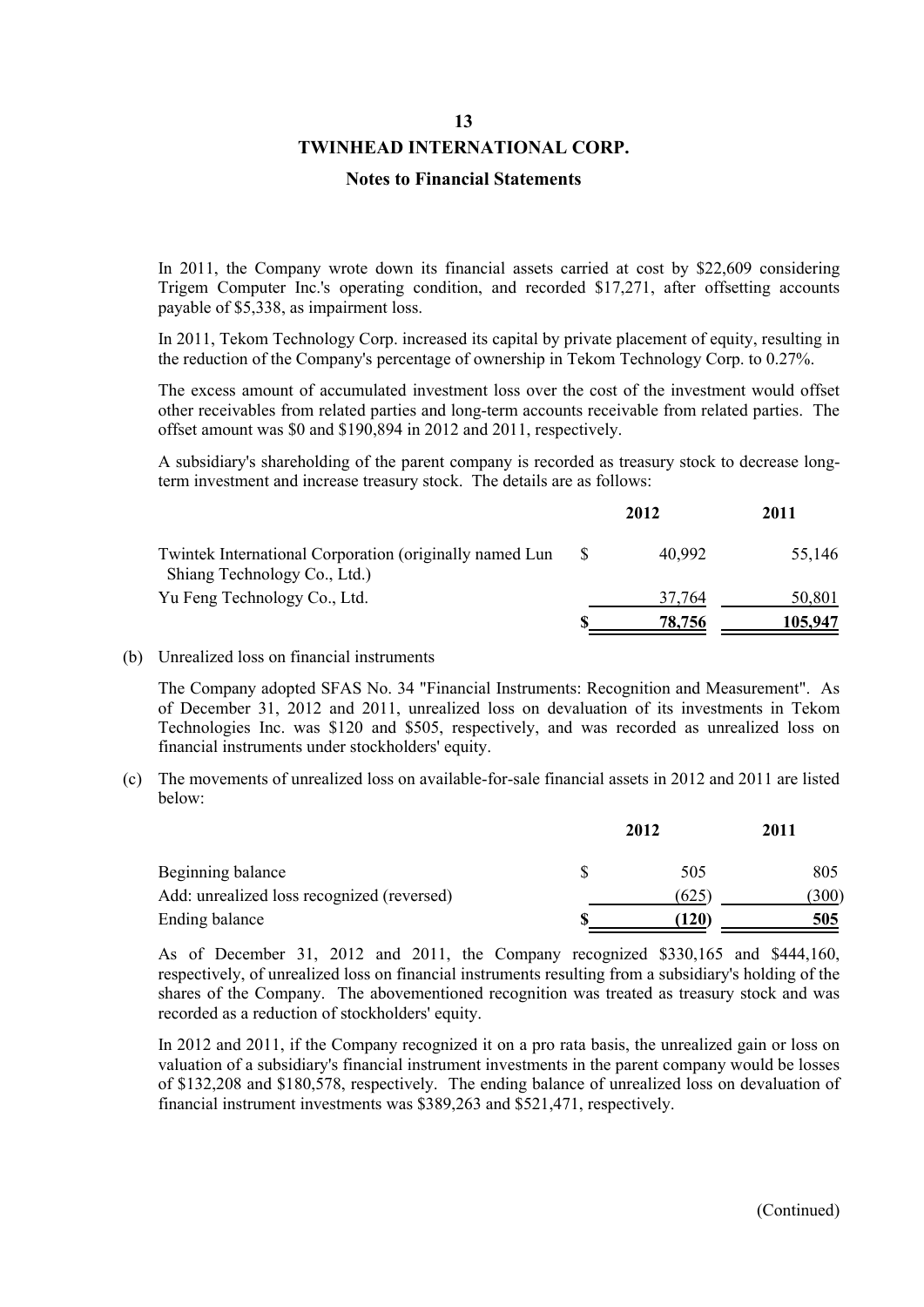#### **TWINHEAD INTERNATIONAL CORP.**

#### **Notes to Financial Statements**

#### **(9) Fixed Assets**

As of December 31, 2012 and 2011, the accumulated asset impairment amounted to \$10,593. The above accumulated asset impairment was recognized based on the carrying value of the factory building and machinery at Da Fa Industrial exceeding its estimated recoverable amount. After evaluation, no additional impairment loss should be recognized for 2012 and 2011. The discount rates used were 7.90% and 6.77%, respectively.

#### **(10) Assets Leased to Others**

|                                |   | 2012    | 2011    |
|--------------------------------|---|---------|---------|
| Land                           | S | 141,370 | 141,370 |
| <b>Building</b>                |   | 214,549 | 214,549 |
|                                |   | 355,919 | 355,919 |
| Less: accumulated depreciation |   | 78,474  | 73,530  |
|                                |   | 277,445 | 282,389 |
|                                |   |         |         |

The major terms of the lease contracts are as follows:

- (a) The contract period is 1 to 3 years.
- (b) The lessee has usage rights during the leasehold period. The leased assets cannot be lent to others, sub-leased, or used by others.

In 2012 and 2011, the total rental revenues amounted to \$13,555 and \$15,218, respectively, and were recorded as rental income. The lease revenues for subsequent years are as follows:

| Period                            |    | <b>Amount</b> |         |  |
|-----------------------------------|----|---------------|---------|--|
| January 1, 2013~December 31, 2013 | \$ | 13,653        |         |  |
| January 1, 2014~December 31, 2014 |    | 10,203        |         |  |
| January 1, 2015~December 31, 2015 |    | 5,819         |         |  |
|                                   |    | 29,675        |         |  |
| (11) Short-term Bank Borrowings   |    |               |         |  |
|                                   |    | 2012          | 2011    |  |
| Credit loan                       | \$ | 135,000       | 190,000 |  |
| Secured bank loans                |    | 270,000       | 300,000 |  |
| Usance letters of credit          |    |               | 72,808  |  |
|                                   |    | 405,000       | 562,808 |  |

Annual interest rates on short-term borrowings were 1.13%~2.25% and 0.95%~2.21% in 2012 and 2011, respectively. The aforementioned loans were due within 365 days.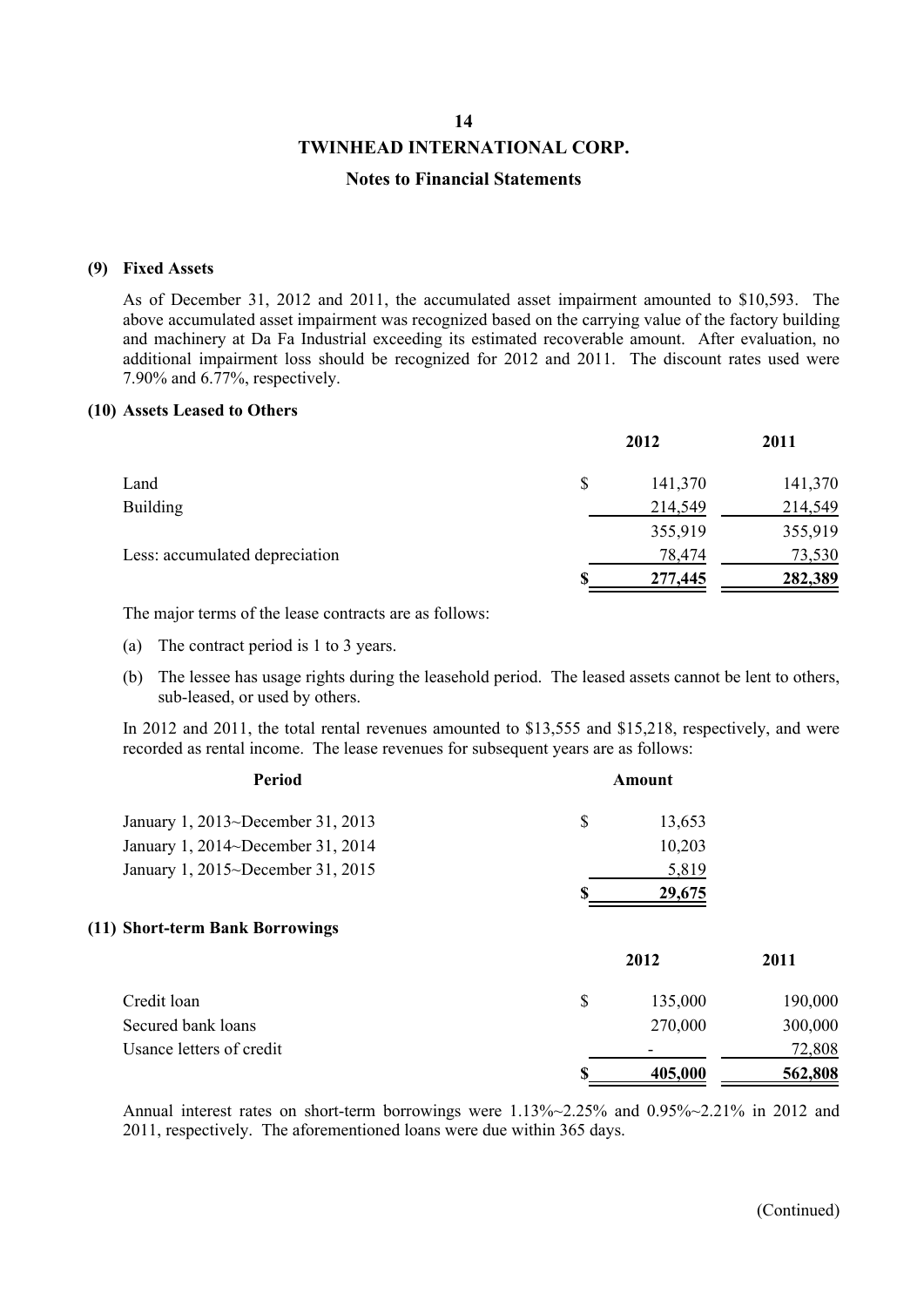#### **TWINHEAD INTERNATIONAL CORP.**

#### **Notes to Financial Statements**

As of December 31, 2012 and 2011, unused credit lines amounted to approximately \$810,127 and \$716,714, respectively.

#### **(12) Convertible Bonds Payable**

|                                                                                             | <b>Carrying value of convertible</b><br>bonds |        |        |
|---------------------------------------------------------------------------------------------|-----------------------------------------------|--------|--------|
|                                                                                             |                                               | 2012   | 2011   |
| Present value of private placement of unsecured convertible<br>bonds payable issued in 2010 | S                                             | 38,471 | 64,944 |
| Add: Interest expense recognized in current period                                          |                                               | 1,241  | 2,223  |
| Less: Redemption in current period                                                          |                                               | 21,267 | 28,696 |
|                                                                                             | S                                             | 18,445 | 38,471 |

On February 26, 2010, the Company issued unsecured convertible bonds via private placement amounting to \$70,000. In compliance with SFAS No. 36, the Company separated convertible options and liabilities. Details of equity and liabilities recognized by the Company are summarized as follows:

| Present value of convertible bonds at issuance (discount<br>rate is $3.67\%$ , par value of \$100) | S | 62,832 |
|----------------------------------------------------------------------------------------------------|---|--------|
| Embedded derivative financial liabilities at issuance                                              |   | 938    |
| (holder's put option)<br>Equity components at issuance (holder's convertible                       |   | 6.230  |
| option)                                                                                            |   |        |
| Bonds payable at issuance                                                                          |   | 70,000 |

- (a) The primary terms of the abovementioned convertible bonds were as follows:
	- i) Coupon rate: 0%
	- ii) Duration: 3 years (from February 26, 2010, to February 25, 2013)
	- iii) Repayment: Unless earlier redeemed, requested to be redeemed, cancelled, or converted to common stock, the bond will be redeemed at 100% of par value on the maturity date by the issuing company.
	- iv) Rule for bondholders to redeem the bond: Bondholders are entitled to require the issuer to call the bond, and the price of the callable bond would be 100% of par value within the period from 18 months after the issuance date till the maturity date.
	- v) Terms of conversion:
		- i. Bondholders are entitled to convert their holdings of bonds into the Company's common stock within the period from 18 months after the issuance date till 10 days before the maturity date, based on the terms of conversion.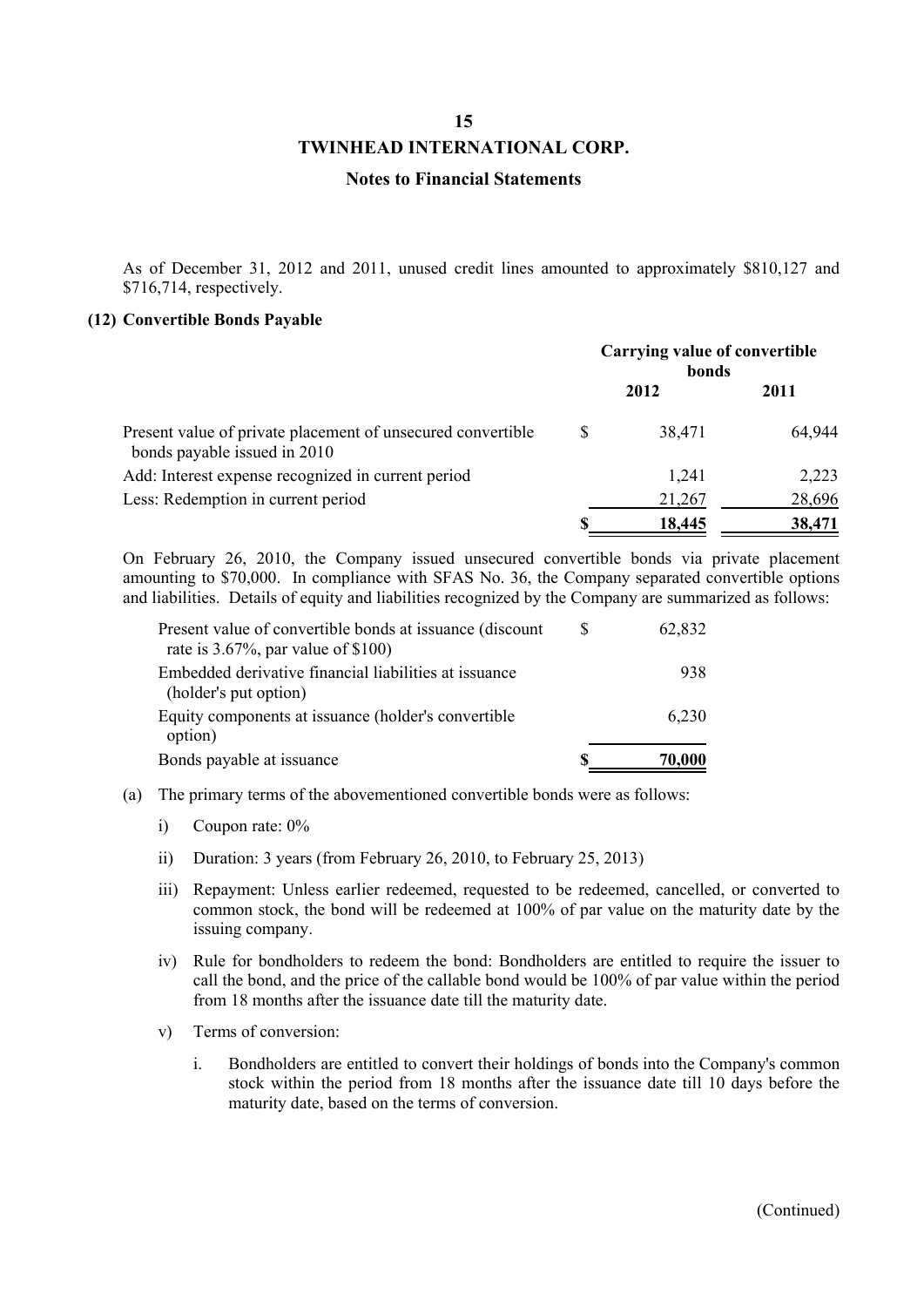#### **Notes to Financial Statements**

- ii. Conversion price: The conversion price at the issuance date was 4.58 dollars. Except for the issuance of equity instruments with conversion rights or of stock options that could convert into common stock, when there is dilution of initial share ownership due to the Company issuing stock for cash, capital increase out of earnings, capital increase out of capital surplus, capital increase out of employees' bonus, merger, stock transfer, stock split, or capital increase by issuing overseas depository receipts, the conversion price should be adjusted according to the adjustment formula stated in the bond contract.
- (b) Financial liabilities at fair value through profit or loss-non-current

|                                                                                | 2012 | 2011 |
|--------------------------------------------------------------------------------|------|------|
| Embedded derivative financial liabilities at issuance<br>(holder's put option) | 268  | 455  |
| Add: Loss on valuation                                                         |      | 32   |
| Less: Gain on valuation                                                        | 264  |      |
| Redemption in current period                                                   |      | 219  |
|                                                                                |      | 268  |

As of December 31, 2012 and 2011, the Company revaluated its embedded liabilities of derivative financial instruments. In 2012 and 2011, the difference between the aforementioned valuation and the beginning balance was recognized as a gain of \$264 and a loss of \$32, respectively, on valuation of financial liabilities.

(c) The balance of equity components, which are recorded under additional paid-in capital, is summarized below:

|                                                                  |  | 2012  | 2011  |  |
|------------------------------------------------------------------|--|-------|-------|--|
| Equity components at the time of issuance (conversion<br>option) |  | 3,560 | 6.230 |  |
| Less: Redemption in current period                               |  | 1913  | 2.670 |  |
|                                                                  |  | 1,647 | 3,560 |  |

(d) Bondholders are entitled to require the issuer to call the bonds between 18 months after the issuance date and the maturity date. The Company reclassified the convertible bonds to current liability on March 31, 2011, based on the conservatism principle. As of December 31, 2012 and 2011, the balance of the convertible bonds payable was \$18,445 and \$38,471, respectively. The Company redeemed all convertible bonds on February 25, 2013.

#### **(13) Pension**

The Company incurred pension expense under the defined contribution plan for 2012 and 2011 amounting to \$8,718 and \$8,352, respectively.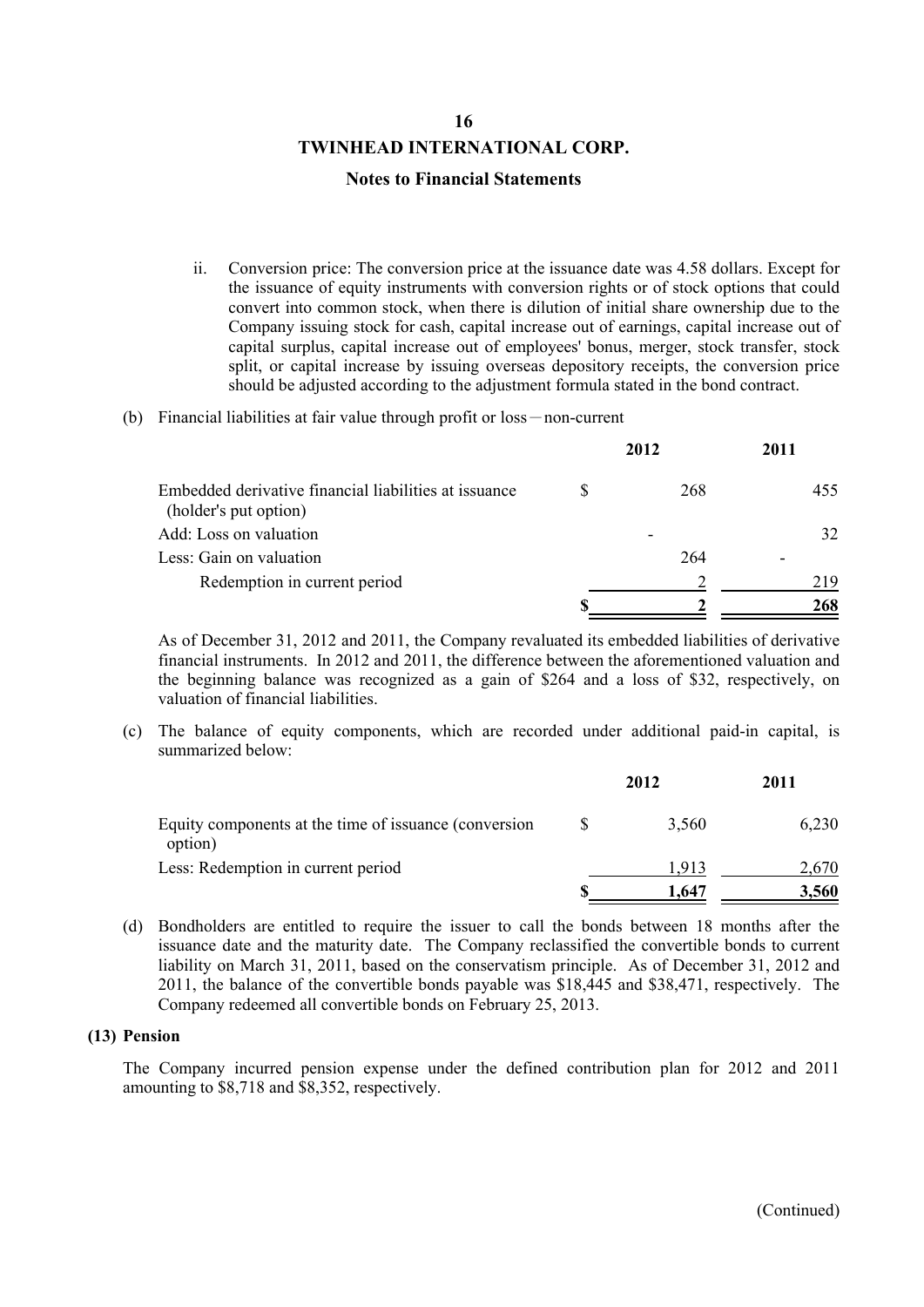### **TWINHEAD INTERNATIONAL CORP.**

#### **Notes to Financial Statements**

#### **(14) Income Tax**

The income tax rate applicable to the Company was 17%, and the Company applied the Income Basic Tax Act to the calculation of the basic income tax. The components of income tax expense for the years ended December 31, 2012 and 2011, were as follows:

|                             | 2012                     | 2011                     |
|-----------------------------|--------------------------|--------------------------|
| Current income tax expense  | $\overline{\phantom{0}}$ | $\overline{\phantom{0}}$ |
| Deferred income tax expense | 90,768                   | 26,187                   |
| Income tax expense          | 90,768                   | 26,187                   |

The differences between "expected" income tax at the statutory income tax rate and estimated income tax as reported in the accompanying financial statements for years 2012 and 2011 were as follows:

|                                                                            | 2012            | 2011     |
|----------------------------------------------------------------------------|-----------------|----------|
| "Expected" income tax expense (benefit)                                    | \$<br>(26, 345) | 13,067   |
| Long-term investment loss                                                  | 24,912          | 4,973    |
| Gain on disposal of domestic investments                                   | (4, 484)        |          |
| Impairment loss                                                            | 2,686           | 2,936    |
| Investment tax credits expired                                             | 22,459          | 29,211   |
| Underestimate (overestimate) of prior year's deferred income<br>tax assets | 2,757           | (12)     |
| Overestimate of prior year's investment tax credits                        |                 | 10,461   |
| Overestimate of prior year's loss carryforwards                            | 1,174           | 2,551    |
| Valuation allowance - deferred income tax assets                           | 67,609          | (37,000) |
|                                                                            | 90,768          | 26,187   |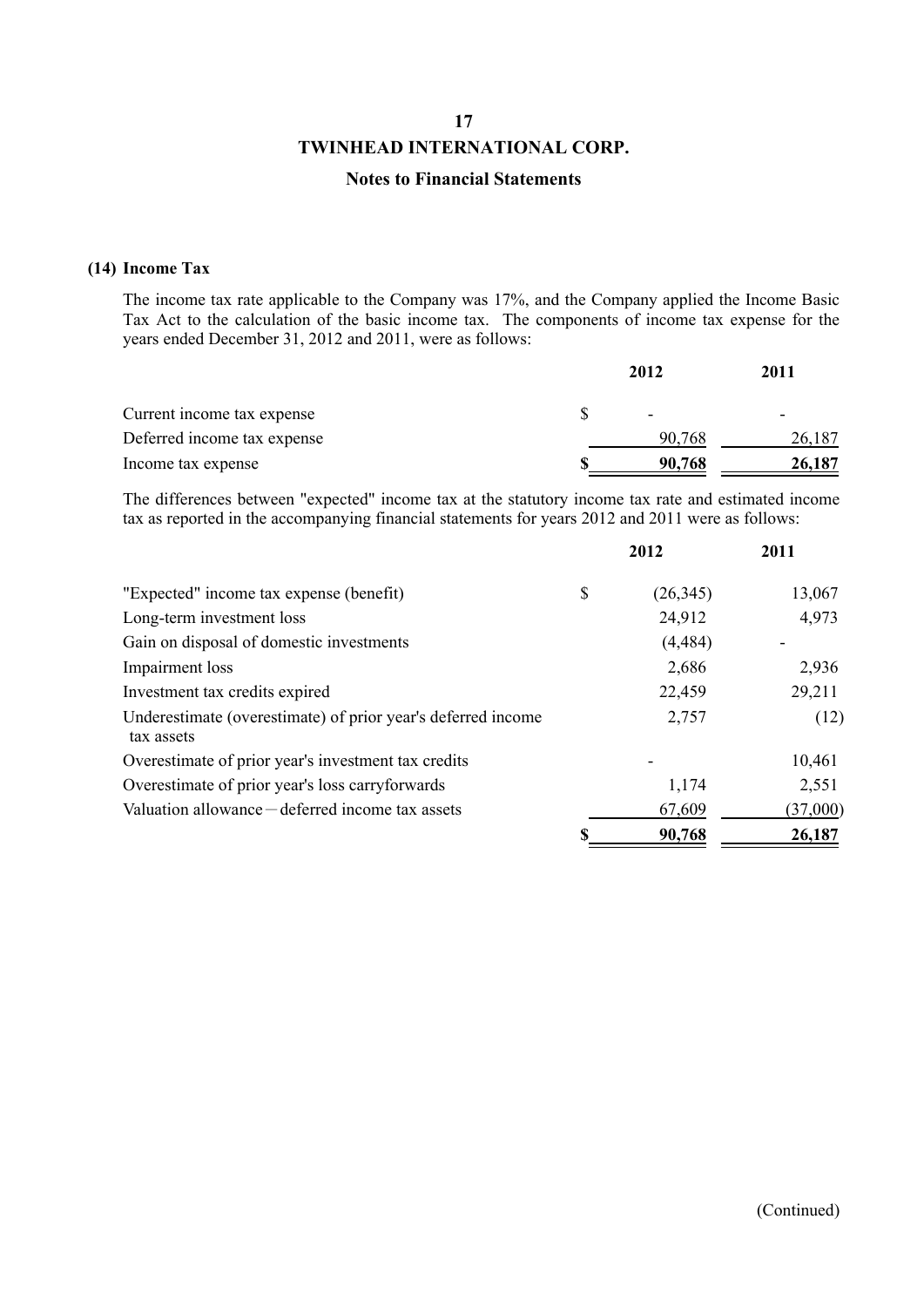### **TWINHEAD INTERNATIONAL CORP.**

#### **Notes to Financial Statements**

The components of deferred income tax benefit for the years ended December 31, 2012 and 2011, were as follows:

|                                                     | 2012        | 2011     |
|-----------------------------------------------------|-------------|----------|
| Reserve for inventory loss                          | \$<br>1,025 | (6,290)  |
| Realized gain on sales to related parties           | 642         | (883)    |
| Realized (unrealized) foreign exchange loss         | (1,670)     | 7,894    |
| Allowance for repairs and maintenance reserve       | 314         | 19       |
| Allowance for doubtful accounts exceeding tax limit | (84)        | 1,864    |
| Investment tax credits                              |             | 340      |
| Expiry of investment tax credit                     | 22,459      | 29,211   |
| Overestimate of investment tax credit               |             | 10,461   |
| Overestimate of loss carryforwards                  | 1,174       | 2,551    |
| Decrease in loss carryforwards                      | (701)       | 18,020   |
| Valuation allowance                                 | 67,609      | (37,000) |
|                                                     | 90,768      | 26,187   |

As of December 31, 2012 and 2011, deferred income tax assets (liabilities) were as follows:

|                                                          | 2012          | 2011       |
|----------------------------------------------------------|---------------|------------|
| Current:                                                 |               |            |
| Deferred income tax assets                               | \$<br>123,654 | 64,773     |
| Valuation allowance – deferred income tax assets         | (86, 433)     | (26,348)   |
| Net deferred income tax assets                           | 37,221        | 38,425     |
| Deferred income tax liabilities                          |               | (893)      |
| Net deferred income tax assets – current                 | 37,221        | 37,532     |
| Non-current:                                             |               |            |
| Deferred income tax assets                               | \$<br>200,835 | 283,768    |
| Valuation allowance – deferred income tax assets         | (149, 890)    | (142, 366) |
| Net deferred income tax assets $-$ non-current           | <u>50,945</u> | 141,402    |
| Total deferred income tax assets                         | 324,489       | 348,541    |
| Total deferred income tax liabilities                    |               | 893        |
| Total valuation allowance for deferred income tax assets | 236,323       | 168,714    |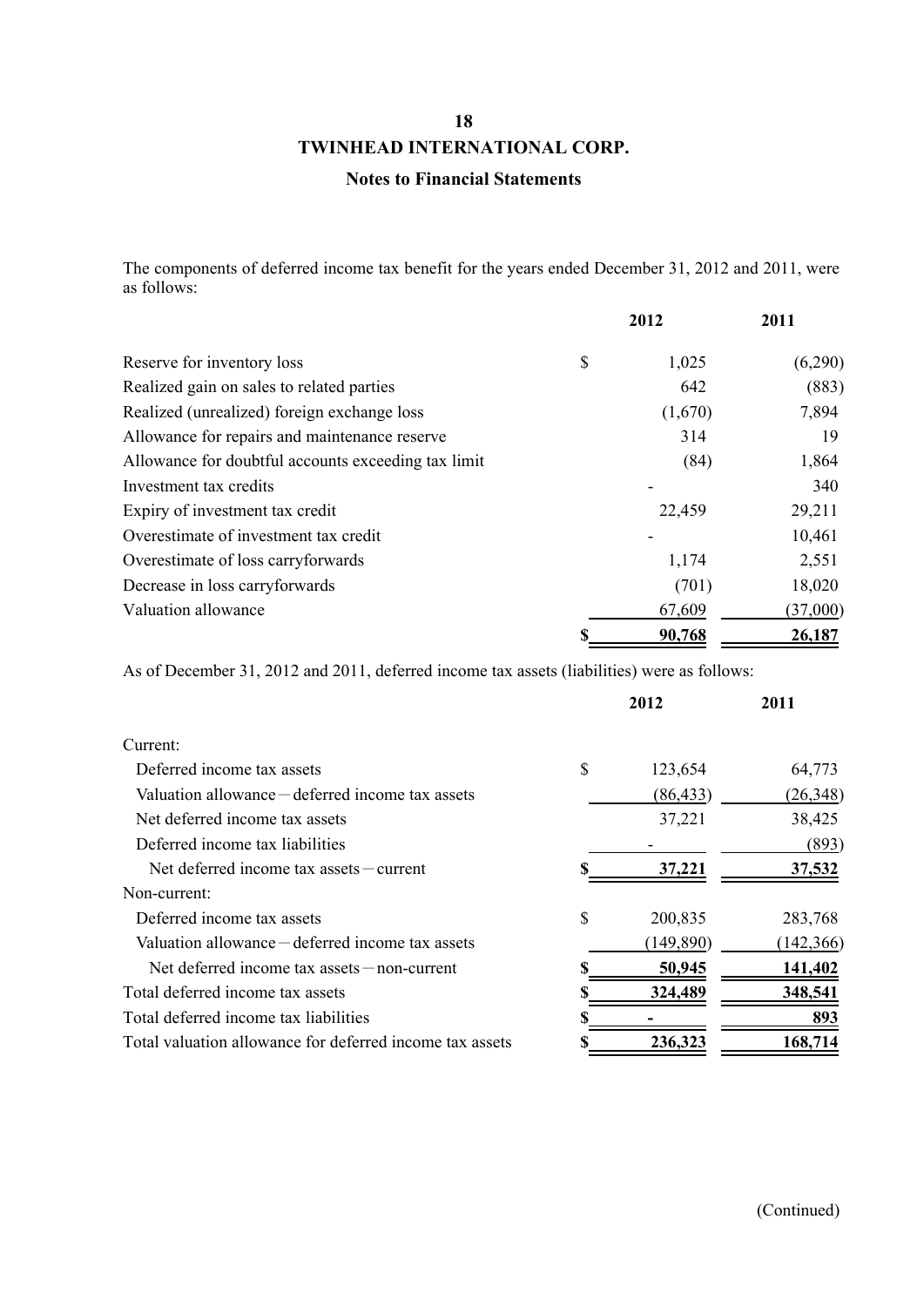#### **TWINHEAD INTERNATIONAL CORP.**

#### **Notes to Financial Statements**

As of December 31, 2012 and 2011, the temporary differences, loss carryforwards, tax credits, and respective tax effects related to the deferred income tax assets (liabilities) were as follows:

|                                                        |    | 2012                        |            | 2011      |                   |  |
|--------------------------------------------------------|----|-----------------------------|------------|-----------|-------------------|--|
|                                                        |    | <b>Tax effect</b><br>Amount |            | Amount    | <b>Tax effect</b> |  |
| Deferred income tax assets<br>(liabilities):           |    |                             |            |           |                   |  |
| Investment tax credits                                 | \$ | 19,400                      | 19,400     | 41,859    | 41,859            |  |
| Loss carryforwards                                     |    | 1,496,319                   | 254,375    | 1,499,103 | 254,848           |  |
| Reserve for inventory<br>revaluation loss              |    | 190,421                     | 32,882     | 199,453   | 33,907            |  |
| Impairment loss                                        |    | 56,000                      | 9,520      | 56,000    | 9,520             |  |
| Unrealized gain on sales to<br>related parties         |    | 19,390                      | 3,296      | 23,168    | 3,938             |  |
| Unrealized foreign exchange<br>$loss$ (gain)           |    | 4,571                       | 777        | 5,253     | (893)             |  |
| Allowance for repairs and<br>maintenance reserve       |    | 1,567                       | 267        | 3,414     | 581               |  |
| Allowance for doubtful<br>accounts exceeding tax limit |    | 23,372                      | 3,972      | 22,876    | 3,888             |  |
| Valuation allowance - deferred<br>income tax assets    |    |                             | (236, 323) |           | (168, 714)        |  |
|                                                        |    | \$                          | 88,166     |           | 178,934           |  |

In accordance with the ROC Statute for Upgrading Industries, the Company had investment tax credits resulting from research and development expense, and employee training expense that may be used to offset, to the extent of 50%, income tax payable in the current year. The unused balances can be carried forward to offset future income tax payable for five years. The tax credits may be fully utilized only in the year of expiration. As of December 31, 2012, the amount and the expiry year of the Company's unused investments tax credits were as follows:

| Year | Amount       | <b>Year of</b><br><b>Expiration</b> |
|------|--------------|-------------------------------------|
| 2009 | \$<br>19,400 | 2013                                |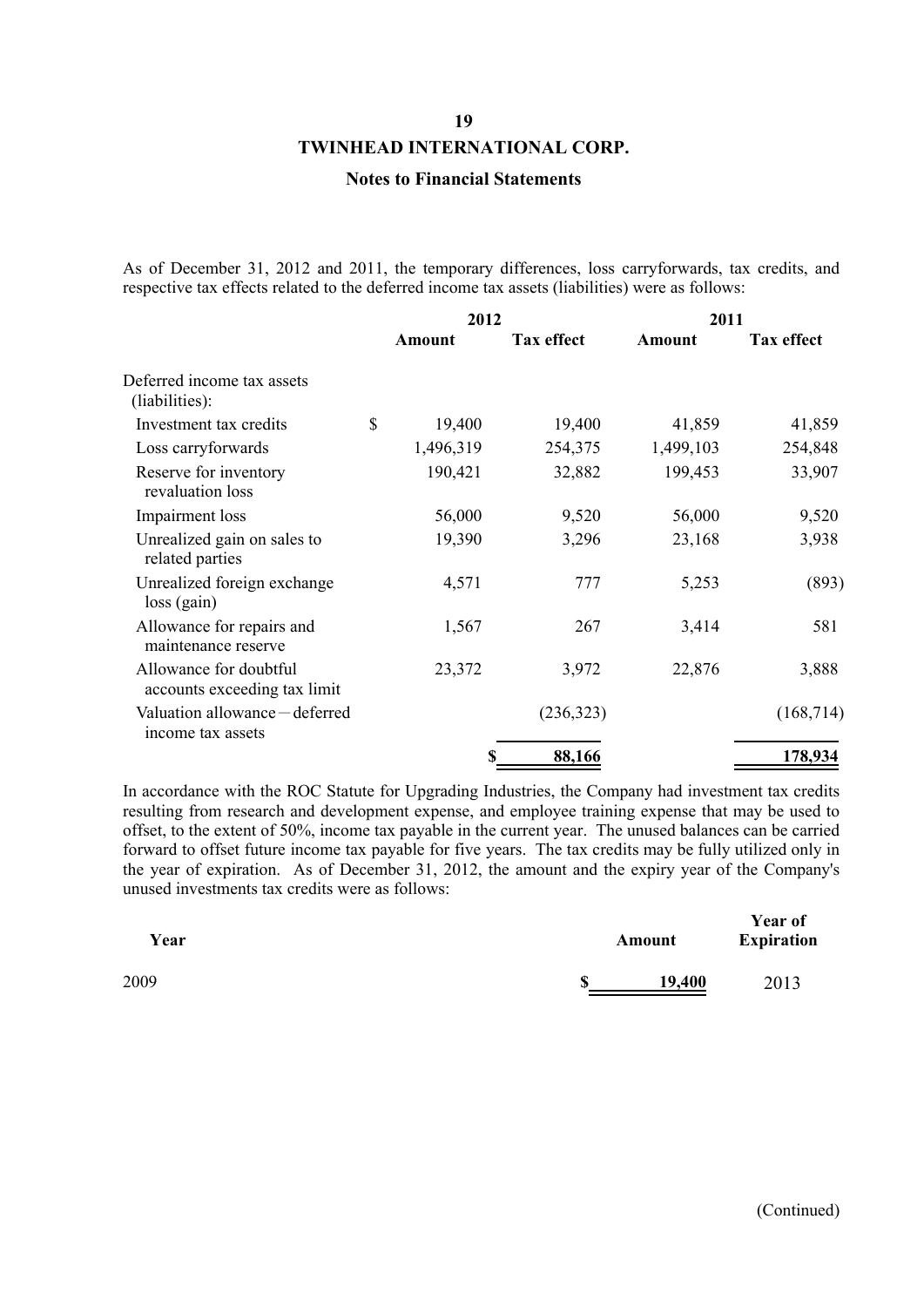#### **TWINHEAD INTERNATIONAL CORP.**

#### **Notes to Financial Statements**

In accordance with the amendment of Article 39 of the Income Tax Act, a company's losses can be carried forward to offset its future taxable income for a period of ten years. As of December 31, 2012, the amount and the expiry year of the Company's net losses were as follows:

| Year | <b>Amount</b>   | Year of<br><b>Expiration</b> |
|------|-----------------|------------------------------|
| 2003 | \$<br>370,935   | 2013                         |
| 2004 | 97,177          | 2014                         |
| 2005 | 665,728         | 2015                         |
| 2006 | 142,783         | 2016                         |
| 2007 | 50,924          | 2017                         |
| 2008 | 71,197          | 2018                         |
| 2009 | 93,452          | 2019                         |
| 2012 | 4,123           | 2022                         |
|      | \$<br>1,496,319 |                              |

The ROC tax authorities have examined the Company's tax credits through 2010.

As of December 31, 2012 and 2011, the related imputation tax information was as follows:

|                                      | 2012   | 2011   |
|--------------------------------------|--------|--------|
| Balance of imputation credit account | 15,930 | 15,579 |

As of December 31, 2012 and 2011, there was no imputation credit ratio because of accumulated deficits.

The components of unappropriated retained earnings (accumulated deficit) were as follows:

|                 |   | 2012                     | 2011                     |
|-----------------|---|--------------------------|--------------------------|
| 1997 and before |   | $\overline{\phantom{a}}$ | $\overline{\phantom{a}}$ |
| 1998 and after  |   | (385, 214)               | (657,060)                |
|                 | S | (385, 214)               | (657,060)                |

#### **(15) Stockholders' Equity**

(a) Capital stock

In order to strengthen financial structure and extend the future operations, the board of directors of the Company approved a capital reduction to offset accumulated deficits on June 5, 2012, which would reduce common stock by 65,700 thousand shares and preferred stock by 6 thousand shares, and the rate of reduction was 25.68%. The aforementioned reduction was approved by the Securities and Futures Bureau of the Financial Supervisory Commission, R.O.C., on July 18, 2012. On July 31, 2012, the board of directors of the Company approved the effective date of the reduction to be August 1, 2012. The capital reduction has been registered, and the official change date was October 29, 2012.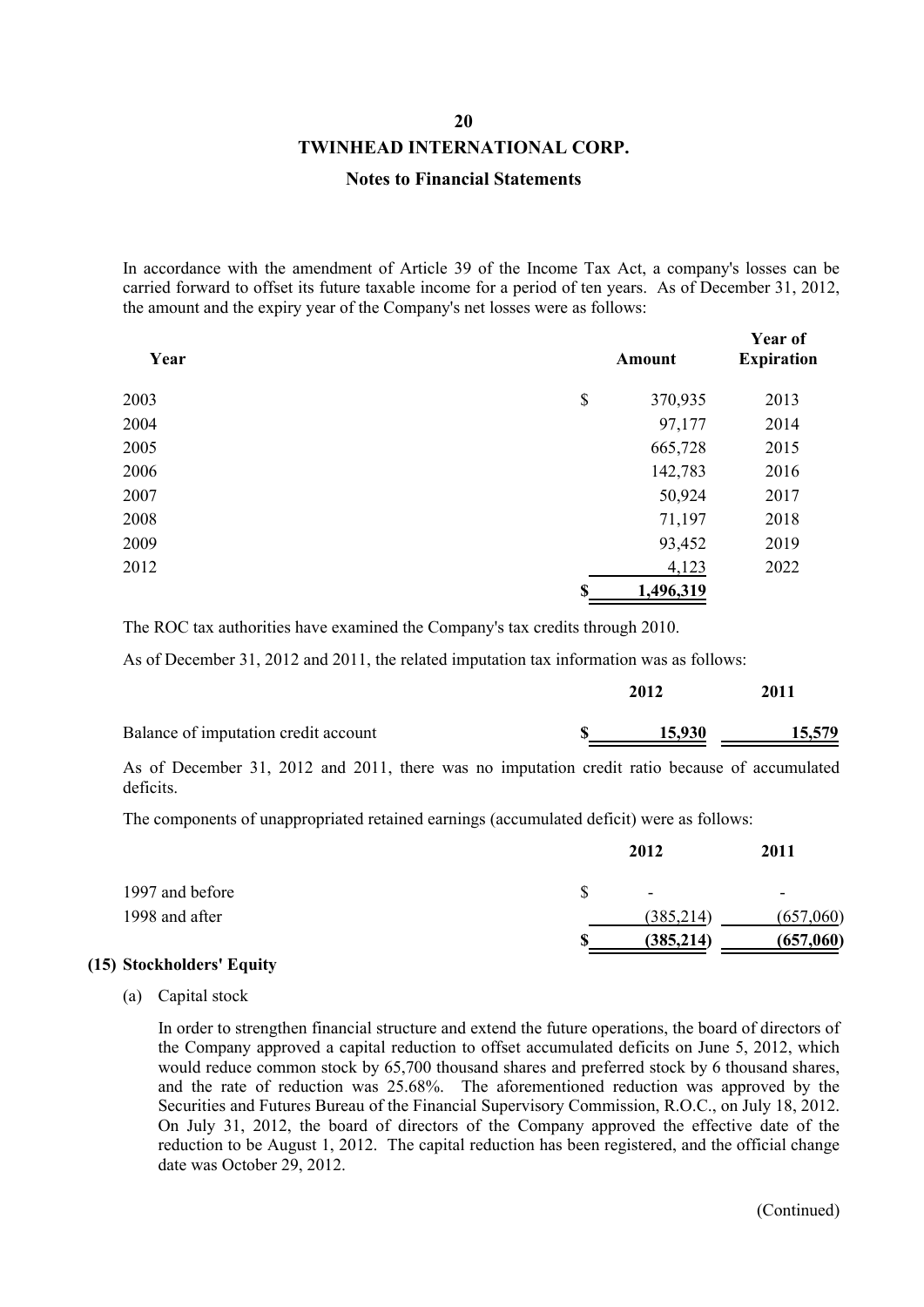#### **TWINHEAD INTERNATIONAL CORP.**

#### **Notes to Financial Statements**

According to the Company's articles of incorporation, the rights and obligations of the 20% cumulative convertible preferred stockholders are as follows:

- i) Annual earnings, after making up accumulated deficits and appropriating legal reserve, are distributed, at 20% of par value, as dividends to the 20% cumulative convertible preferred stockholders.
- ii) Dividends are paid annually after being approved and declared in the annual common stockholders' meeting. Dividends are calculated based on the prior year's outstanding days; however, upon conversion into common stock, the 20% cumulative convertible preferred stockholders waive their rights to the current year's profit distribution.
- iii) Dividends in arrears must be made up in a later year before profits are distributed to common stockholders. Upon conversion into common stock, dividends in arrears should be paid in full, and a 20% cumulative convertible preferred stockholder is precluded from sharing in prior years' profit distribution with the common stockholders. Except for the differences in dividend distribution, a 20% cumulative convertible preferred stockholder shares the same rights or obligations as the common stockholders.
- iv) One year after issuance, the 20% cumulative convertible preferred stockholders may, at their option, in June of every year, exchange their convertible preferred shares for common shares at a 1:1 ratio.
- v) A 20% cumulative convertible preferred stockholder has preference over the common stockholders to the remaining assets in the event of the Company's liquidation, and is limited to the issuance amount of the 20% cumulative convertible preferred stock. Unless otherwise stipulated in the articles of incorporation, a 20% cumulative preferred stockholder has no other rights or obligations.
- (b) Treasury stock

In 2012 and 2011, none of the shares of the Company were sold by its subsidiaries.

The capital reduction to offset accumulated deficits resulted in the decrease of 1,074 thousand shares of the Company held by Yu Feng and of 1,030 thousand shares held by Twintek. The Company offset treasury stock amounting to \$27,191, unrealized loss on financial instruments amounting to \$113,995, and paid-in capital-treasury stock amounting to \$1,713, and recognized the difference amounting to \$139,473 as accumulated deficits.

On December 29, 2011, the Company combined with Lung Yang Company, a subsidiary of the Company, and cancelled 21,436 thousand shares of common stock held by Lung Yang Company; as a result, the Company's treasury stock, common stock, and capital surplus-treasury stock amounting to \$820,924, \$214,362, and \$144, respectively, were reversed. The difference amounting to \$606,418 arising from the aforementioned transaction was recorded under retained earnings.

As of December 31, 2012 and 2011, subsidiaries of the Company held 6,088 thousand shares and 8,192 thousand shares, respectively, of common stock of the Company. The shares held by the subsidiaries, recorded under treasury stock, were due to the conversion of the Company's convertible bonds which were purchased by the subsidiaries of the Company in prior years. As of December 31, 2012 and 2011, the market value amounted to \$19,664 and \$28,751, respectively.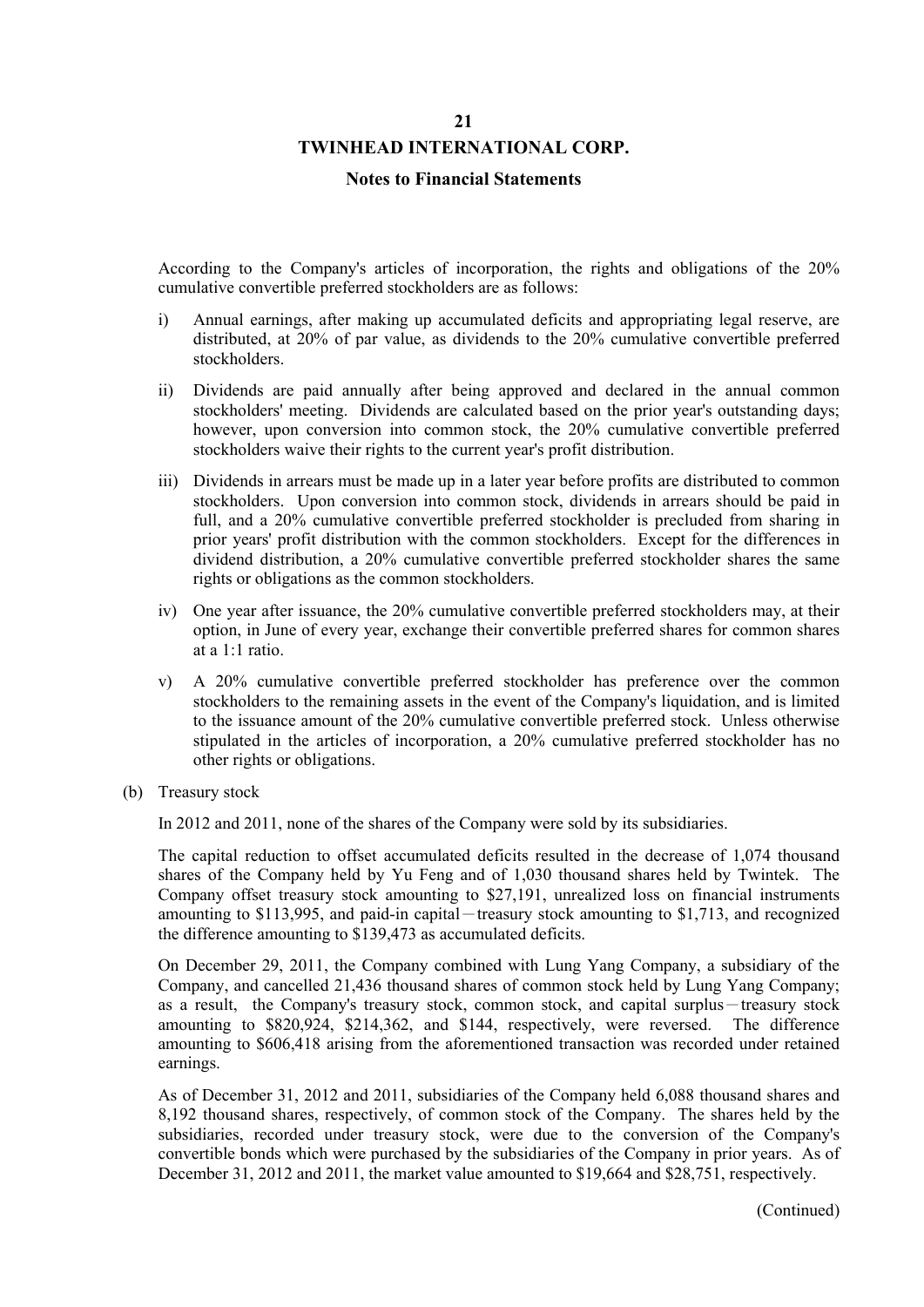#### **Notes to Financial Statements**

#### (c) Capital surplus

According to the ROC Company Act, realized capital surplus can be capitalized and transferred to share capital after offsetting accumulated deficit. Capital surplus should not be used for distribution of cash dividends. However, according to the revised ROC Company Act effective January 2012, realized capital surplus can be used to distribute cash dividends. Realized capital surplus mentioned above includes any amounts donated to the Company and the proceeds received in excess of the par value of common stock issued. The amount of capital surplus capitalized each year may not exceed a certain percent of the Company's issued share capital. Issuance of new stock from capital surplus of cash subscription in excess of par value of common stock can be made only once per year, and cannot be made in the same year as cash subscription of shares. The balance of capital surplus was as follows:

|                                          | 2012     | 2011    |
|------------------------------------------|----------|---------|
| Premium on issuance:                     |          |         |
| Treasury stock transaction               | 1,750    | 1,713   |
| Stock options:                           |          |         |
| Issuance of convertible bonds            | 6,230    | 6,230   |
| Redemption of convertible bonds          | (4, 583) | (2,670) |
|                                          | 1,647    | 3,560   |
| Long-term investment:                    |          |         |
| Long-term investment under equity method | 233      |         |
|                                          | 3,630    | 5,273   |

Capital surplus resulting from issuance of redeemable convertible bonds cannot be used for issuance of new stock because the aforementioned capital surplus was recognized as prescribed by the Regulation on Business Entity Accounting Handling instead of the ROC Company Act.

In 2011, bondholders required the Company to call convertible bonds amounting to \$30,000. The Company paid \$30,000 in cash, and offset unamortized discount on bonds, financial liabilities at fair value through profit or loss - current, and capital surplus - stock option amounting to \$1,304, \$219, and \$2,670, respectively. As a result, capital surplus-treasury stock amounting to \$1,857 and loss on redemption of convertible bonds amounting to \$272 were recognized.

In 2012, bondholders required the Company to call convertible bonds amounting to \$21,500. The Company paid \$21,500 in cash, and offset unamortized discount on bonds amounting to \$233, financial liabilities at fair value through profit and loss amounting to \$2, and paid-in capital  $-$  stock option amounting to \$1,913, and recognized the difference as paid-in capital-treasury stock amounting to \$1,750 and loss on redemption of convertible bonds amounting to \$233.

The shareholders' meetings held on June 5, 2012, and June 3, 2011, decided to use capital surplus of \$17 and \$8,731, respectively, to offset the accumulated deficits.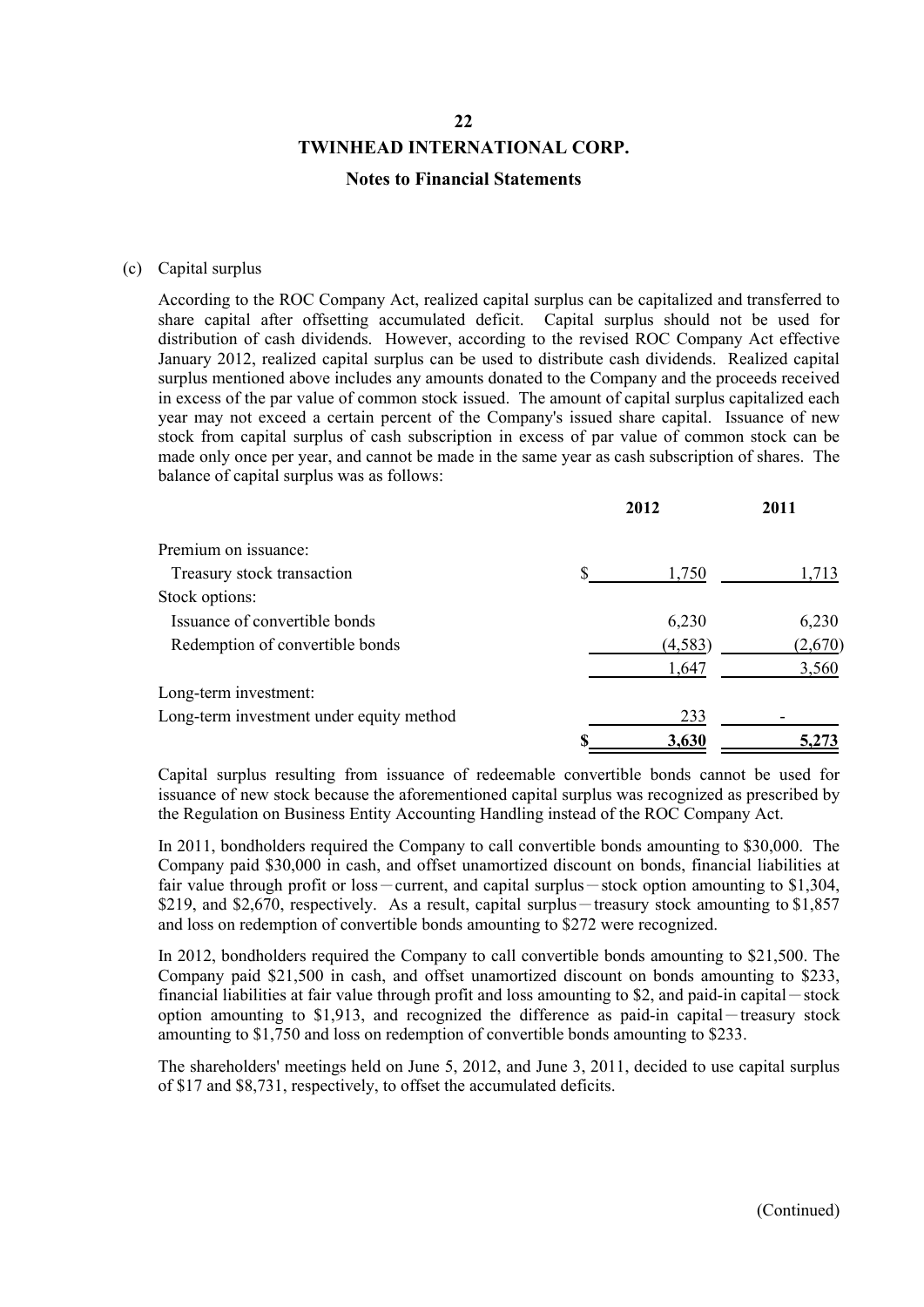#### **Notes to Financial Statements**

#### (d) Legal reserve

The ROC Company Act stipulates that the Company must retain a minimum of 10% of its after-tax annual earnings as legal reserve until such retention equals the amount of the total capital. Legal reserve can only be used to offset deficits, and cannot be distributed as cash dividends. Up to onehalf of the legal reserve can be converted to share capital when it reaches an amount that equals one-half of the issued share capital. However, according to the revised ROC Company Act effective January 4, 2012, when a company incurs no loss, it may, pursuant to a resolution by a shareholders' meeting, distribute its legal reserve by issuing new shares or by distributing cash to shareholders, and only the portion of the legal reserve which exceeds 25% of the capital may be distributed.

#### (e) Appropriation of earnings

The Company's articles of incorporation stipulate that annual earnings, after making up accumulated deficit and appropriating tax payable and legal reserve, are to first make up convertible preferred stock dividends in arrears, then 12.5% is distributed as employee bonuses according to the employee bonus plan and 2% is distributed as directors' and supervisors' remuneration. The remainder can be distributed as dividends in consideration of the overall industry circumstances, the Company's financial structure, and the investors' best interests, but at least 50% of the remainder should be distributed. Such distribution, considering the capital surplus, retained earnings, future profitability, and maintenance of the dividend distribution level, shall be no more than 40% in cash and the rest in stock dividends.

Earnings were unappropriated due to the accumulated deficits in both 2012 and 2011.

The Company's accumulated undistributed preferred stock dividend of \$225 and \$184 as of December 31, 2012 and 2011, respectively, will be recognized and distributed if approved in a shareholders' meeting.

(f) Employee bonuses and directors' and supervisors' remuneration

As of December 31, 2012 and 2011, the Company had incurred accumulated deficits. Therefore, employee bonuses and directors' and supervisors' remuneration were not accrued by the Company.

#### **(16) Earnings (Loss) per Share**

The details of basic and diluted loss per share for the Company in 2012 and 2011 were as follows:

|                                                                                                                               | 2012              |            | 2011              | (Unit: thousand shares) |
|-------------------------------------------------------------------------------------------------------------------------------|-------------------|------------|-------------------|-------------------------|
|                                                                                                                               | <b>Before tax</b> | After tax  | <b>Before tax</b> | After tax               |
| Basic earnings per share:                                                                                                     |                   |            |                   |                         |
| Net income (loss) (after deducting preferred stock<br>dividends amounting to \$41 and \$46 in 2012 and<br>2011, respectively) | (155, 014)        | (245, 782) | 76,817            | 50,630                  |
| Weighted-average outstanding shares                                                                                           | 184,056           | 184,056    | 184,056           | 184,056                 |
| Basic income (loss) per share (expressed in New<br>Taiwan dollars)                                                            | (0.84)            | (1.34)     | 0.42              | 0.28                    |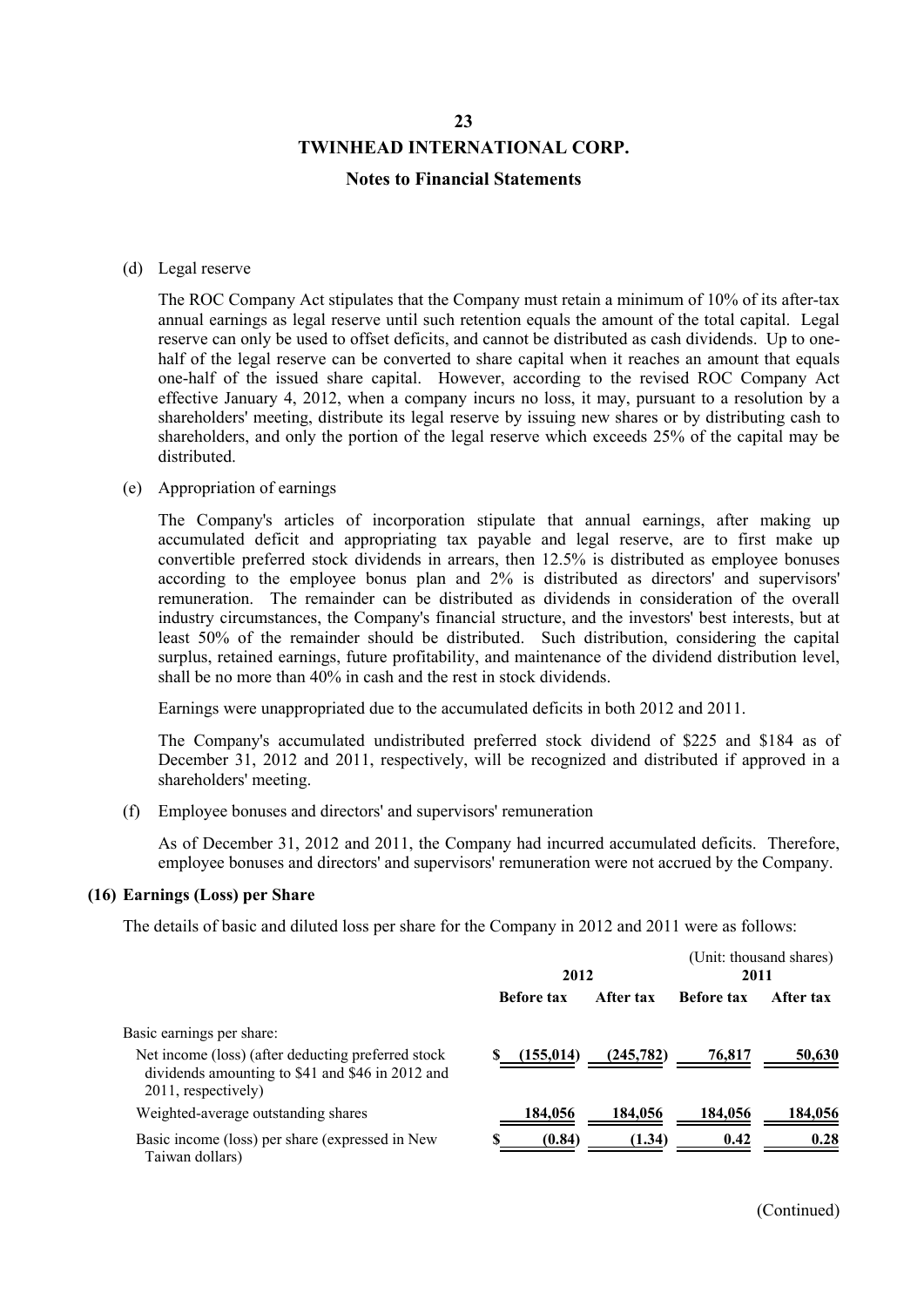### **TWINHEAD INTERNATIONAL CORP.**

### **Notes to Financial Statements**

|                                                                                                                               |   | 2012              |           | 2011              |           |
|-------------------------------------------------------------------------------------------------------------------------------|---|-------------------|-----------|-------------------|-----------|
|                                                                                                                               |   | <b>Before tax</b> | After tax | <b>Before tax</b> | After tax |
| Diluted earnings per share:                                                                                                   |   |                   |           |                   |           |
| Net income (after deducting preferred stock dividends<br>amounting to \$46 in 2011)                                           |   |                   |           | \$<br>76,817      | 50,630    |
| Dilution effect (dollars) on common stock-<br>convertible bonds                                                               |   |                   |           | 2,223             | 1,845     |
| Diluted net income before cumulative effect of<br>changes in accounting principles                                            |   |                   |           | <u>79,040</u>     | 52,475    |
| Weighted-average outstanding shares                                                                                           |   |                   |           | 184,056           | 184,056   |
| Dilution effect (number of shares) on common stock<br>$-$ convertible bonds                                                   |   |                   |           | 14,267            | 14,267    |
| Weighted-average outstanding shares in calculating<br>pro forma earnings per share                                            |   |                   |           | 198,323           | 198,323   |
| Pro forma income per share (expressed in New Taiwan<br>dollars)                                                               |   |                   |           | 0.40              | 0.26      |
| Pro forma data, assuming the Company's shares held by<br>its subsidiaries were not treated as treasury stock:                 |   |                   |           |                   |           |
| Net income (loss) (after deducting preferred stock<br>dividends amounting to \$41 and \$46 in 2012 and<br>2011, respectively) |   | (155, 014)        | (245,782) | 76,817            | 50,630    |
| Weighted-average outstanding shares                                                                                           |   | 184,056           | 184,056   | 184,056           | 184,056   |
| Treasury stock                                                                                                                |   | 6,088             | 6,088     | 6,088             | 6,088     |
| Weighted-average outstanding shares in calculating<br>pro forma earnings per share                                            |   | 190,144           | 190,144   | 190,144           | 190,144   |
| Pro forma income (loss) per share (expressed in New<br>Taiwan dollars)                                                        | S | (0.82)            | (1.29)    | 0.40              | 0.27      |
| Diluted earnings per share:                                                                                                   |   |                   |           |                   |           |
| Net income (after deducting preferred stock dividends<br>amounting to \$46 in 2011)                                           |   |                   |           | \$<br>76,817      | 50,630    |
| Dilution effect (dollars) on common stock $-$<br>convertible bonds                                                            |   |                   |           | 2,223             | 1,845     |
| Diluted net income before cumulative effect of<br>changes in accounting principles                                            |   |                   |           | 79,040            | 52,475    |
| Weighted-average outstanding shares                                                                                           |   |                   |           | 184,056           | 184,056   |
| Dilution effect (number of shares) on common stock<br>- convertible bonds                                                     |   |                   |           | 14,267            | 14,267    |
| Treasury stock                                                                                                                |   |                   |           | 6,088             | 6,088     |
| Weighted-average outstanding shares in calculating<br>pro forma earnings per share                                            |   |                   |           | 204,411           | 204,411   |
| Pro forma income per share (expressed in New Taiwan<br>dollars)                                                               |   |                   |           | 0.39              | 0.26      |

Due to its anti-dilutive effect, the Company's preferred stock and convertible bond payable were not included in the weighted-average number of shares outstanding for the calculation of diluted earnings per share.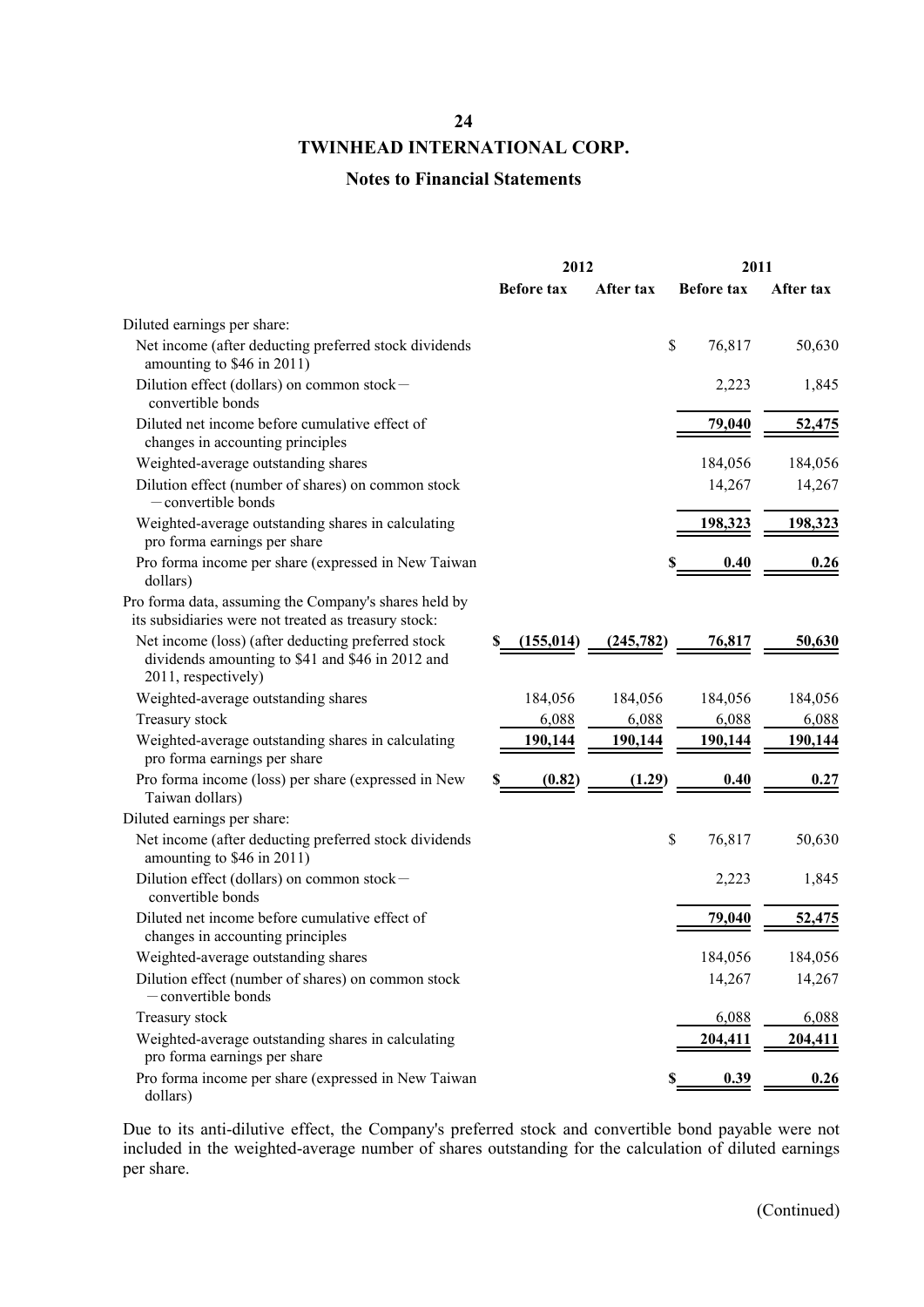#### **Notes to Financial Statements**

#### **(17) Financial Instruments**

(a) Derivative financial instruments

In 2012 and 2011, there was no derivative contract transaction.

(b) Fair value of non-derivative financial instruments

Methods and assumptions for estimating the fair value of financial instruments are as follows:

i) Short-term financial instruments

The fair value of short-term financial instruments is estimated based on the carrying amount, due to their short maturities. The applicable accounts include cash and cash in banks, notes and accounts receivable (including receivables from related parties), other financial assets, short-term borrowings, notes and accounts payable (including payables to related parties), other payables- related parties, and accrued expenses.

- ii) Available-for-sale financial assets-non-current: Stocks of listed companies. The fair value of stocks of listed companies is determined by the closing price on the balance sheet date.
- iii) Financial assets carried at cost: As there were no open market prices, it was not practicable to estimate the fair value of the non-listed companies. Therefore, the book value is used as their fair value.
- iv) Refundable deposits and guarantee deposits received are valued based on their carrying value.
- v) Bonds payable: The fair value was estimated by valuation. However the value of bond payable cannot represent the amount of cash out-flow in the future.
- vi) Guarantees, standby letters of credit, and issuance letters of credit: The fair values were based on the respective contract prices.
- vii) As of December 31, 2012 and 2011, the fair value of the Company's financial instruments determined by open market prices amounted to \$2,083 and \$1,458, respectively.

The fair value of the financial instruments of the Company is summarized as follows:

|                                                               |                                        | 2012   |                   | 2011              |        |  |
|---------------------------------------------------------------|----------------------------------------|--------|-------------------|-------------------|--------|--|
|                                                               | <b>Fair value</b><br><b>Book value</b> |        | <b>Book value</b> | <b>Fair value</b> |        |  |
| Financial liabilities:                                        |                                        |        |                   |                   |        |  |
| Bonds payable                                                 | S                                      | 18.445 | 18,445            | 38,471            | 38,471 |  |
| Financial liabilities at fair<br>value through profit or loss |                                        |        |                   | 268               | 268    |  |

- (c) Financial risks
	- i) Market risk

Market risk represents the potential loss due to a decrease in the value of a financial instrument caused primarily by changes in foreign exchange rates. The Company maintains its foreign currency positions within prescribed limits in order to manage market risk.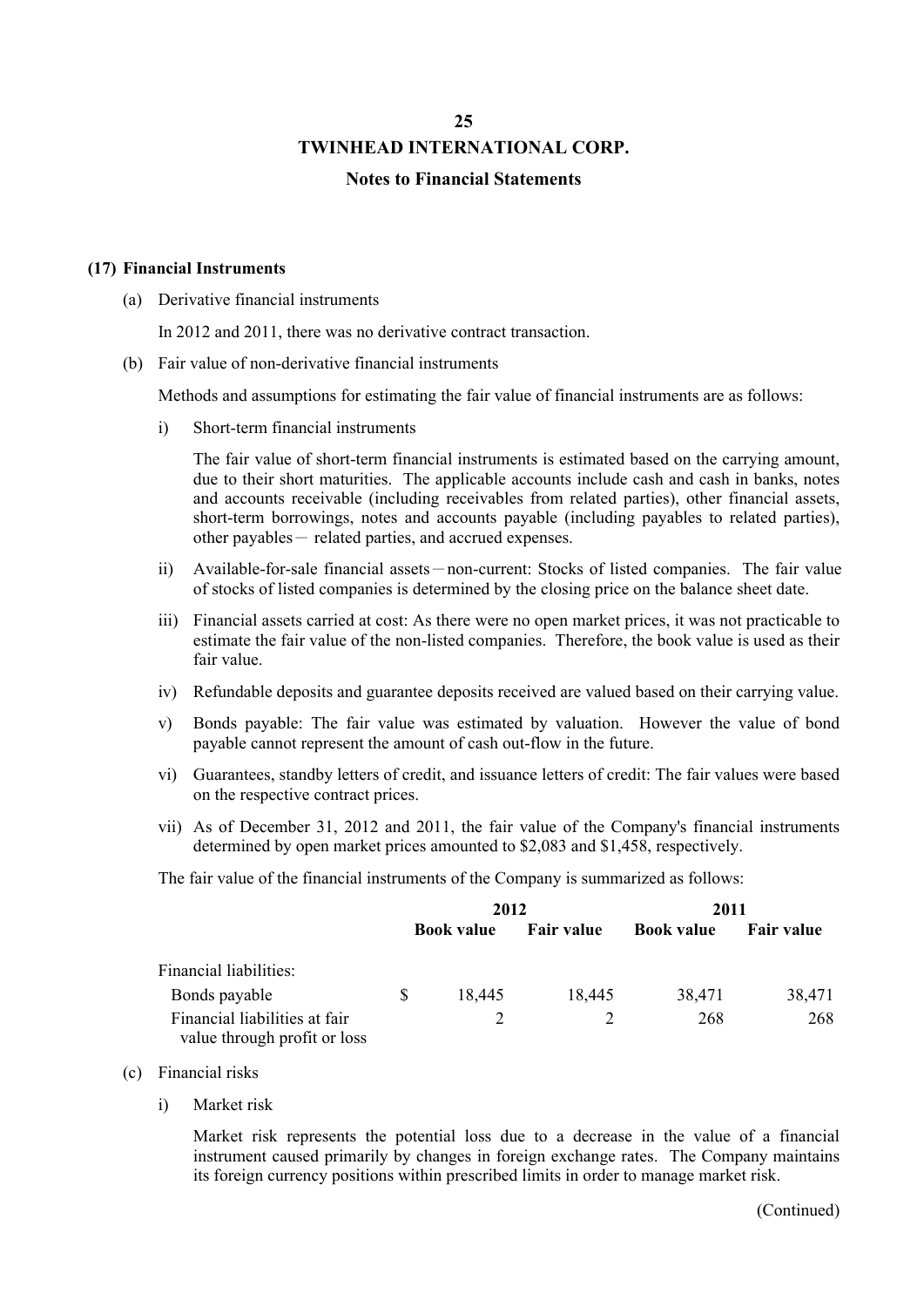#### **TWINHEAD INTERNATIONAL CORP.**

#### **Notes to Financial Statements**

The Company's foreign currency assets and liabilities are influenced by foreign exchange rates. However, the amount is not significant after offsetting the assets against the liabilities. Therefore, market risk is maintained within prescribed limits.

ii) Credit risk

Credit risk represents the potential accounting loss due to possible non-performance by obligators and counterparties under the terms of their contracts. The Company's credit risk involving accounts and notes receivable (including receivables from related parties), and other financial assets-current was assessed by evaluating financial contracts with positive fair value on the balance sheet date.

Concentration of credit risk refers to the significant concentrations of credit risks from all financial instruments, whether the risks are from an individual counterparty or groups of counterparties. Concentration of credit risk exists if a number of counterparties are engaged in similar activities or activities in the same region or have similar economic characteristics that would cause their ability to meet contractual obligations to be similarly affected by changes in economic or other conditions.

The Company's notes and accounts receivable were concentrated on a few customers as follows:

|                                                                              |     | 2012    |                                          |
|------------------------------------------------------------------------------|-----|---------|------------------------------------------|
| Customer name                                                                |     | Amount  | % of notes<br>and accounts<br>receivable |
| Subsidiary (including transferred long-term<br>receivable; refer to note 18) | \$. | 322,696 | 84                                       |
|                                                                              |     | 2011    |                                          |
| <b>Customer name</b>                                                         |     | Amount  | % of notes<br>and accounts<br>receivable |
| Subsidiary (including transferred long-term<br>receivable; refer to note 18) | \$  | 276,431 | 64                                       |
| Customer I                                                                   |     | 99,383  | 23                                       |

To reduce credit risk, the Company assesses customers' financial status continuously, and an allowance for doubtful accounts is provided by considering the collectability of receivables periodically.

iii) Liquidity risk

The Company's current assets are greater than current liabilities, and it satisfied its cash requirement through financial planning. Therefore, the Company has no potential loss due to the possible inability to settle its contracts by the expiration date.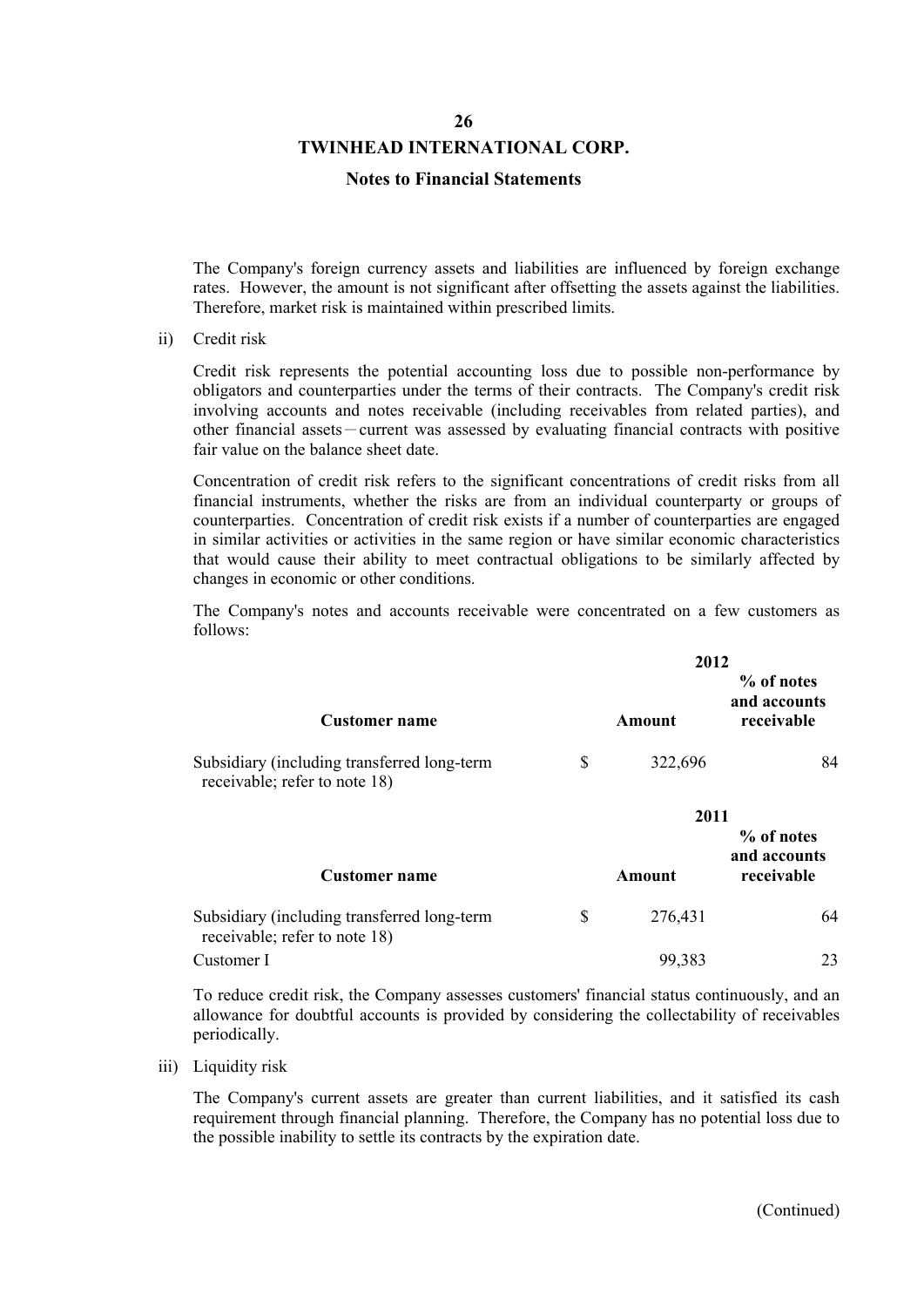### **TWINHEAD INTERNATIONAL CORP.**

#### **Notes to Financial Statements**

iv) Cash flow risk arising from interest rate change

The Company's short-term borrowings are exposed to fluctuating market interest rates. Hence, cash flow risk resulted from changes in interest rates. Nevertheless, the fluctuation range is not significant, and the Company is not exposed to significant cash flow risk arising from changes in interest rates.

#### **(18) Transactions with Related Parties**

(a) Name and relationship

#### **Name Relationship**

| <b>Gammatech Computer Corporation</b><br>(Gammatech Computer)    | The Company and its subsidiaries hold 100% of<br>Gammatech's common stock               |
|------------------------------------------------------------------|-----------------------------------------------------------------------------------------|
| Twinhead GmbH                                                    | Subsidiary of the Company                                                               |
| Twinhead Kunshan Technology Co., Ltd.<br>(Twinhead Kunshan)      | Subsidiary of a Company subsidiary (Twinhead<br>(Asia) Pte Ltd.)                        |
| Kunshan Lun Teng System Co., Ltd.<br>(Kunshan Lun Teng)          | Subsidiary of a Company subsidiary (Twinhead<br>(Asia) Pte Ltd.)                        |
| Lun Yang Technology Co., Ltd.<br>(Lun Yang)                      | Originally a subsidiary of the Company; was<br>eliminated and combined into the Company |
| <b>Twintek International Corporation</b><br>(Twintek)            | Subsidiary of the Company                                                               |
| Yu Feng Technology Co., Ltd.<br>(Yu Feng)                        | Subsidiary of the Company                                                               |
| Euroc II Venture Capital Co.                                     | The chairman is also the Company's chairman                                             |
| Euroc Venture Capital Co.                                        | A director of the Company                                                               |
| Board of directors, supervisors, president and<br>vice president | Key management of the Company                                                           |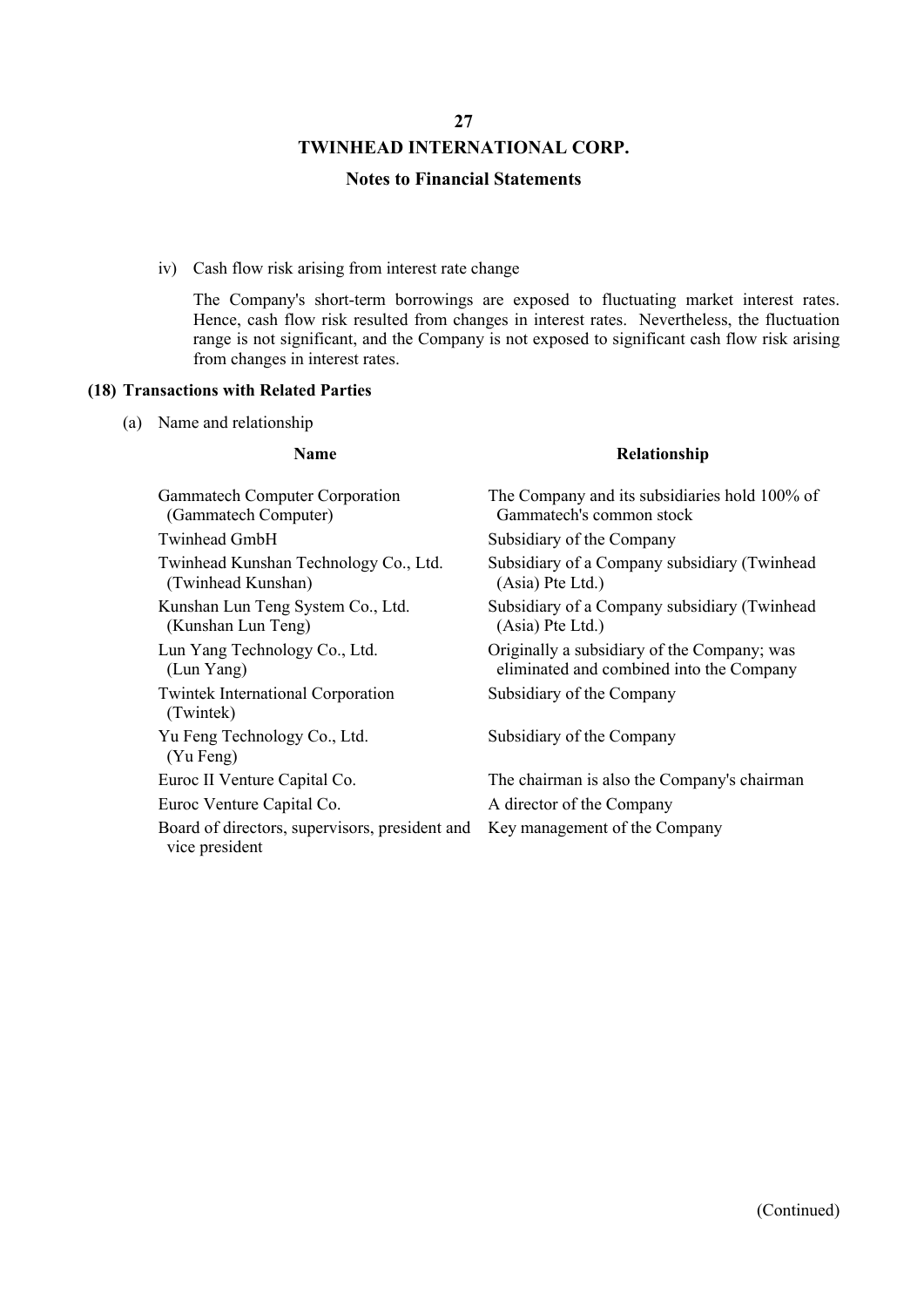### **Notes to Financial Statements**

#### (b) Significant transactions with related parties

#### i) Sales

Sales to related parties were as follows:

|                           | 2012         |          | 2011    |          |  |
|---------------------------|--------------|----------|---------|----------|--|
|                           |              | % of net |         | % of net |  |
|                           | Amount       | sales    | Amount  | sales    |  |
| Twinhead GmbH             | \$<br>54,990 | 5        | 73,732  | 4        |  |
| <b>Gammatech Computer</b> | 52,889       | 5        | 155,619 | 8        |  |
| Kunshan Lun Teng          | 10,431       |          |         |          |  |
| Twinhead Kunshan          | 6            |          | 6       |          |  |
| Lun Yang                  |              |          | 937     |          |  |
| Yu Feng                   |              |          | 272     |          |  |
|                           | 118,316      | 11       | 230,566 | 12       |  |

The selling prices for related parties were the same as those for other customers. The receivables can be offset with accounts payable from purchases or be O/A 60 to 180 days. However, since the subsidiaries had not achieved a stable stream of profits, the subsidiaries were not bound by the payment terms from the 4th quarter of 2004. The credit period for related parties was longer than for third parties (ranging from 30 to 60 days). In consideration of the subsidiaries' financial structure, the Company grants a longer credit period for its subsidiary companies.

#### ii) Receivables

Receivables resulting from the above transactions are summarized as follows:

|                                                                  | 2012          |                           | 2011   |                           |  |
|------------------------------------------------------------------|---------------|---------------------------|--------|---------------------------|--|
|                                                                  | <b>Amount</b> | $%$ of net<br>receivables | Amount | $%$ of net<br>receivables |  |
| Accounts receivable:                                             |               |                           |        |                           |  |
| <b>Gammatech Computer</b>                                        | \$<br>11,858  | 3                         | 13,658 | 3                         |  |
| Twinhead GmbH                                                    | 17,042        | 4                         | 14,104 | 3                         |  |
| Kunshan Lun Teng                                                 | 790           |                           |        |                           |  |
|                                                                  | 29,690        |                           | 27,762 | 6                         |  |
|                                                                  | 29,690        | 7                         | 27,762 | 6                         |  |
| Deduct: receivables<br>reclassified to long-<br>term receivables |               |                           | 8,485  | 2                         |  |
|                                                                  | 29,690        |                           | 19,277 |                           |  |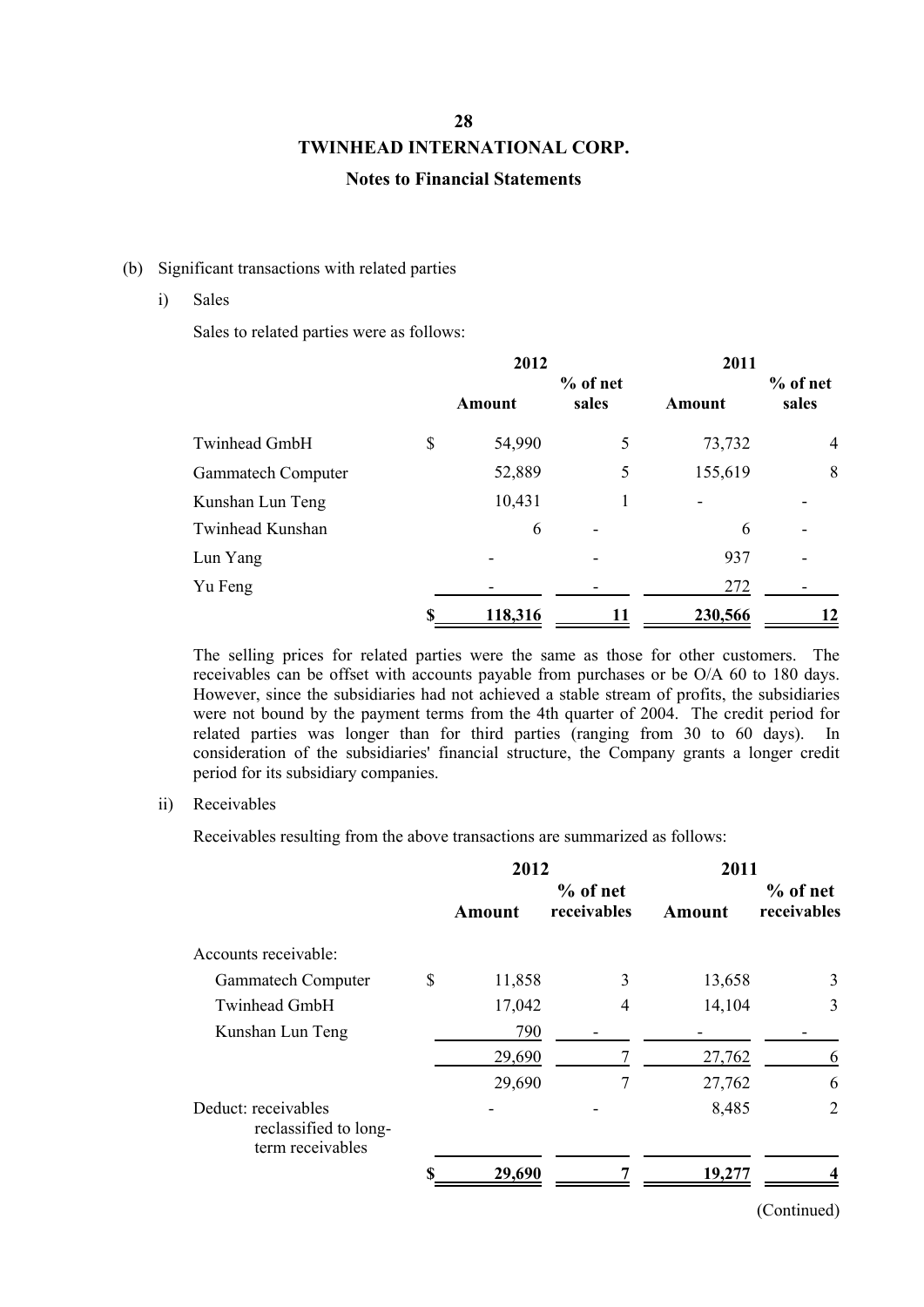#### **TWINHEAD INTERNATIONAL CORP.**

#### **Notes to Financial Statements**

Additionally, as of December 31, 2012 and 2011, the accounts receivable exceeding their normal credit period amounted to \$0 and \$8,485, respectively, and were recorded under longterm receivables. As of December 31, 2011, the normal credit period exceeded 12 months.

#### iii) Purchases

Purchases from related parties were as follows:

|                           | 2012          |                       | 2011    |                          |  |
|---------------------------|---------------|-----------------------|---------|--------------------------|--|
|                           | Amount        | % of net<br>purchases | Amount  | $%$ of net<br>purchases  |  |
| Twinhead Kunshan          | \$<br>304,130 | 40                    | 689,758 | 46                       |  |
| Twinhead GmbH             |               | -                     | 64      | $\overline{\phantom{0}}$ |  |
| <b>Gammatech Computer</b> | 6,843         |                       | 1,066   | -                        |  |
| Lun Yang                  |               |                       | 1,028   |                          |  |
|                           | 310,973       | 41                    | 691,916 | 46                       |  |

The purchase price was determined based on related parties' cost, and the repayment was offset with accounts receivable from sales or was due 30 to 60 days after purchase. Since the product specifications were different from those of normal suppliers, there was no comparable price available.

#### iv) Purchase of supplies on others' behalf

As of December 31, 2012 and 2011, the Company had purchased supplies on behalf of Twinhead Kunshan amounting to \$49,105 and \$193,399, respectively, classified as accounts receivable from related parties. Because the related-party credit term is longer than the normal credit term, the item is now reclassified as long-term accounts receivable from related parties amounting to \$243,901 and \$55,270, respectively.

v) Unrealized gain on sales to related parties

Inventory sold by the Company to investee companies which has not been resold to others would include unrealized gain on sales. As of December 31, 2012 and 2011, the unrealized gain on sales had decreased by \$3,803 and increased by \$5,200, respectively. As of December 31, 2012 and 2011, unrealized gain on sales was \$19,365 and \$23,168, respectively, and was recorded as other current liabilities.

On March 27, 2012, the Company sold 20 thousand shares of Fiber Logic Communications Inc. (Fiber) to Yu Feng Company, and the aforementioned transaction resulted in an unrealized gain amounting to \$25, recorded under other current liabilities.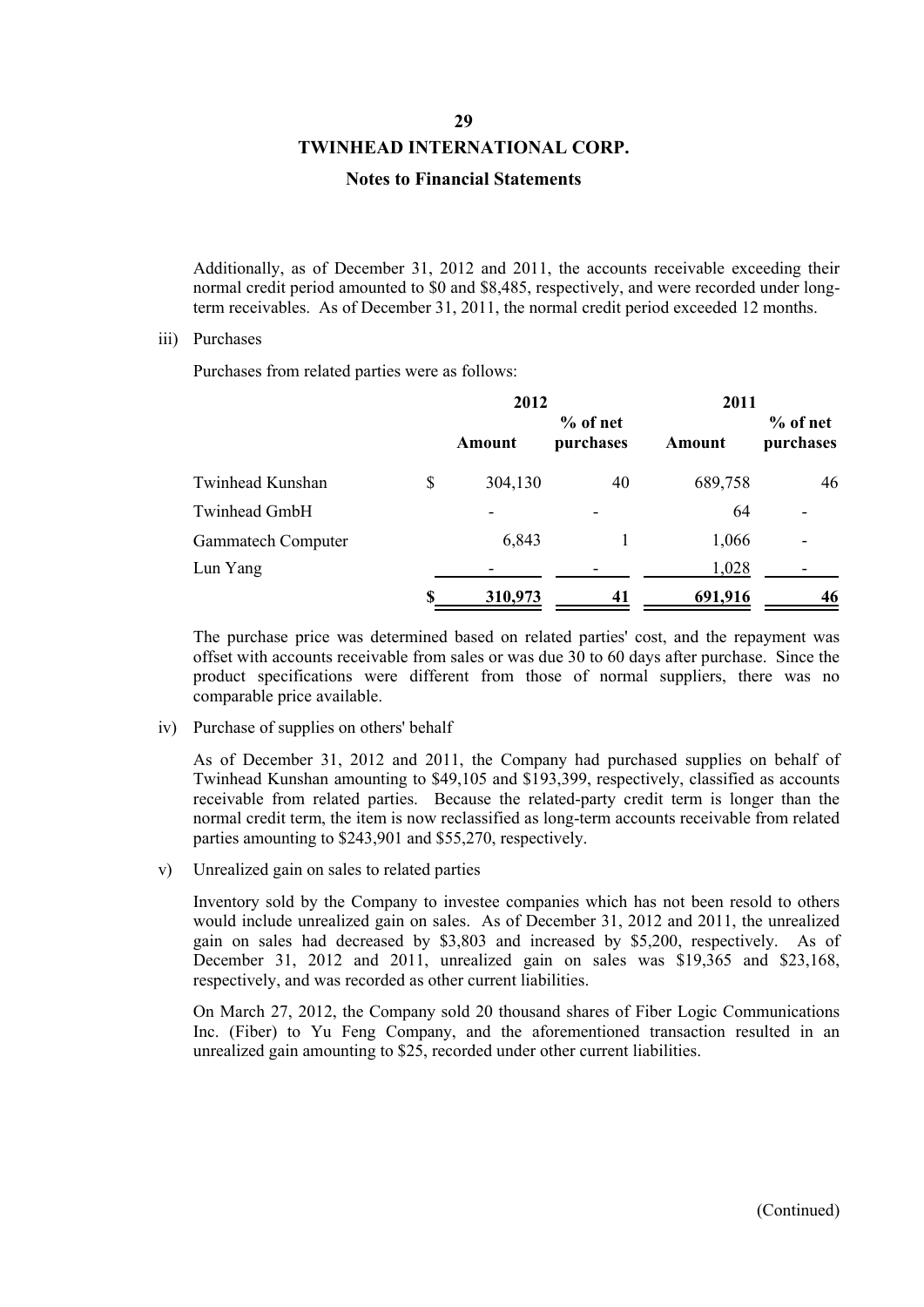### **TWINHEAD INTERNATIONAL CORP.**

#### **Notes to Financial Statements**

#### vi) Other transactions

i. Receivables from advance payments and collections

The receivables and payables (recorded as other receivables or payables-related parties) from the Company's accepting and paying royalties and other miscellaneous expenses for related parties were as follows:

1) Other receivables from related parties

|    |                                   |    | 2012  | 2011  |
|----|-----------------------------------|----|-------|-------|
|    | Twintek                           | Я  |       | 20    |
| 2) | Other payables to related parties |    |       |       |
|    |                                   |    | 2012  | 2011  |
|    | Twinhead Kunshan                  | \$ | 7,269 | 7,647 |
|    | Twinhead GmbH                     |    | 108   |       |
|    |                                   |    | 7,377 | 7.647 |

#### vii) Financing

There was no such transaction in 2012.

A summary of the Company's financing to related parties (recorded as other receivables-related parties) in 2011 is as follows:

|          | 2011 |                           |                   |            |                          |  |  |
|----------|------|---------------------------|-------------------|------------|--------------------------|--|--|
|          |      | <b>Maximum</b><br>balance | Ending<br>balance | rate range | Interest Interest income |  |  |
| Lun Yang |      | 169,000                   | $\sim$            | -          | $\overline{\phantom{a}}$ |  |  |

viii) Other

The Company issued convertible bonds via private placement amounting to \$70,000 on February 26, 2010. The transactions that involved related parties amounted to \$6,300.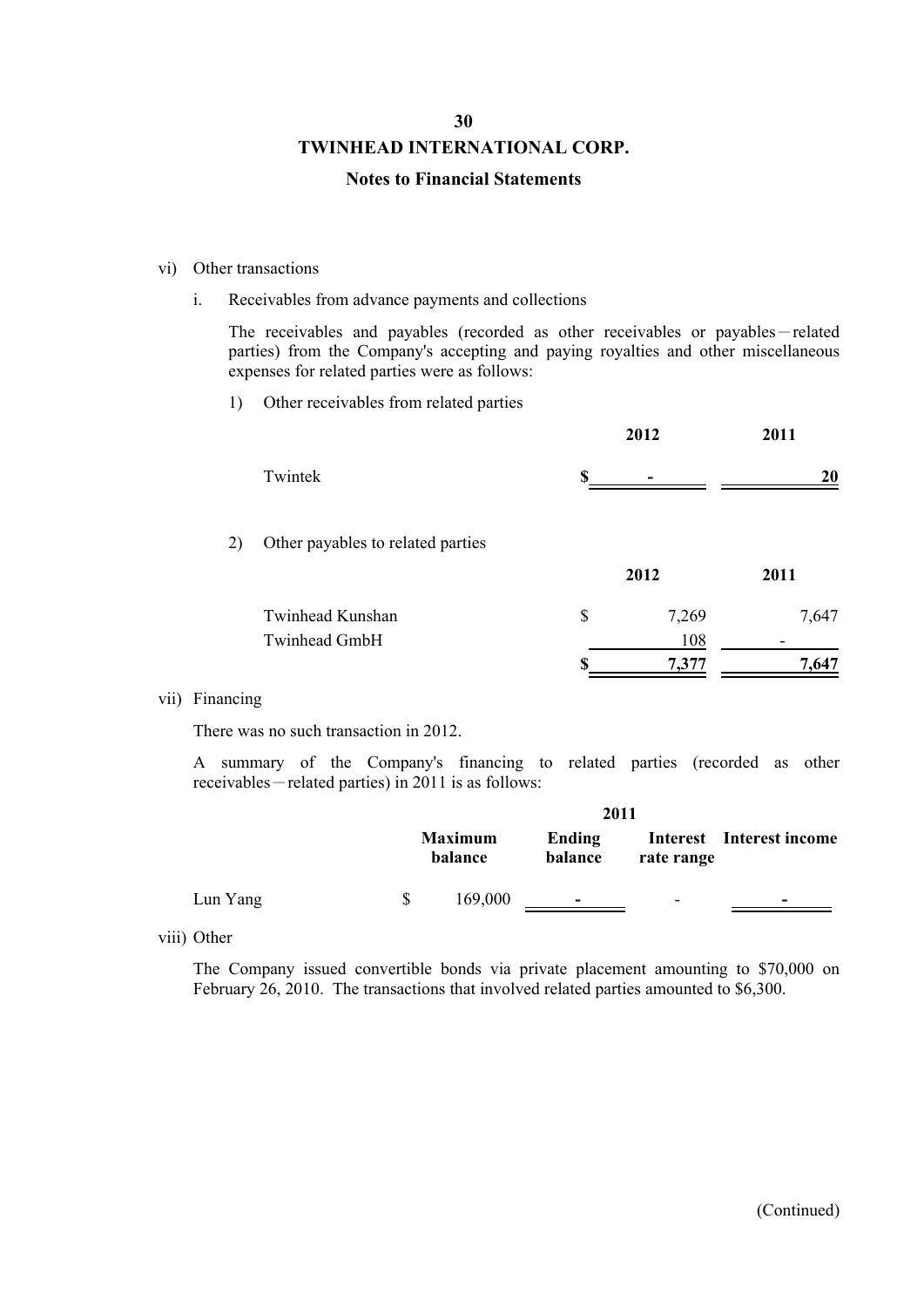### **Notes to Financial Statements**

#### (c) Key management personnel compensation

Compensation to the directors, supervisors, president, and vice president:

|                         |    | 2012   |                          |
|-------------------------|----|--------|--------------------------|
| Salary                  | -S | 15,879 | 18,853                   |
| Bonuses and allowances  |    | 2,000  | 2,302                    |
| Professional fees       |    | 2,290  | 2,557                    |
| <b>Employee bonuses</b> |    |        | $\overline{\phantom{0}}$ |

In 2012, the rental fee amounting to \$800 for personal transportation of management was included in the abovementioned bonuses and allowances. In 2011, the cost of the abovementioned bonuses and allowances amounted to \$3,220, and the carrying value of the transportation was \$0 as of December 31, 2011.

### **(19) Pledged Assets**

As of December 31, 2012 and 2011, the details and net book value of pledged assets were as follows:

|                            |                       |   | <b>Book value</b> |         |  |  |
|----------------------------|-----------------------|---|-------------------|---------|--|--|
| <b>Pledged assets</b>      | <b>Pledged for</b>    |   | 2012              | 2012    |  |  |
| Land                       | Short-term borrowings | S | 72,885            | 72,885  |  |  |
| Buildings and improvements | Short-term borrowings |   | 127,580           | 130,494 |  |  |
| Assets leased to others    | Short-term borrowings |   | 273,445           | 276,389 |  |  |
| Total                      |                       |   | 473,910           | 479,768 |  |  |

### **(20) Commitments and Contingencies**

- (a) As of December 31, 2012 and 2011, the Company had outstanding letters of credit for the purchase of material totaling approximately \$7,593 and \$23,993, respectively.
- (b) In 2005, the laptop department of IBM was acquired by LENOVO. Therefore, the Company signed a contract with LENOVO for royalties for producing a compatible operating system in May 2007. Starting from January 2007, the royalty payment is calculated by the models and quantity of sales made by the Company.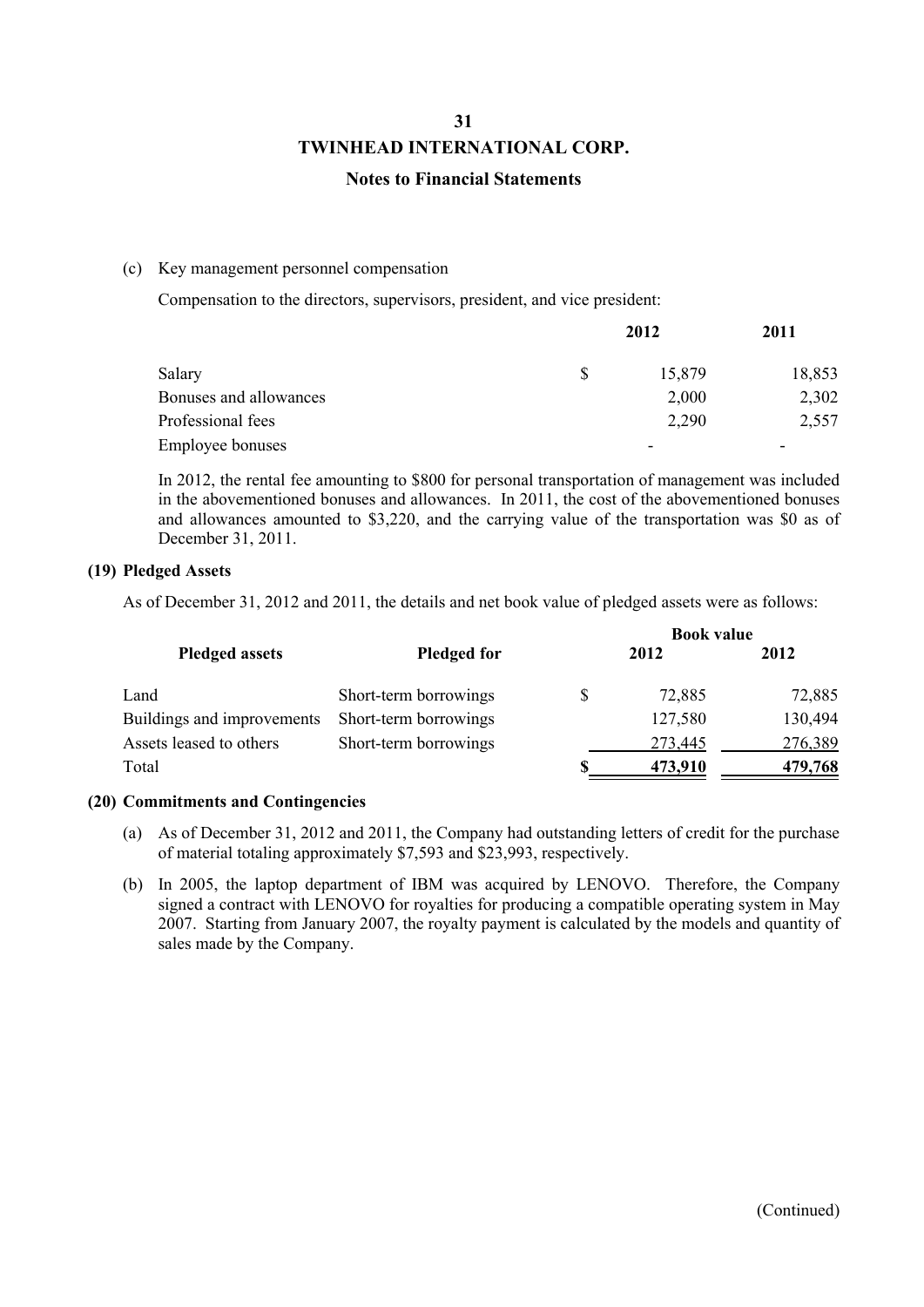#### **TWINHEAD INTERNATIONAL CORP.**

#### **Notes to Financial Statements**

(c) In November 2005, the Company entered into an operating lease for 10 years for its office, with refundable deposits of \$7,452. The rental payment schedule for the next five years is as follows:

|      |    | Amount |
|------|----|--------|
| 2013 | \$ | 21,667 |
| 2014 |    | 21,667 |
| 2015 |    | 19,019 |
|      | S  | 62,353 |

#### **(21) Material Disaster Loss: None.**

#### **(22) Material Subsequent Event: None.**

#### **(23) Others**

(a) Employment, depreciation, and amortization expenses

A summary of employment, depreciation, and amortization expenses for the years ended December 31, 2012 and 2011, categorized by operating cost and operating expenses, is as follows:

| <b>Function</b>                 |                          | 2012                         |              |                          | 2011                         |              |
|---------------------------------|--------------------------|------------------------------|--------------|--------------------------|------------------------------|--------------|
| Account                         | <b>Operating</b><br>cost | <b>Operating</b><br>expenses | <b>Total</b> | <b>Operating</b><br>cost | <b>Operating</b><br>expenses | <b>Total</b> |
| Employment expenses             |                          |                              |              |                          |                              |              |
| <b>Salaries</b>                 | 28,585                   | 144,572                      | 173,157      | 27,588                   | 148,809                      | 176,397      |
| Labor and health<br>insurance   | 2,882                    | 11,295                       | 14,177       | 2,496                    | 10,877                       | 13,373       |
| Pension                         | 1,593                    | 7,125                        | 8,718        | 1,427                    | 6,925                        | 8,352        |
| Other employment<br>expenses    | 1,757                    | 3,488                        | 5,245        | 1,817                    | 3,667                        | 5,484        |
| Depreciation expenses<br>(Note) | 7,939                    | 7,674                        | 15,613       | 7,499                    | 9,754                        | 17,253       |
| Amortization expenses           |                          | 18,437                       | 18,437       |                          | 22,878                       | 22,878       |

Note: Depreciation of assets leased to others and to be leased was \$4,944 and \$5,040 in 2012 and 2011, respectively, and was recorded as non-operating expenses - other loss.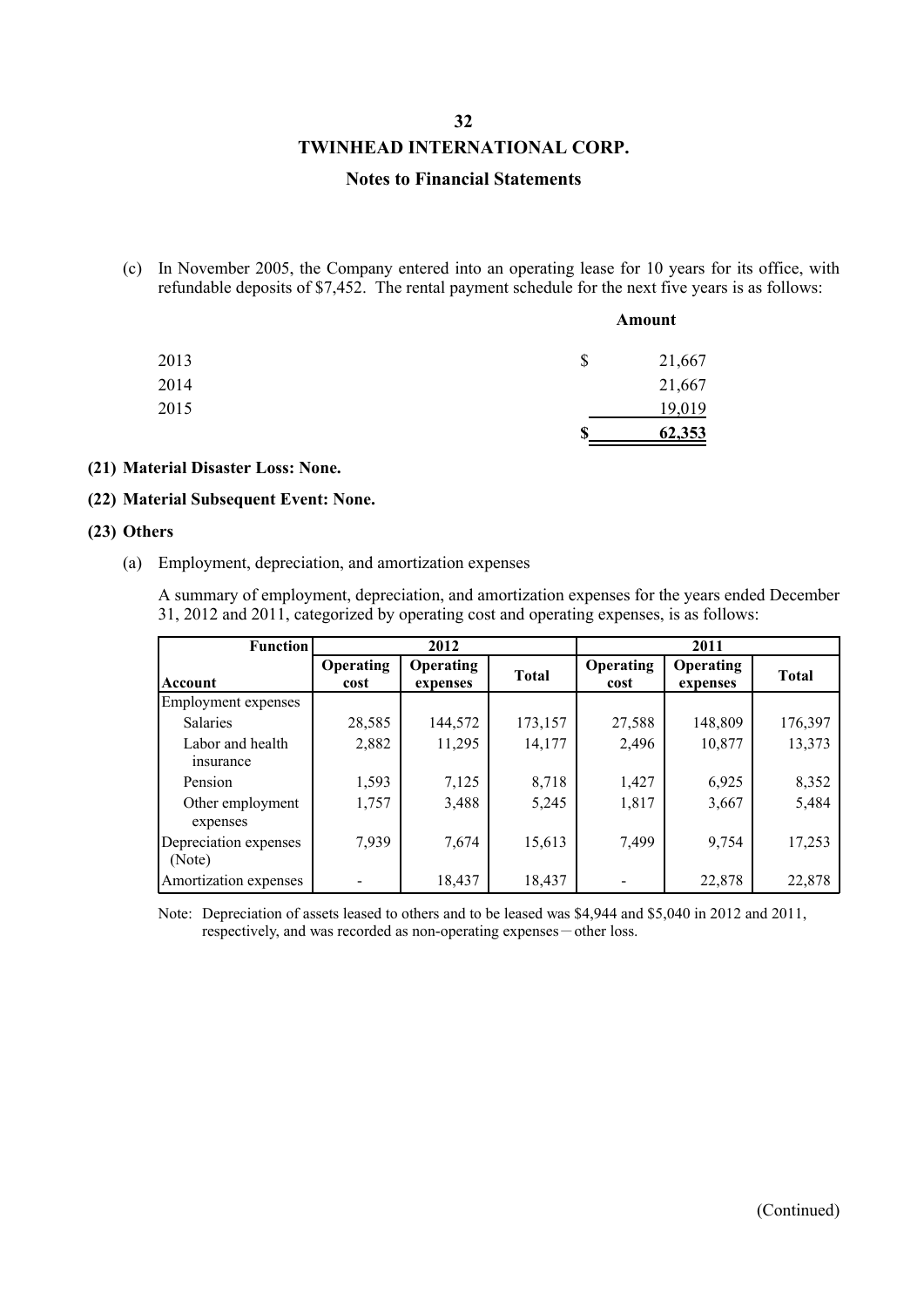### **Notes to Financial Statements**

### (b) Other

The significant financial assets and liabilities in foreign currencies are summarized as follows:

| <b>Item</b>                                      | Foreign<br>currency | 2012.12.31<br><b>Exchange</b><br>rate | <b>NTD</b> | Foreign<br>currency | 2011.12.31<br><b>Exchange</b><br>rate | Unit: thousands<br><b>NTD</b> |
|--------------------------------------------------|---------------------|---------------------------------------|------------|---------------------|---------------------------------------|-------------------------------|
| <b>Financial Assets:</b>                         |                     |                                       |            |                     |                                       |                               |
| Monetary <i>item</i> :                           |                     |                                       |            |                     |                                       |                               |
| <b>USD</b>                                       | 19,356              | 29.04                                 | 562,098    | 18,514              | 30.28                                 | 560,604                       |
| <b>EUR</b>                                       | 1,208               | 38.49                                 | 46,496     | 1,014               | <u>39.18</u>                          | 39,729                        |
| Long-term<br>investments under<br>equity method: |                     |                                       |            |                     |                                       |                               |
| USD                                              | 4,380               | 29.04                                 | 127,184    | 8,610               | 30.28                                 | 260,719                       |
| <b>EUR</b>                                       | 431                 | 38.49                                 | 16,593     | 529                 | 39.18                                 | 20,742                        |
| Financial Liabilities:                           |                     |                                       |            |                     |                                       |                               |
| Monetary <i>item</i> :                           |                     |                                       |            |                     |                                       |                               |
| <b>USD</b>                                       | 1,624               | 29.04                                 | 47,161     | 5,126               | 30.28                                 | 155,215                       |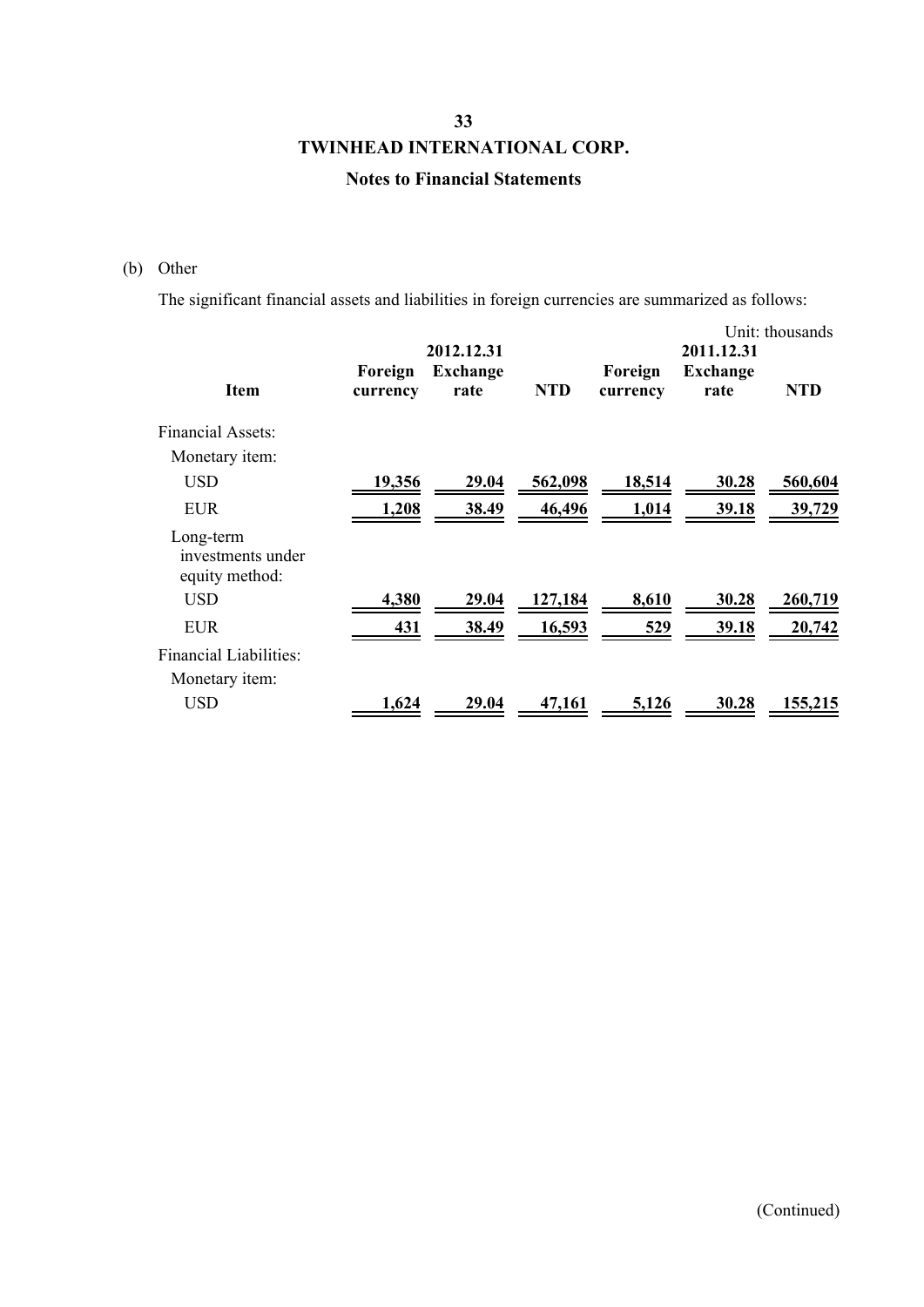### **Notes to Financial Statements**

#### **(24) Additional Disclosures**

- (a) Related information on significant transactions:
	- i) Financing provided: None.
	- ii) Endorsement/guarantee provided: None.
	- iii) Marketable securities held as of December 31, 2012:

|                |                                                                             |                                           |                             |               |                   |                   | (Unit: thousand dollars/shares) |                |
|----------------|-----------------------------------------------------------------------------|-------------------------------------------|-----------------------------|---------------|-------------------|-------------------|---------------------------------|----------------|
|                |                                                                             |                                           |                             |               |                   | December 31, 2012 |                                 |                |
| Name of        | Category and name of                                                        | <b>Relationship with</b>                  | <b>Financial statement</b>  | <b>Shares</b> | <b>Book value</b> | Percentage of     | Market value                    | <b>Remarks</b> |
| holder         | security                                                                    | the Company                               | account                     | (thousand)    |                   | ownership $(\% )$ |                                 |                |
|                | Stock:                                                                      |                                           |                             |               |                   |                   |                                 |                |
| The Company    | Gammatech Computer                                                          | Investee accounted for Long-term equity   |                             | 297           | 72,672            | 59.400            | 72,672                          |                |
|                |                                                                             | under equity method                       | investment                  |               |                   |                   |                                 |                |
| $\prime\prime$ | Twinhead GmbH                                                               |                                           | $^{\prime\prime}$           |               | 16,593            | 100.000           | 16,593                          |                |
| $\prime\prime$ | Twinhead (Asia)                                                             |                                           | $^{\prime\prime}$           | 5,872         | 54,512            | 100.000           | 54,512                          |                |
| $\prime\prime$ | Twintek                                                                     |                                           | $^{\prime\prime}$           | 32,853        | 31,635            | 99.974            | 31,635                          |                |
| $\prime\prime$ | Yu Feng                                                                     |                                           | $^{\prime\prime}$           | 39,790        | 21,605            | 99.975            | 21,605                          |                |
| $\prime\prime$ | <b>Fiber Logic Communications</b>                                           | $\prime$                                  | $\prime\prime$              | 2,685         | 39,765            | 11.424            | 39,765                          |                |
|                | Inc.                                                                        |                                           |                             |               |                   |                   |                                 |                |
| $\prime\prime$ | EUROC Venture Capital Corp. Investee accounted for Financial assets carried |                                           |                             | 8,000         | 80,000            | 10.000            | Note 1                          |                |
|                |                                                                             | under cost method                         | $at cost$ non-current       |               |                   |                   |                                 |                |
| $\prime\prime$ | I1.Com                                                                      |                                           | $^{\prime\prime}$           | 400           | Note 2            | 2.125             | $\prime$                        |                |
| $\prime\prime$ | Trigem Computer, Inc.                                                       |                                           | $^{\prime\prime}$           |               |                   | 0.006             | $\prime$                        |                |
| $\prime\prime$ | Printec Japan Co., Ltd.                                                     | $^{\prime\prime}$                         | $\prime$                    |               | 2,715             | 9.000             | $\prime$                        |                |
| $\prime\prime$ | Tekom Technology Inc.                                                       | Measured at fair value Available-for-sale |                             | 42            | 1,963             | 0.270             | 2,083                           |                |
|                |                                                                             |                                           | $f$ inancial instrument $-$ |               |                   |                   |                                 |                |
|                |                                                                             |                                           | non-current                 |               |                   |                   |                                 |                |
|                | Add: Unrealized loss on                                                     |                                           |                             |               | 120               |                   |                                 |                |
|                | financial instrument                                                        |                                           |                             |               |                   |                   |                                 |                |
|                |                                                                             |                                           |                             |               | 321,580           |                   |                                 |                |
|                |                                                                             |                                           |                             |               |                   |                   |                                 |                |

Note 1: Not listed or OTC, and therefore has no market value.

- Note 2: All recognized impairment losses.
- iv) Marketable securities acquired and disposed of at costs or prices of at least NT\$100 million or 20% of the paid-in capital: None.
- v) Acquisition of individual real estate at cost of at least NT\$100 million or 20% of the paid-in capital: None.
- vi) Disposal of individual real estate at price of at least NT\$100 million or 20% of the paid-in capital: None.
- vii) Purchase from or sale to related parties amounting to at least NT\$100 million or 20% of the paid-in capital:

|                        |                                       |                                  |                            |         |                                                                                                      |       |                                                              |                      |                                                    |                                                                        | (Unit: thousand dollars) |
|------------------------|---------------------------------------|----------------------------------|----------------------------|---------|------------------------------------------------------------------------------------------------------|-------|--------------------------------------------------------------|----------------------|----------------------------------------------------|------------------------------------------------------------------------|--------------------------|
|                        |                                       |                                  | <b>Transaction details</b> |         | Reasons why and description of how<br>the transaction conditions differ from<br>general transactions |       | Accounts / notes receivable or<br>payable                    |                      |                                                    |                                                                        |                          |
| <b>Company</b><br>name | <b>Related party</b>                  | <b>Nature of</b><br>relationship | Purchases/<br><b>Sales</b> | Amount  | <b>Percentage of Payment</b><br>total $(\% )$                                                        | terms | Unit price                                                   | <b>Payment terms</b> | <b>Ending balance</b><br>of accounts<br>receivable | <b>Percentage of total Remarks</b><br>accounts receivable<br>(payable) |                          |
|                        | The Company Twinhead Kunshan Indirect | subsidiary                       | Purchases                  | 304,130 |                                                                                                      |       | 40 (Note 1) Determined based<br>on related parties'<br>costs | (Note 1)             |                                                    |                                                                        |                          |

Note 1: Payments to these companies are offset with the accounts receivable or to be paid within 30~60 days after purchase.

viii) Receivables from related parties amounting to at least NT\$100 million or 20% of the paid-in capital:

|                                              |                  |              |                       |                 |        |                                      |                                | (Unit: thousand dollars) |
|----------------------------------------------|------------------|--------------|-----------------------|-----------------|--------|--------------------------------------|--------------------------------|--------------------------|
| Name of company which                        |                  | Relationship | <b>Ending balance</b> | <b>Turnover</b> |        | <b>Balance of account receivable</b> | Collection                     | <b>Allowance</b>         |
| accounted for receivables   Name of counter- |                  | with the     | of receivables from   | rate            | Amount | Accounting                           | lafter December I for doubtful |                          |
| from related party                           | party            | Company      | related party         |                 |        | treatment                            | 31, 2012                       | accounts                 |
|                                              |                  |              | (Note 1)              |                 |        |                                      | (Note 2)                       |                          |
| The Company                                  | Twinhead Kunshan | Indirect     | 293,006               |                 |        | 243,901 The receivable has           |                                |                          |
|                                              |                  | subsidiary   |                       |                 |        | been traced and                      |                                |                          |
|                                              |                  |              |                       |                 |        | recognized as long-                  |                                |                          |
|                                              |                  |              |                       |                 |        | term receivable                      |                                |                          |

Note 1: Includes the amount recorded under long-term receivables; please refer to note 18(b)(iv). Note 2: Up to March 13, 2013.

ix) Derivative financial instrument transactions: None.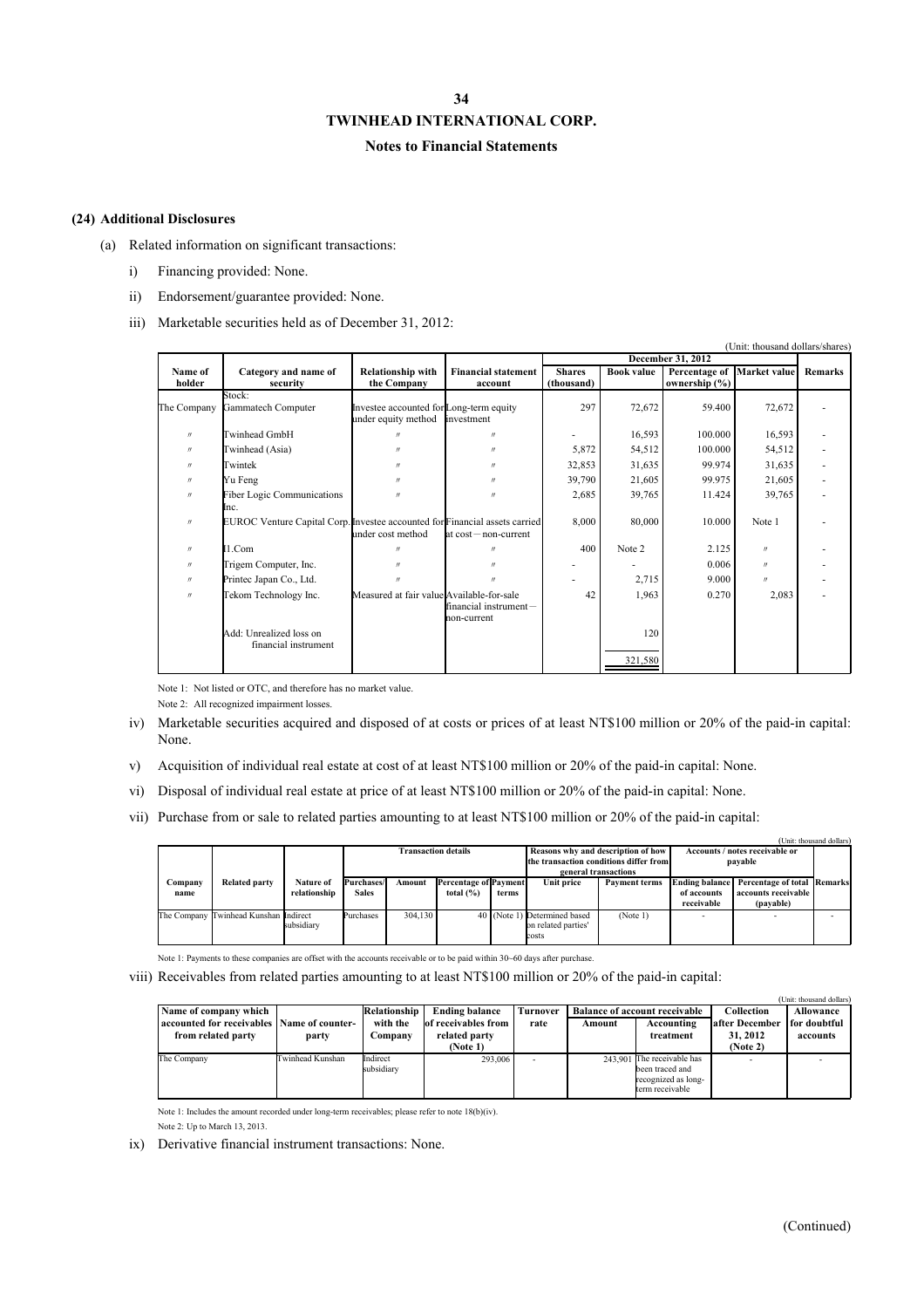### **Notes to Financial Statements**

(b) Related information on long-term equity investments:

i) Name of, location of, and related information on investees:

|                    | (Unit: thousand dollars/shares)           |           |                                                                                                                           |                            |                       |                                 |               |                   |                   |             |                                                                                          |
|--------------------|-------------------------------------------|-----------|---------------------------------------------------------------------------------------------------------------------------|----------------------------|-----------------------|---------------------------------|---------------|-------------------|-------------------|-------------|------------------------------------------------------------------------------------------|
| Investor           |                                           |           | <b>Main businesses and</b>                                                                                                | <b>Original investment</b> |                       | Balance as of December 31, 2012 |               |                   | Net income (loss) | Investment  |                                                                                          |
|                    |                                           |           |                                                                                                                           |                            | amount                |                                 |               |                   |                   |             |                                                                                          |
|                    | <b>Investee company</b>                   | Location  |                                                                                                                           |                            | 2012.12.31 2011.12.31 | <b>Shares</b>                   | Percentage of |                   |                   |             | <b>Remarks</b>                                                                           |
| company            |                                           |           | products                                                                                                                  |                            |                       | (thousand)                      | ownership (%) | <b>Book value</b> | of the investee   | gain (loss) |                                                                                          |
| The Company        | Gammatech Computer                        | U.S.A.    | The research, development<br>and trading of computers and<br>computer peripheral<br>equipment                             | 53,079                     | 53.079                | 297                             | 59.400        | 72,672            | (18, 748)         | (11.137)    | $100\%$ jointly<br>owned by the<br>Company and its<br>subsidiaries.                      |
| $\prime$           | <b>Twinhead GmbH</b>                      | Germany   | The research, development<br>and trading of computers and<br>computer peripheral<br>equipment                             | 271,665                    | 271,665               |                                 | 100.000       | 16,593            | (3,735)           |             | $(3,735)$ Subsidiary                                                                     |
| $^{\prime\prime}$  | Twinhead (Asia)                           | Singapore | Investment holding                                                                                                        | 539,919                    | 539,919               | 5,872                           | 100.000       | 54,512            | (124, 171)        |             | $(124, 171)$ Subsidiary                                                                  |
| $\prime$           | Twintek                                   | Taiwan    | The trading of computers and<br>computer peripheral<br>equipment                                                          | 328,533                    | 328,533               | 32,853                          | 99.974        | 31,635            | (77, 170)         |             | $(4,945)$ Subsidiary                                                                     |
| $^{\prime\prime}$  | Yu Feng                                   | Taiwan    | The trading of computers and<br>computer peripheral<br>equipment                                                          | 397,900                    | 397,900               | 39,790                          | 99.975        | 21,605            | (71, 874)         |             | $(2,769)$ Subsidiary                                                                     |
| $\prime\prime$     | Fiber Logic<br>Communication Inc.         | Taiwan    | Wired and wireless<br>networking products for<br>households and offices                                                   | 25,232                     | 25,427                | 2,685                           | 11.424        | 39,765            | 3,291             | 211         | Investee<br>accounted for<br>under equity<br>method                                      |
| Twintek            | Gammatech Computer                        | U.S.A.    | The research, development<br>and trading of computers and<br>computer peripheral<br>equipment                             | 46,061                     | 46,061                | 128                             | 25.600        | 31,320            | (18, 748)         |             | $(4,799)$ <sup>100%</sup> jointly<br>owned by the<br>Company, Lun<br>Yang and Yu<br>Feng |
| Yu Feng            | Gammatech Computer                        | U.S.A.    | The research, development<br>and trading of computers and<br>computer peripheral<br>equipment                             | 24,675                     | 24,675                | 75                              | 15.000        | 18,351            | (18, 748)         | (2,812)     |                                                                                          |
| $^{\prime\prime}$  | Fiber Logic<br>Communication Inc.         | Taiwan    | Wired and wireless<br>networking products for<br>households and offices                                                   | 316                        |                       | 21                              | 0.088         | 332               | 3,291             |             | 28 Investee of Yu<br>Feng accounted<br>for under equity<br>method (Note)                 |
| Twinhead<br>(Asia) | <b>Twinhead Enterprises</b><br>(BVI) Ltd. | Islands   | British Virgin Investment holding                                                                                         | 1,388                      | 1,388                 | 50                              | 100.000       | 3,770             | (35)              |             | (35) Indirect subsidiary                                                                 |
| $^{\prime\prime}$  | Twinhead Kunshan                          | China     | Production and marketing of<br>portable computers, calculator<br>parts, terminals and keyboards                           | 429,582                    | 429,582               |                                 | 100.000       | 41,057            | (125, 421)        | (125, 421)  |                                                                                          |
| $^{\prime\prime}$  | Kunshan Lun Teng                          | China     | Import and export of<br>computers, electronic<br>components, and digital<br>cameras, and technical<br>consultant services | 930                        |                       |                                 | 100.000       | 2,333             | 1,439             | 1,439       |                                                                                          |

ii) Financing provided: None.

iii) Endorsement/guarantee provided: None.

iv) Marketable securities held on December 31, 2012:

|                           |                                              |                                                                     |                                                            |                     |        |                                           | (Unit: thousand dollars/shares) |         |
|---------------------------|----------------------------------------------|---------------------------------------------------------------------|------------------------------------------------------------|---------------------|--------|-------------------------------------------|---------------------------------|---------|
| Name of company           | Category and name                            | <b>Relationship with</b>                                            |                                                            |                     |        | Year-end                                  |                                 |         |
| which holds<br>securities | of security                                  | holder                                                              | <b>Amount name</b>                                         | Number of<br>shares |        | <b>Book value Percentage of</b><br>shares | Market value<br>(Note 1)        | Remarks |
| Twinhead (Asia)           | Stock:<br>Twinhead Enterprises (BVI)<br>Ltd. | Investee of Twinhead (Asia)<br>accounted for under equity<br>method | ong-term investment under<br>equity method                 | 50                  | 3,770  | 100.000                                   | 3,770                           |         |
| $^{\prime\prime}$         | Twinhead Kunshan                             |                                                                     |                                                            | ٠                   | 41,057 | 100.000                                   | 41,057                          |         |
| $^{\prime\prime}$         | Kunshan Lun Teng                             |                                                                     |                                                            |                     | 2,333  | 100.000                                   | 2,333                           |         |
| Twintek                   | Stock:<br>Twinhead Int'l Corp.               | Parent company                                                      | Available-for-sale financial<br>$instrument - non-current$ | 3,109               | 10,041 | 1.630                                     | 10,041                          |         |
| $^{\prime\prime}$         | Gammatech Computer                           | 100% jointly owned by the<br>Company, Twintek and Yu<br>Feng        | Long-term investment under<br>equity method                | 128                 | 31,320 | 25.600                                    | 31,320                          |         |
| Yu Feng                   | Stock:<br>Twinhead Int'l Corp.               | Parent company                                                      | Available-for-sale financial<br>$instrument - non-current$ | 2,979               | 9,623  | 1.570                                     | 9,623                           |         |
| $^{\prime\prime}$         | Gammatech Computer                           | 100% jointly owned by the<br>Company, Twintek and Yu<br>Feng        | Long-term investment under<br>equity method                | 75                  | 18,351 | 15.000                                    | 18,351                          |         |
| $^{\prime\prime}$         | <b>Fiber Logic Communication</b><br>Inc.     | Investee accounted for under<br>equity method                       | Long-term investment under<br>equity method                | 21                  | 332    | 0.088                                     | 332                             |         |

Note 1: Those that do not have a market value at year-end should be listed at net worth or carrying value.

v) Marketable securities acquired and disposed of at cost or prices of at least NT\$100 million or 20% of the paid-in capital: None.

vi) Acquisition of individual real estate at cost of at least NT\$100 million or 20% of the paid-in capital: None.

vii) Disposal of individual real estate at price of at least NT\$100 million or 20% of the paid-in capital: None.